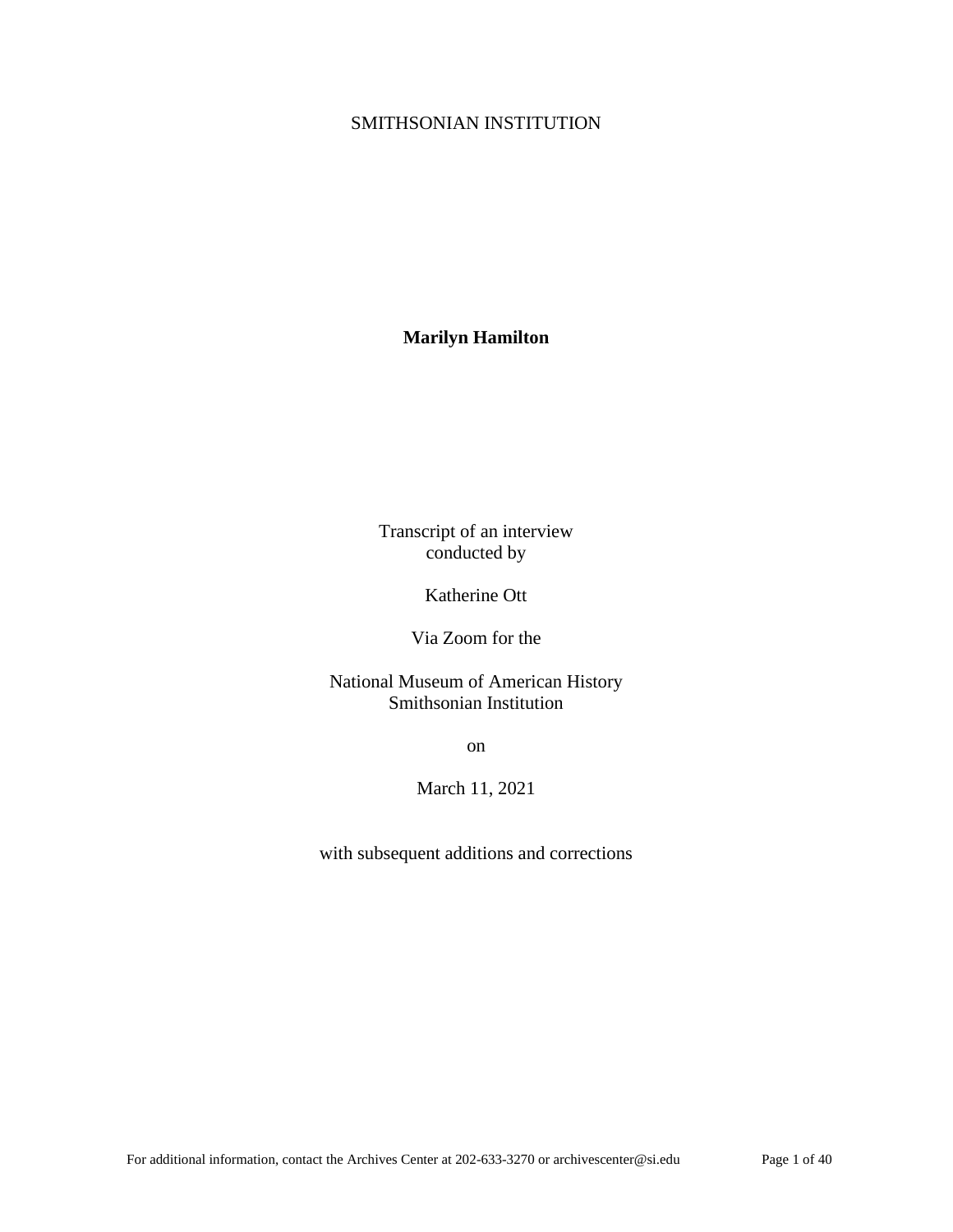### **Speaker 1 [\(00:00:01\)](https://www.rev.com/transcript-editor/Edit?token=HF0Wq95_WhxWkjvyGNqO6ldTqSLhXgX8axP8z7Leu7B71K_W6HZ-GJhiqEcgKy0DXwUmAPfA0cC8Z4yLnNGdQnx1sSQ&loadFrom=DocumentDeeplink&ts=1.21):**

And Marilyn, are you recording your audio?

### **Marilyn Hamilton [\(00:00:05\)](https://www.rev.com/transcript-editor/Edit?token=UjYwAaC2tUuiZQ3zDY0QwjEGQq7KTDdVQ8iWhUFnXOKErKRPdr33GHA84Coy_2G1jSKwundFuC2QX0WvOD2ZZOMOH28&loadFrom=DocumentDeeplink&ts=5.7):**

I am. I got it on.

## **Speaker 1 [\(00:00:06\)](https://www.rev.com/transcript-editor/Edit?token=YNgWhs1quvfmDSsfTerS8oQUn9qCVbuwheViYDD2l3V_p9GV0i_PZmrhS_EKD7lNM8LqlHyOOEKu9wui_v4f95bPw_Q&loadFrom=DocumentDeeplink&ts=6.63):**

Okay. I'm going to go on mute and then it's on Katherine. If you don't mind doing the countdown and then we can begin.

### **Katherine Ott (Interviewer) [\(00:00:12\)](https://www.rev.com/transcript-editor/Edit?token=-2XwyvI0Lun9Io-Z0UkQmU_-XzCGxCNBhbxw7Wl__YhKSGOOFJYPnjiMv0TOYPQswieTc4sU5PiA_0oEgs2weduKjpQ&loadFrom=DocumentDeeplink&ts=12.45):**

Yeah. 10, nine, eight, seven, six, five, four, three, two, one. I'm Katherine Ott, a curator in the History of Medicine at the Smithsonian's National Museum of American History. And I'm talking this afternoon with Marilyn Hamilton. It's March 11th, 2021. I am in my home. It's a Zoom conversation. I'm in my home in Washington, DC and Marilyn is in her home in California. Welcome Marilyn. It's wonderful to see you. So, let's start with your early background, your parents and your family. Take us through your childhood, where you grew up, things that stand out for you that helped you develop as an inventor, innovator, creative person, that sort of thing was. So, start there.

### **Marilyn Hamilton [\(00:01:16\)](https://www.rev.com/transcript-editor/Edit?token=5ay4V6fvQ0Y1kl4uyAuNaRwhO7wc_8CefySygx-_MokwCBgSml22v4VIUcwa-7FjD3dqKL-AqmiC1xjbpuHQydjjuJg&loadFrom=DocumentDeeplink&ts=76.58):**

Okay. So, I grew up in Dinuba, California, a small San Joaquin town known for farming, and mom and dad, Mary and Edward Koobation owned an interior design business. And my brother Jon and I grew up above that downtown business in a quaint apartment. Dad was handy and over a couple of years built our family home. And when I was around four years old, we moved into it and it just seemed huge after living in this little tiny apartment for so many years. And I was always a tomgirl and loved hanging out with my friends and family and really stayed there through my high school years in Dinuba. My mother's parents had a dry-cleaning business there in Dinuba, where my parents met after World War II, and they got married, started their business and lived there till my dad passed away.

## **Marilyn Hamilton [\(00:02:17\)](https://www.rev.com/transcript-editor/Edit?token=8ZhC6R2WVB2gE5C_eSiDY55m6U-VAD3wpoO0n_35N8uJl2OajF6nC8dES9GbNBSEX81lG_m5Rz5P5sKlHPu3KCH4hGc&loadFrom=DocumentDeeplink&ts=137.97):**

And so, our childhood was really quite busy and happy, grateful that it was full of love. And my parents had strict rules for us, and mostly we listened. I have many fond memories, of weekend gatherings because we were so family-oriented with all of our relatives and had lots of cousins that we could play with. And our aunts and uncles would barbecue and cook together. Being from an Armenian family, there was a lot of cooking going on. they played cards and visited.

## **Marilyn Hamilton [\(00:02:54\)](https://www.rev.com/transcript-editor/Edit?token=5CeYqr9PZ1ogKLO-u6EPdebd7uVH4ArX7rieQk1WV-rnZoXq0xZdC_0b2W4xd81P9AXijD3ERyG2ghroS1IhDQ6FAnY&loadFrom=DocumentDeeplink&ts=174.55):**

And other weekends, activities included everything from racing go-karts, the whole family raced them, to playing tennis and water skiing and snow skiing. And so, we were all very active. And when we were not doing that, there was always household chores to do. My parents had high expectations for us, and they practiced what they preach in really challenging us to try new things and to be curious, and to set goals and to do our very best. My dad was a real perfectionist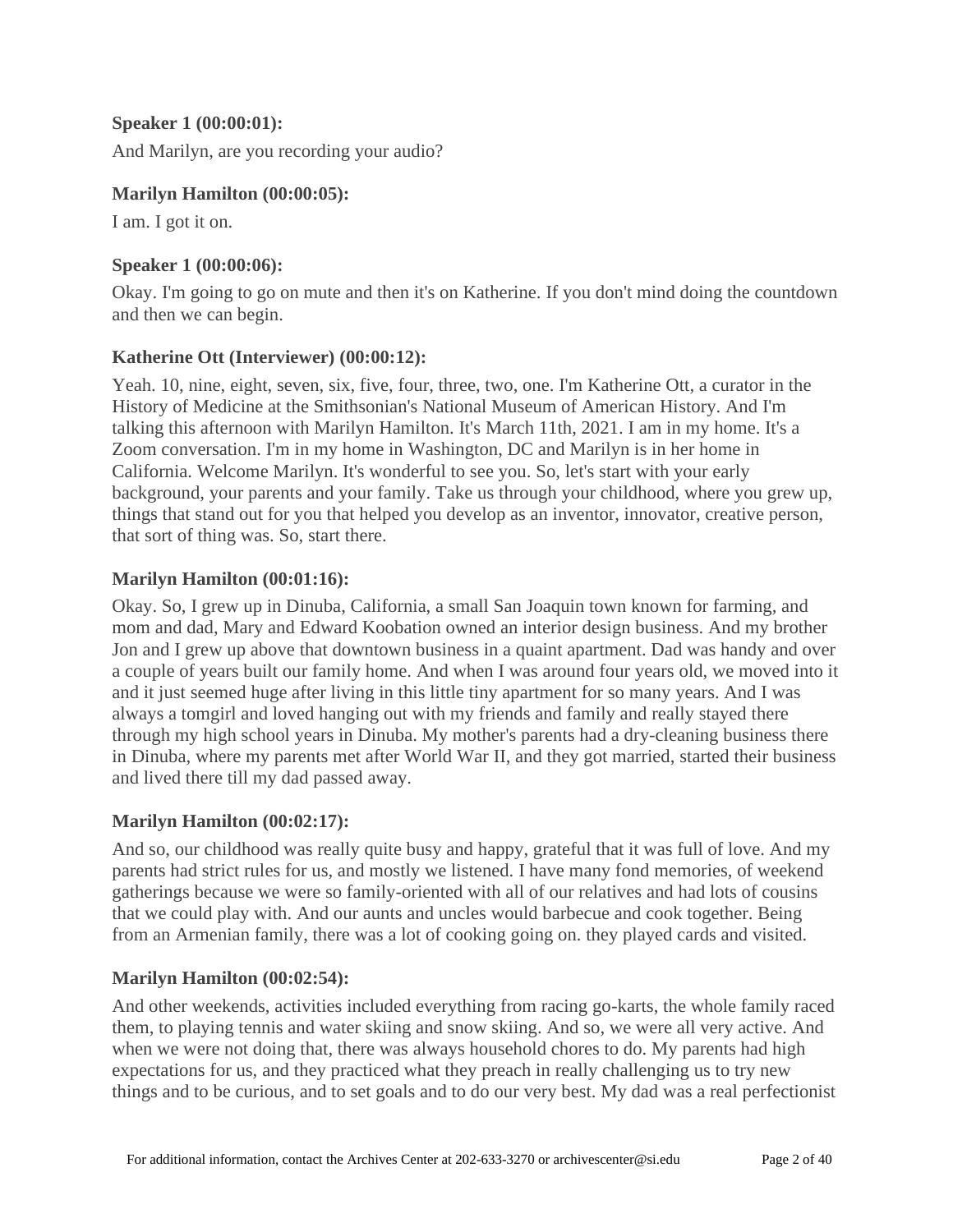and there's a double edge of always wanting to do things perfect and getting things done. But this created a strong foundation that gave me a lot of strength and wisdom to deal with challenges that would come later on in my life. So, my parents taught us to take every day really seriously and go after our dreams and really make a difference. And they gave us a big dose of belief in our ability to succeed for what I'm very grateful for.

## **Katherine Ott (Interviewer) [\(00:04:06\)](https://www.rev.com/transcript-editor/Edit?token=53j2yQcX-CnkEMFQxRo-oYlPgRXbkT-DxoEWpPxaTivyOiXjsg78mr8B2eD9XH53AyFFKKoUQ7QIPn7ltEIhb9z_Qrg&loadFrom=DocumentDeeplink&ts=246.1):**

I have two questions. Where were you in the pecking order in the family? And you say you were a tomboy, does that mean you played with tools or you were encouraged to try anything you wanted or was it sports or a whole variety of things? How do you think of yourself as a tomboy?

### **Marilyn Hamilton [\(00:04:27\)](https://www.rev.com/transcript-editor/Edit?token=0MbKNfRh3kBKu_xTDivPRqDoEsHpR-o9N2WgX8oNKAzVL7L7vhOg3gyKeZ6FWYp57U8fzHKBXZdt2LjDSMz37NCwdD4&loadFrom=DocumentDeeplink&ts=267.26):**

I was a tomboy because I just loved sports and activities. I'd make model airplanes with my brother and we'd go out and fly them at the local school that was down the road from us. And we would just be active our whole lives. What was the other question? Sorry.

### **Katherine Ott (Interviewer) [\(00:04:51\)](https://www.rev.com/transcript-editor/Edit?token=eBb6bgqu87oBFPnsa3Z7PDJQtIt433A9G3U8RdKKxf1XdGwOT-4QNMYRJ770yLN9tu0nK_z9S38SxiDBatmEhy-v56A&loadFrom=DocumentDeeplink&ts=291.67):**

Pecking order.

### **Marilyn Hamilton [\(00:04:53\)](https://www.rev.com/transcript-editor/Edit?token=R8U2tibIdVFs0Wvlsecky7dTbd0QY5Sc3yV4l3biRhKjM42mpvuRRz2JRJxnv6Ikps6MpvJbR2XNGiK2zh8SW2kk-Nw&loadFrom=DocumentDeeplink&ts=293.2):**

And our family, I was number two. My brother Jon was a year older than myself. I was the second in a family of four. My sister Barbara came along four years later and then my brother Stan a year after that.

### **Katherine Ott (Interviewer) [\(00:05:11\)](https://www.rev.com/transcript-editor/Edit?token=V8lKItrKLyBEkCSW7ZKu4JYplvGdgd9CR50aCVgUTQW1ZZtG3B33GnJALvXtLrn6pADfQ1Rn8rXyFGqtSVENIzYDvZI&loadFrom=DocumentDeeplink&ts=311.63):**

So, we'll move to your education and we probably should start by asking what you learned from your grandmother, Hatoon Bazarian. So, tell us about her and how she influenced your developing mind.

### **Marilyn Hamilton [\(00:05:30\)](https://www.rev.com/transcript-editor/Edit?token=8W30GUrp79W4LiPzdpcqEP4YlyglrfGOgj4PTX9oOjvdWR3B2Rj3RVogIX-CVWd1OoSY0E2LuXnZ6c_McU5ECBih3fE&loadFrom=DocumentDeeplink&ts=330.36):**

So, my grandmother was a force to be reckoned with, and she truly had two lives. One that I knew about, which was a sweet, loving, and caring grandmother. However, for 27 years, her life was very different growing up in Armenia and surviving the tragic 1915 Turkish Armenian Holocaust. And she lost her whole family, husband, her children, her friends, and there were over a million and a half people that died in that incident over [inaudible 00:06:09]. So, grandma really became a freedom fighter and was wanted dead or alive by the Turkish leadership. And in 1922, she was captured and managed to get away and applied to an American missionary and went directly to a refugee camp. [inaudible 00:06:27]. Then in 1923, she was able to get on an American ship and through Ellis Island arrived in the US. I truly credit much of my courage to the example of what my grandmother... I didn't realize that was going to bring a tear to my eye, and mother taught me to really never give up.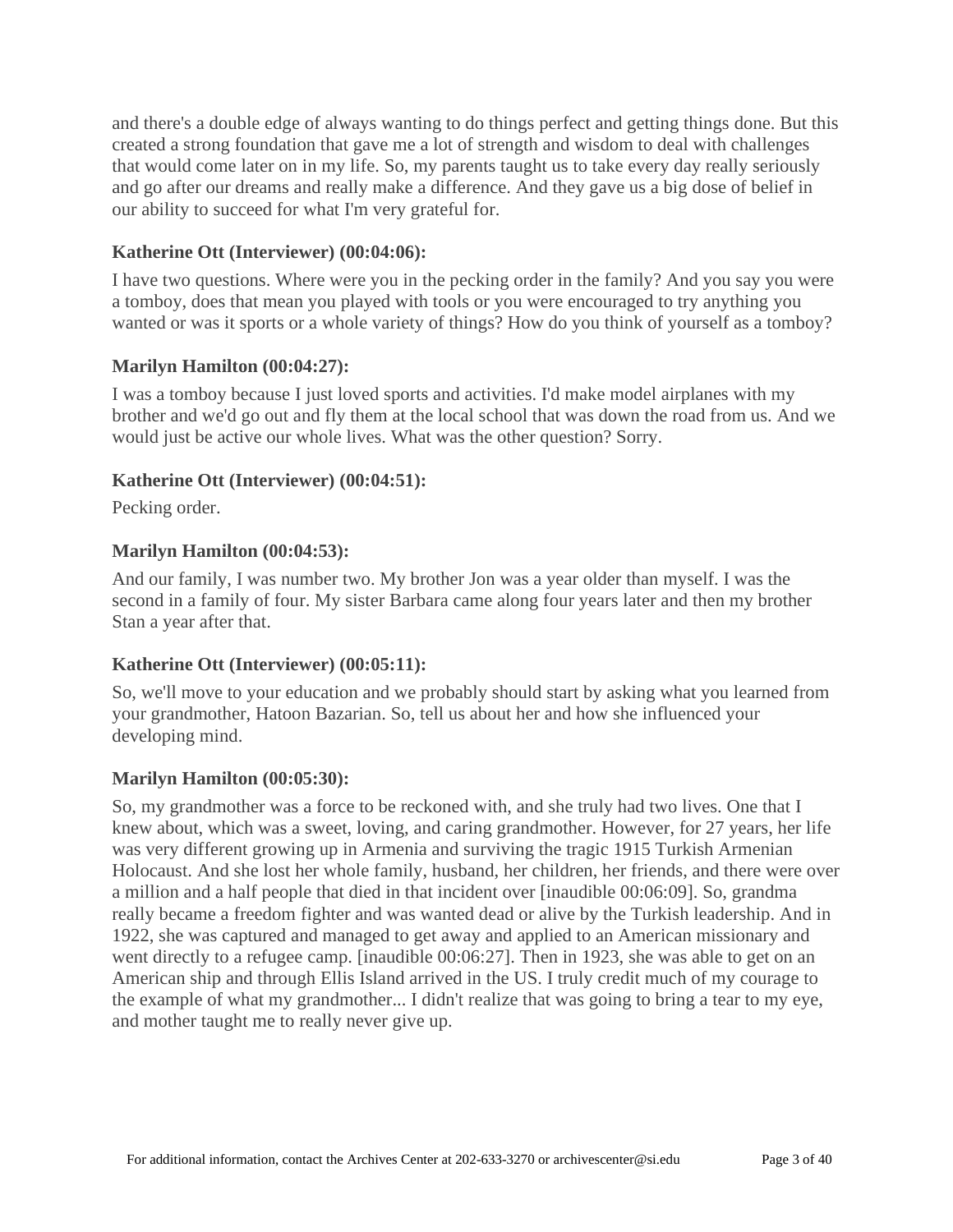### **Katherine Ott (Interviewer) [\(00:06:53\)](https://www.rev.com/transcript-editor/Edit?token=zhV0q6JIoGdFZeWDJRgf4Lyvi44Cy_lq4p8rRQLdffPdDEiZWlhY__6SQycuumxNkhTSUEQSSfmybCRViyA36jP0TTc&loadFrom=DocumentDeeplink&ts=413.69):**

She sounds like she was tough and resourceful. Did you know her for quite a while? And what other things do you think you learned from her example?

### **Marilyn Hamilton [\(00:07:07\)](https://www.rev.com/transcript-editor/Edit?token=EGndjFj14ioQN1OABVCLoohl0AWE7lg2wB2G-PsTk0gNj9JtceAfUMvAKuubySO8ABCH2sC9bUGKnAGsrPKa_NJ8-qI&loadFrom=DocumentDeeplink&ts=427.26):**

My grandmother never talked about her life before, so I really didn't know about it in my early years. And I knew her all the way through high school. She lived to about 60, she and my grandfather, my mother's parents. And years later, we learned through some memoirs that she wrote what her life was really about. And that's when I really connected to it and realized that the strength came from a place that I didn't really know.

### **Katherine Ott (Interviewer) [\(00:07:48\)](https://www.rev.com/transcript-editor/Edit?token=tmnBP9SRWfj20IyshTVtI7yvtfjH23HgkPaCl_k6EymKvrkH1cK_51KvGysog6wtEL35Rsrq9ug__7C8CdKeAL1VXuU&loadFrom=DocumentDeeplink&ts=468.76):**

So, you spent most of your early years through high school, college in the small town where you grew up in the Central Valley. Is that right?

## **Marilyn Hamilton [\(00:07:58\)](https://www.rev.com/transcript-editor/Edit?token=BzhD0E442ajbs2JX8Ge0RsvEMznies-JOxwOHvlmzA6KMoLOY3SiSlX2SACjzpeL_yMIBcv_jM0wMTsC3Y2YFedgH0c&loadFrom=DocumentDeeplink&ts=478.5):**

I spent all of my years in Dinuba until through high school. And then I ventured off to California State Polytechnic College in San Luis Obispo. And it was on the central coast where I earned a Bachelor of Science degree in education and a minor in art and a secondary teaching credential. And this is where I really learned to embrace a motto that Cal-Poly had, which was learn by doing philosophy. And this learn by doing and getting involved in everything and not just studying book work really is where I learned that there was no substitute for just giving it a shot and trying something and see what happens. So, while I was there, Rick, my boyfriend from high school, attended a university in Los Angeles, and we kept in close contact. And our last year, we married in 1971 and we both finished our teaching credentials at Cal-Poly, and it helped me to really apply information in a different way and helped me separate the difference between important and really what wasn't important in pursuing my passions in life.

### **Katherine Ott (Interviewer) [\(00:09:21\)](https://www.rev.com/transcript-editor/Edit?token=hWnIrDzYaUXOQvH6dGQYsVNJEwRtnQVvuziWkIrg-23l7ZSQasyfg-a70by37tjDKWczjZ2TUucGG_Dv2FyxW_gfmJY&loadFrom=DocumentDeeplink&ts=561.76):**

In combining art, science, teaching, those interests, did you make things throughout your life? Were you thinking in your head designing or fooling around creating things, painting whatever?

## **Marilyn Hamilton [\(00:09:41\)](https://www.rev.com/transcript-editor/Edit?token=DtBOugQvnraKQYYdb2GAu_IQltDZYEbSkOT9lR-L9XulCzDMguXKx0ikbj1qPynMa6IKup_zG2bnaHwx3pkRfDtBkUk&loadFrom=DocumentDeeplink&ts=581.49):**

I loved making things, from sewing with my mom to working out in the yard with my dad. It was quite a variety and a range, sports and activities with my high school sweetheart, Rick Hamilton. I think the full range of things that I really got exposed to is what really helped me to be who I am today, I think. And it's a range of things. It's not any one thing that I can point my finger to.

### **Katherine Ott (Interviewer) [\(00:10:17\)](https://www.rev.com/transcript-editor/Edit?token=1Pku2Wj8TxLmFc862Ehm2ofxRsaWZuXQmzkPGurQr_NDMp8pFduPORLFp3arElBzf2WzN_UmPKkI4npgu22G9vqrYfo&loadFrom=DocumentDeeplink&ts=617.59):**

Can you remember anything you built or sewed or put together that really excited you and that you may still have, but that was a formative moment for you?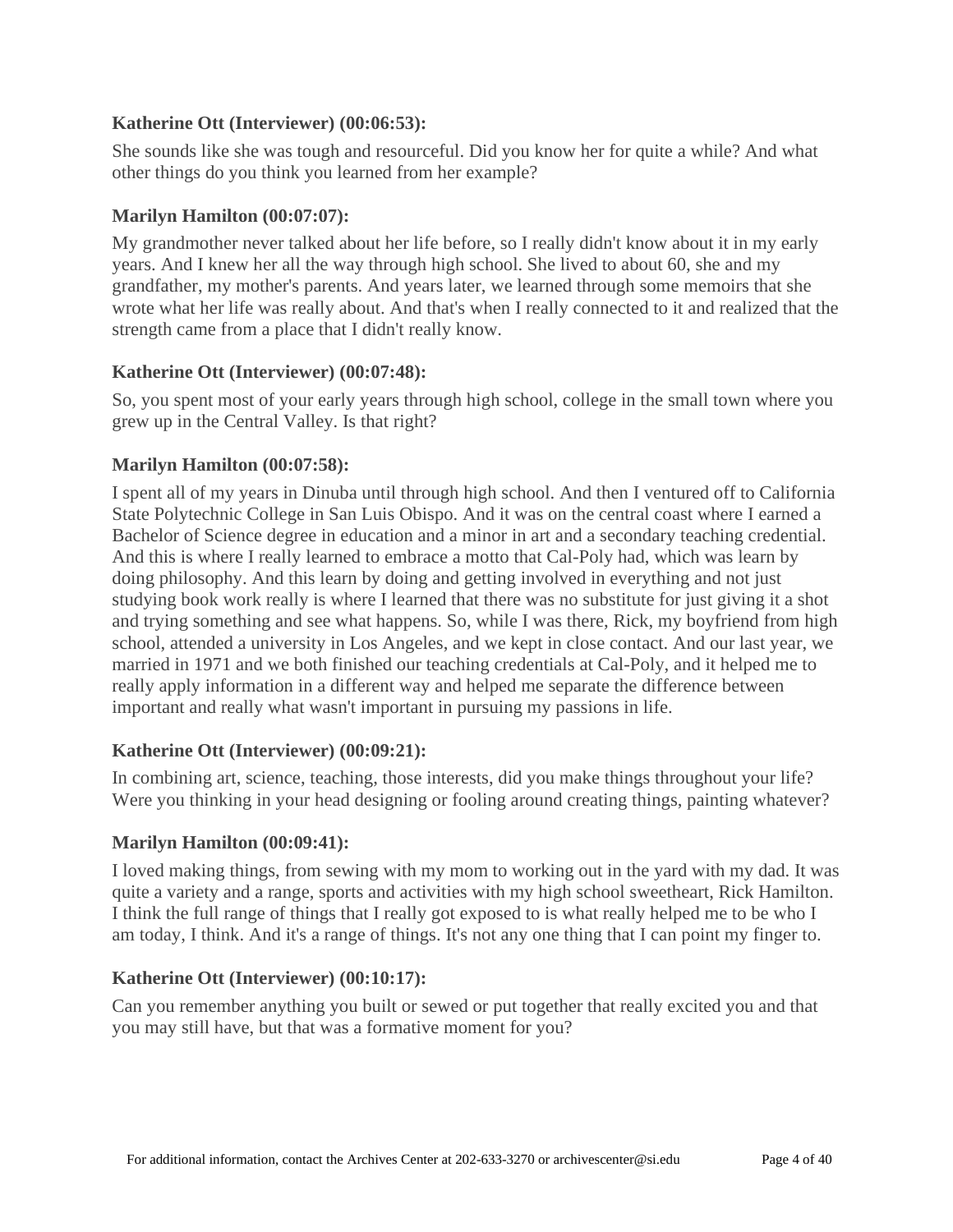## **Marilyn Hamilton [\(00:10:30\)](https://www.rev.com/transcript-editor/Edit?token=3pPrJdGrhl5wnZoNl3py6oWNnOzk72ib4ZuJ6B8Tj_e7tXn_XaQSGNV9wBn8IjrGHr6GvL_7Z-VNOvyEu1EGeZzq1TM&loadFrom=DocumentDeeplink&ts=630.84):**

Well, I remember one of the things that was both terrifying and fun, and those extremes are always interesting in life. When I ran for Dinuba Raisin Queen of all things, and I was trying to figure out what the heck I was going to do for my talent, because I didn't really have a talent of singing or dancing or anything that I felt like was appropriate. And so I put a whole collection of clothes together. Imagine getting up on stage and discussing a whole collection of coats and clothes and things. So, I was really handy and my parents helped me to learn to make things. So that was probably the biggest memory.

### **Katherine Ott (Interviewer) [\(00:11:23\)](https://www.rev.com/transcript-editor/Edit?token=2pHUz5SLM0bgVZTSCNLL_GcWwP1ZIS4aODE-emSiXlISmS278KXw3t1lm1c9kyh10UuzKYNfBdXutYhQmZHmEy1WjPY&loadFrom=DocumentDeeplink&ts=683.75):**

When did you go off to Australia? And tell us some more about that.

### **Marilyn Hamilton [\(00:11:28\)](https://www.rev.com/transcript-editor/Edit?token=IXIxmNX271O0i9vv0jj21sIaibWT1VfPfij-_5KZ4PRf8MxAloF829XxohzYVXqy63idqob0gWI3i4UAYhI9cWd74_c&loadFrom=DocumentDeeplink&ts=688.22):**

So as soon as Rick and I completed our secondary teaching credential, he landed a job in Australia. And I figured once I got there, I would find new jobs. So, we went off with no worldly possessions and no friends waiting for us, and we just had each other, and we'd just gotten married a year before. So, it was daunting, and it was also exciting at the same time. And Australia was short of teachers, so it was fairly easy for me to get a job once I got there. And then once we did that, came the whirlwind of finding a home and setting it up and buying a car and making new friends and exploring this exotic place that we called home. And so, every day was really filled with new experiences. And I loved stacking up all of those experiences, which I think gave me more confidence about trying new things.

## **Katherine Ott (Interviewer) [\(00:12:28\)](https://www.rev.com/transcript-editor/Edit?token=Wk0vFQG1W1lzCoFwrCvTZltSi0JVCSiXSYQvIVHy4RV_pRj2wAn_lS67SemDpYsopCGXc1nmmiUBworIexa0tt7Js5E&loadFrom=DocumentDeeplink&ts=748.36):**

Was that a kind of immigration experience similar to what your family, like sort of in your blood to move around and try new things and have to find your way in new places?

### **Marilyn Hamilton [\(00:12:42\)](https://www.rev.com/transcript-editor/Edit?token=EsxXKvZgYDQp5ocsA8IxOsWNYy_yPZ3c--ysRR3zE8MxvHMuZsewr6B3DydsAOnjbawLaGu1KXDsvz6pCO_Z-WKW0qs&loadFrom=DocumentDeeplink&ts=762.55):**

Well, no one in my family really ever traveled, so I was pretty much the trendsetter of leaving the family and moving to another country and taking a two-year contract before we returned to the United States. So, it was quite different for our family.

### **Katherine Ott (Interviewer) [\(00:13:06\)](https://www.rev.com/transcript-editor/Edit?token=ZuVEaU9E61XFMrIrn5SIejoAx9jsAnWJG-dk-BJ-cT7-Nkxa8RrkSAfFa1FB_5neTCnaMcrYn543d_YYkEAOamOmaaA&loadFrom=DocumentDeeplink&ts=786.56):**

What'd you do when you got back to the States?

## **Marilyn Hamilton [\(00:13:12\)](https://www.rev.com/transcript-editor/Edit?token=K_pzWRryvmTISsD0F35pCSvjBQYpG-2TqVVEPqpXpEgh9g6CVw-dguMWASNQsiwzttgzyXT-5XMjfzJwEMC2w0Lss3Y&loadFrom=DocumentDeeplink&ts=792.08):**

Actually, on our way back to the US, we traveled for about four months, and that was another heck of an experience for us. So, we just booked open tickets to travel to several different countries and whatever we liked, we stayed there till we explored it and then we moved on. And so, we really started, we hadn't gotten to New Zealand yet. So, we started in New Zealand for one month and we were just in our glory. We were camping and hiking from the black sand beaches of the North island to the rainforest of the South Island and hiking four days into the famous Milford Sound and walking on glaciers of Mount Cook. And next we headed off after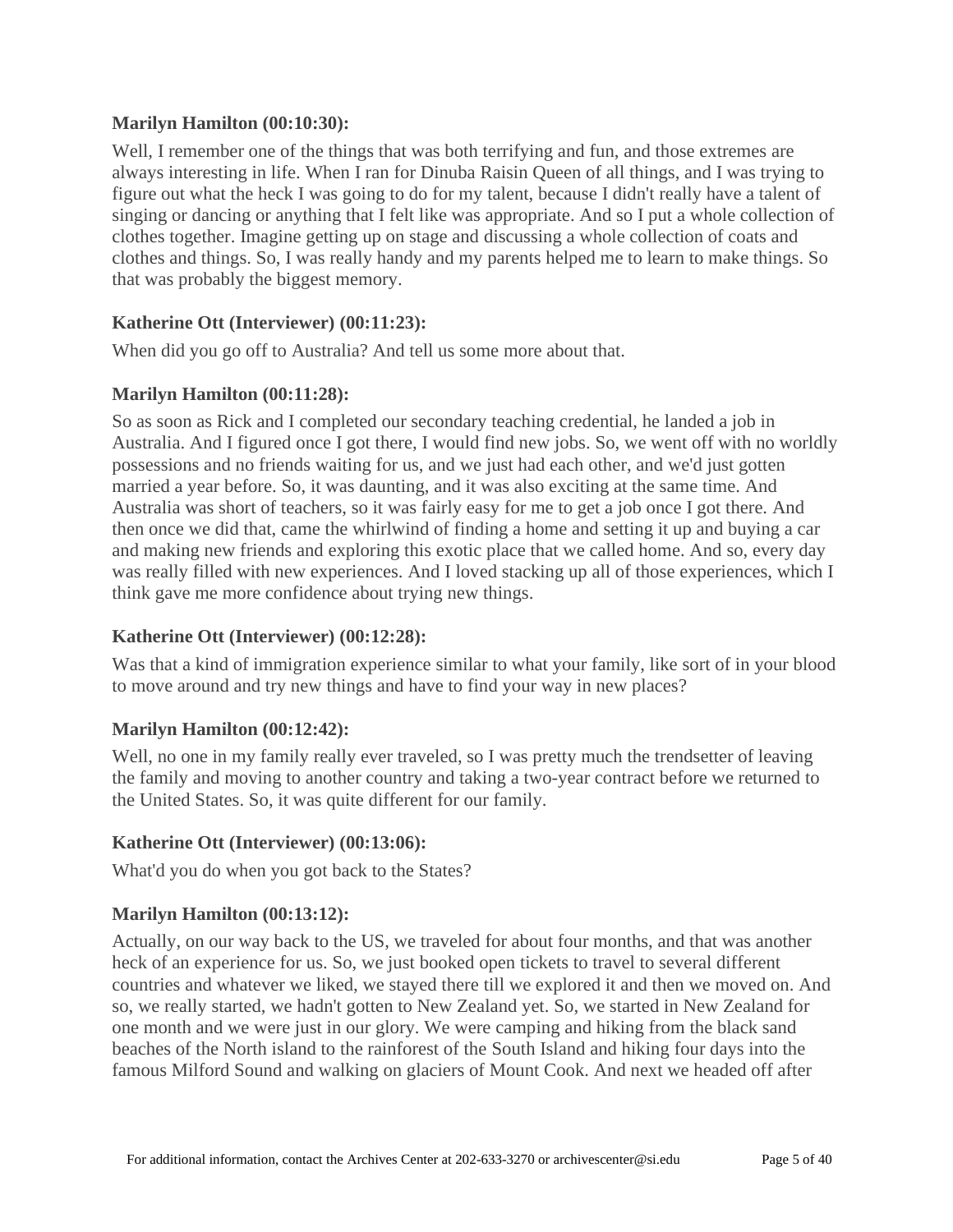that month to Singapore and Hong Kong, which were totally different cultures and big cities and lots of activities from hiking to cities.

## **Marilyn Hamilton [\(00:14:10\)](https://www.rev.com/transcript-editor/Edit?token=l6zrQQ0MtKizjM0UxGgb4aUFiSrcDM0mIJqoKrsjtlRcnzhtVa1l9UXwQ41a7RlyertqV7hkTXwSA9U0bOpfJ4INEMg&loadFrom=DocumentDeeplink&ts=850.72):**

And then we lived, after that, with the locals in Indonesia and primitive dirt shanties, and took showers in these little rooms with holes to go to the bathroom and little buckets of water in a trough to pour on yourself. And so quite a variety of experiences. And finally, we enjoyed getting back to Hawaii before returning home. And that was when we just kind of decompressed and really reminisced of what just happened to us and what we did. And it really taught me about adventure and cultures and really not following the status quo. It helped me toward conquering fear. We were scared a lot of the time. And each time I did something bigger and different, it helped to grow my confidence and really stack some successes up. I think it really prepared me for the next challenges and chapters that I was going to be handed.

### **Katherine Ott (Interviewer) [\(00:15:11\)](https://www.rev.com/transcript-editor/Edit?token=hz5IJdpbxDV8O6vEWBxTa8T5S3FMfWC81bDTxgatLOmBt3K6SpjRfx9ueRzDvOGgtIIO6CF4f9TudCooO8Gq2PLs-vA&loadFrom=DocumentDeeplink&ts=911.39):**

I want to dig a little deeper about your relationship to art. What kind of art do you do? When you were traveling, were you aware of art and were you drawn to the colors and designs? How was that a part of how your mind works and who you are?

### **Marilyn Hamilton [\(00:15:31\)](https://www.rev.com/transcript-editor/Edit?token=89j9NCjDlweY6Yr3nvtahF3RiTLe2DuMH4u4Y--uTHBGq2cL73vG4W6gW4RzPPYyAEzTY017E1p-IeV5D7BV6fjFgYI&loadFrom=DocumentDeeplink&ts=931.35):**

I didn't have a special, specific one type of art that intrigued me. I didn't draw, I didn't paint. I was more creative and doing macrame and creative little projects around the house. I loved design, I loved interior design in particular. My dad was an interior designer. So, I had a lot of influence there from parents. And so, it really was, again, not any one thing, but a range of things that I loved. I love nature and colors and really clothing and everything.

## **Katherine Ott (Interviewer) [\(00:16:22\)](https://www.rev.com/transcript-editor/Edit?token=MskH99SEmSeApJLrvl3nMlHtdHr2gRW-wpgcuIWc2GV58Clive82Fen_jrMHIT_7fQByiqkVplATyvVYPezT2wXe2DI&loadFrom=DocumentDeeplink&ts=982.57):**

It sounds as if your family were your main mentors. Were there others or particular family members that you feel got you and encouraged you in ways or taught you important things that have stayed with you?

### **Marilyn Hamilton [\(00:16:40\)](https://www.rev.com/transcript-editor/Edit?token=rsLPfTAab5o5DVPYdIF5ChPFYhz2erSs6DOrs9Kat2mRE_KZ5xkv_TC1HhJd5ZgIREmHJ4urQ078yWyziXQGBbTytmw&loadFrom=DocumentDeeplink&ts=1000.91):**

In the early years, my parents really were my mentors. And after I had a hang-gliding accident, then I started searching for other people and things to really help me understand what happened to me and to really start to get beyond the why me that comes from an accident and get into the why not, and get back to where I wanted to be.

## **Katherine Ott (Interviewer) [\(00:17:17\)](https://www.rev.com/transcript-editor/Edit?token=KasT5KumNPAPgedPRpvGr04x_2ugx15XP4b72KlUcgcjc25SfrEkWeL2gzTMpF6tvrdD53C3VfGHf7OOloZuJygxIw0&loadFrom=DocumentDeeplink&ts=1037.57):**

How would you describe yourself? What are some words that come to mind to describe yourself?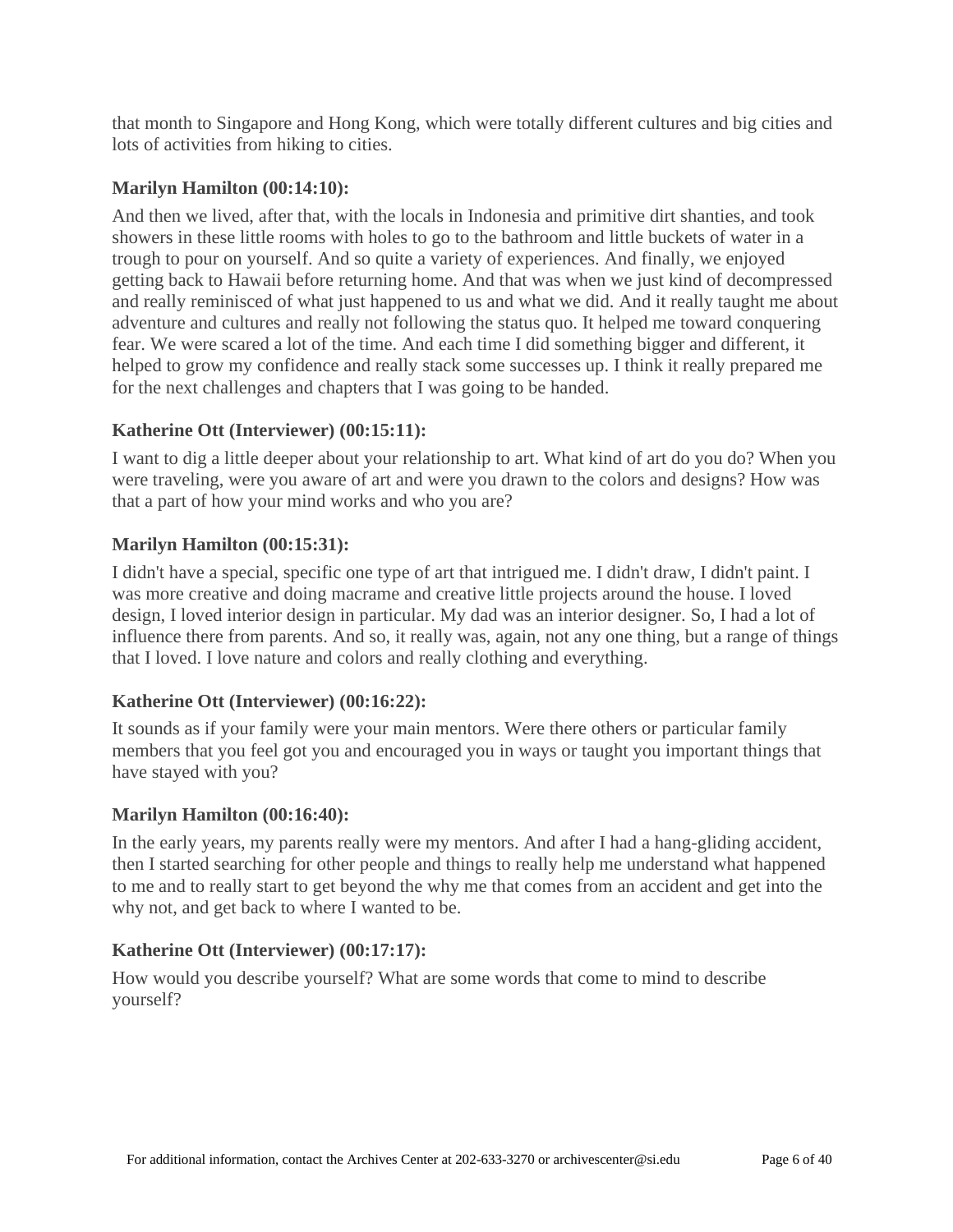## **Marilyn Hamilton [\(00:17:24\)](https://www.rev.com/transcript-editor/Edit?token=ZoYTEb8C2MubSBLDtXnFJ7TKXiQZQrm3aeGltchZPinU3nCqUcdbWQkuzItRzrKDwEg8H7BWIpSakHV9vV7i7U1SLac&loadFrom=DocumentDeeplink&ts=1044.56):**

I would probably describe myself as curious. I would say I'm passionate about whatever I decide I'm going to do. If I get involved with something, I'm very driven, a lot of perseverance. I really like making a difference and helping others.

### **Katherine Ott (Interviewer) [\(00:17:50\)](https://www.rev.com/transcript-editor/Edit?token=EnNFE1-rjjVpIJajIL70TFfqCpVSY0VQR3130zUdZlxsOJ71VlU6KXUUFKeCU05Dd10CgccMcFyreIWuaAs_Twlf_5U&loadFrom=DocumentDeeplink&ts=1070.84):**

Do you still stay in touch with friends from your early years before your accident, besides family members? Are you still in touch with some people?

### **Marilyn Hamilton [\(00:18:01\)](https://www.rev.com/transcript-editor/Edit?token=oTVvmEPF4xbikn3D9quhtDghVLE9Om0_ZQvz7TZI8rbKEVshFZd1mBY_TZjMBesDuFJJhAJGosxkb32jgG25zxE3aJc&loadFrom=DocumentDeeplink&ts=1081.61):**

I do stay in touch with some friends over the years, in high school and in college. But my life is really large, and I seem to always be finding new friends and new people. And I certainly stay in touch with a lot of the people that were a part of starting Quickie.

### **Katherine Ott (Interviewer) [\(00:18:25\)](https://www.rev.com/transcript-editor/Edit?token=M16hKxJNqtHYDD5RPcfpDV6AS4DBXJteyZZHkEFfYO5HASJRjkdysJLvajkofg2ETTQ6sde3rAnST1DUCMes-UzVkBs&loadFrom=DocumentDeeplink&ts=1105.75):**

Let's move to some of the questions about the sports wheelchair and that invention. You were hang-gliding, were you doing other sports when you got back to the US?

### **Marilyn Hamilton [\(00:18:44\)](https://www.rev.com/transcript-editor/Edit?token=KyH47if_TEMaK8504l9AtxMQntEzeojSmAzEKv-F_G_pmCTWPZTIJJ-yxuTrTp3kj2akKeD56JfCcNSWyI09Um_DU5g&loadFrom=DocumentDeeplink&ts=1124.01):**

We love skiing, so skiing, water skiing, and sailing and hiking and tennis. And then when we returned to the US in the mid-seventies, I was the original, you might call me an adrenaline junkie, looking for a new thrill. And at the time, hang gliding was the hottest sport around, extreme sport around, only really done with guys. And I was all over it. I was used to being around guys a lot, well growing up with my brother and his friends. We just got passionate about the sport. And in 1978, I was really considered an expert pilot after about four years. I loved being with Rick and my friends at our local site in the Sierra Nevada's. It's a couple thousand feet high where we'd set up our hang gliders. It was mountain flying.

### **Marilyn Hamilton [\(00:19:38\)](https://www.rev.com/transcript-editor/Edit?token=7zjg_frWyEFNLOIIz4Mz5KZrAONg6_58YRySKJPDwgwn44mjK7nZUnCbO_Ut5UAQnfNsJnnk6jcIg7AIZklXjwgHiis&loadFrom=DocumentDeeplink&ts=1178.38):**

And we'd spread our wings out and take a few steps off the mountain. And the wind would come up underneath and connect underneath our gliders and pick you up. And then you were just exploring the sky. And it was very exciting, and it was very focused. You had to be laser focus to be able to do this. And once you learned how to fly, the most fun was really catching thermals and riding them. And a thermal was a column of air that would be rising. And it was caused, by the uneven heating of the earth below, and then when the glider would hit a thermal, it would start to float up with that thermal, and you really had to follow the thermal. And it was a challenge. It was really exhilarating. And to be a good pilot, you have to learn how to look and spot these areas because we're not use to looking down.

### **Marilyn Hamilton [\(00:20:34\)](https://www.rev.com/transcript-editor/Edit?token=kSNncp9TcYKADhDonjVYyPEbwC54mqQiG_IMa1IX_BFyLfJh4KQ3c-_l3hKz5LoEd1ahN4OrFIh4HBGHPXvrDgHf4Ug&loadFrom=DocumentDeeplink&ts=1234.88):**

You don't have that perspective in many things in life. And watch for the signals and feel how the wind is blowing and listen. And when you find one, it's just thrilling to be able to rise up 2000 to 3000 feet above takeoff. So, I loved the adventure and it was really addictive to me and it consumed my thoughts. When I was running with the dogs in the morning, I would think about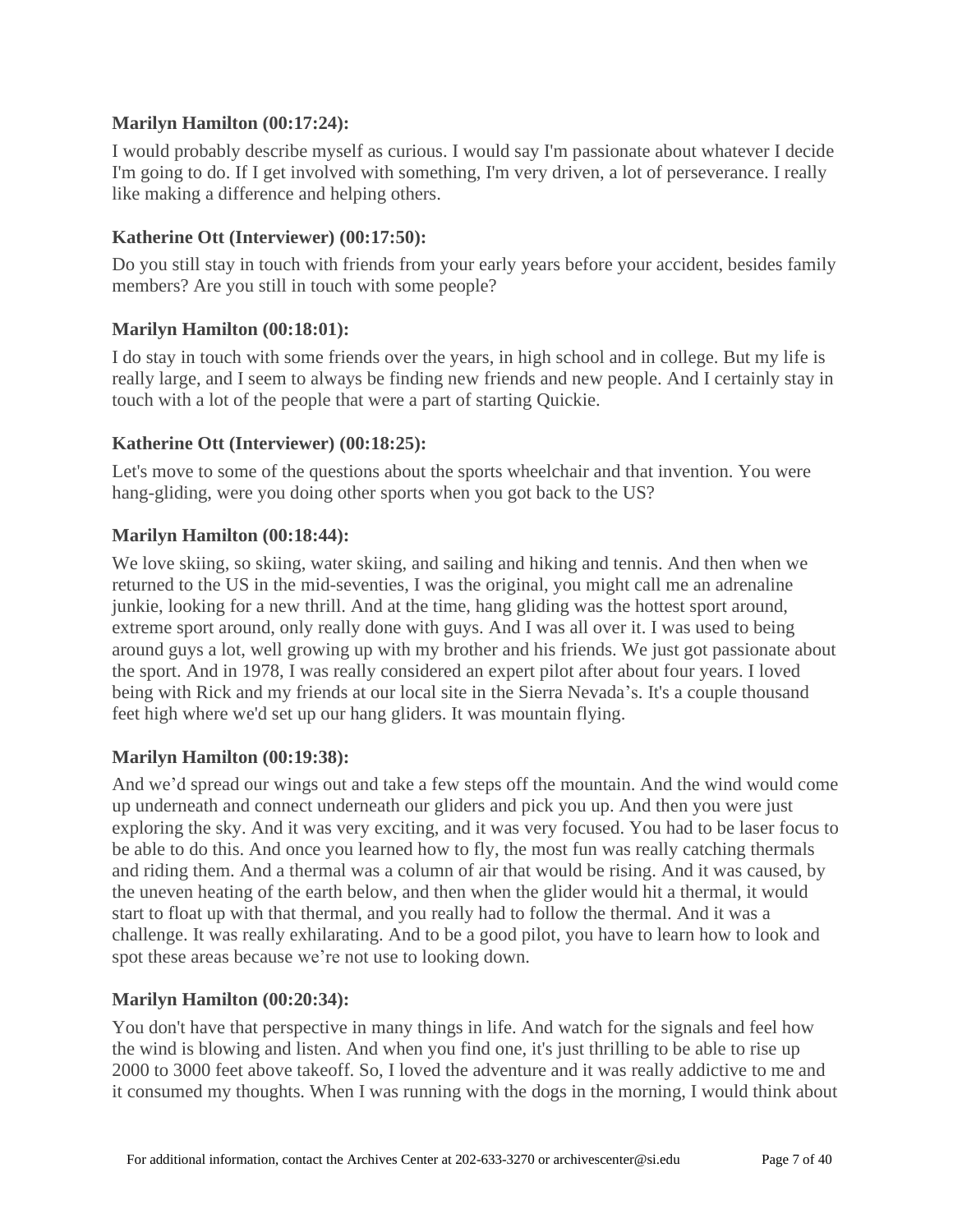thermals. And when I was watching birds that were flying in the sky, I was thinking about thermals. And when I went to bed, I was visualizing it. So, I'm a real laser-focused person when I lock onto something.

## **Katherine Ott (Interviewer) [\(00:21:10\)](https://www.rev.com/transcript-editor/Edit?token=0L7MvqCJY5g43mS8LtDBGXIk6fD5NjrKOPseoGz-qcpZLXtxOQOWtgfR_oAKyg0Cvgs0vbpslrYDfukW8RjhcgtyWKo&loadFrom=DocumentDeeplink&ts=1270.92):**

Where were you living at that point?

### **Marilyn Hamilton [\(00:21:13\)](https://www.rev.com/transcript-editor/Edit?token=UjlA6Hr7CNb3F_-zPHCrEVDfPdALnEsu1K8rhGYIXP1lZ9MBuira36eMiAC5sYQ-r9z9b2ouv4kDAPhYcLQvndaSPvk&loadFrom=DocumentDeeplink&ts=1273.5):**

We were living in Reedley, California, a small town close to Dinuba, on an 80-acre ranch. And at the time, it was a farm, Rick was no longer teaching high school. He was actually working with the family business. They were growers, packers and shippers of fruit, and sold it all over the world. And then I was teaching high school at Kingsburg High School, another small town in the San Joaquin Valley.

### **Katherine Ott (Interviewer) [\(00:21:40\)](https://www.rev.com/transcript-editor/Edit?token=EVO67lEbH0wXoyJJnJ37Av88HPGXv-Zj-RzCt4Y0IuKPjXFT2OZzWCcjzcO6BveGzjB5yXeLBYEo9cKtP0pB1kdpfe0&loadFrom=DocumentDeeplink&ts=1300.74):**

What subject were you teaching?

### **Marilyn Hamilton [\(00:21:43\)](https://www.rev.com/transcript-editor/Edit?token=2kNv73UGnh0gleMOGmEAv4NjVSN95MqycYLOmnDCjMg2pydtEXAxzMEpKxnV8KdOR20r43OXNhfoX8-EDSVtYlEMaws&loadFrom=DocumentDeeplink&ts=1303.03):**

I was teaching home economics and art.

### **Katherine Ott (Interviewer) [\(00:21:47\)](https://www.rev.com/transcript-editor/Edit?token=2wSRBafXmjbR_-75t__gAjCJAsj_kY0ojec2F1ZG_uTXYgaeE49KnaHIMXf6Z3KxaSh_vKgHoD_jA-4H1W8RkO1Y7zQ&loadFrom=DocumentDeeplink&ts=1307.66):**

So hang-gliding, did you own your own flying machines?

### **Marilyn Hamilton [\(00:21:53\)](https://www.rev.com/transcript-editor/Edit?token=vEVlUsKfZrSfdG0pXcGxXLhFPJnQYB3v_-rwvpQ99jcnIQbWDnZi8Aog_DC8MTkAQ5e5adUnpR_kx7-C43DqMS-lI_Y&loadFrom=DocumentDeeplink&ts=1313.99):**

Yes, I owned my own flying machine, which was really made for me, my size, my weight and my range of where I could put my arms to maneuver the glider because there's a triangular control unit. And when you're running off of a cliff, you're holding it up high and then you drop down to the bottom and then you can maneuver in any direction, the hang glider. And so, I like the really small gliders, so when I can jump in a thermal, I could really maneuver it around and the wind wasn't overtaking me. So, all gliders were always customized to each person.

### **Katherine Ott (Interviewer) [\(00:22:36\)](https://www.rev.com/transcript-editor/Edit?token=eICLS8IuR69HVAG4QNCCqdZSts6N6PJdwRR5uZU9Uu9Ps8BFNGjHnti0ADsdsDXOzTuhRsJwMlK1gEQsVAxoU54Z-fA&loadFrom=DocumentDeeplink&ts=1356.68):**

Was it a particular company that made the gliders that you preferred?

### **Marilyn Hamilton [\(00:22:41\)](https://www.rev.com/transcript-editor/Edit?token=69h0VD31HO8OC3n0Mnxc0shWymsDwmkl0a0kzbOWA8NyTIXS0TxFsaYHDfvwehdSRrGi3D4Ppu6uX4MhIV1aXDjn35M&loadFrom=DocumentDeeplink&ts=1361.53):**

I'm trying to I think what glider I used back then, and I just don't remember. I don't remember. [My glider that was popular during this time in California was a Wills Wing.]

### **Katherine Ott (Interviewer) [\(00:22:55\)](https://www.rev.com/transcript-editor/Edit?token=Wii4-BC4-YCXAxmmKwn4UTYOmpOov_t27YbMwtrh3P69Garw7G4S5Xa-OsD44Wj0W0FKg2-5XD1Cj-4DHghWhfGVhYQ&loadFrom=DocumentDeeplink&ts=1375.36):**

That's all right. So, you had an accident. What was the recovery time and what did you go through to get to the "Why not"?

### **Marilyn Hamilton [\(00:23:14\)](https://www.rev.com/transcript-editor/Edit?token=__j8XB_Otp8w-knjq95NYXOGNUFgU5zYVu3X0B0xB5SNqpYwJMg-YBHdm5GGIGY_s1Cf8iFAFaVt_cAgur9aVRHp2mc&loadFrom=DocumentDeeplink&ts=1394.31):**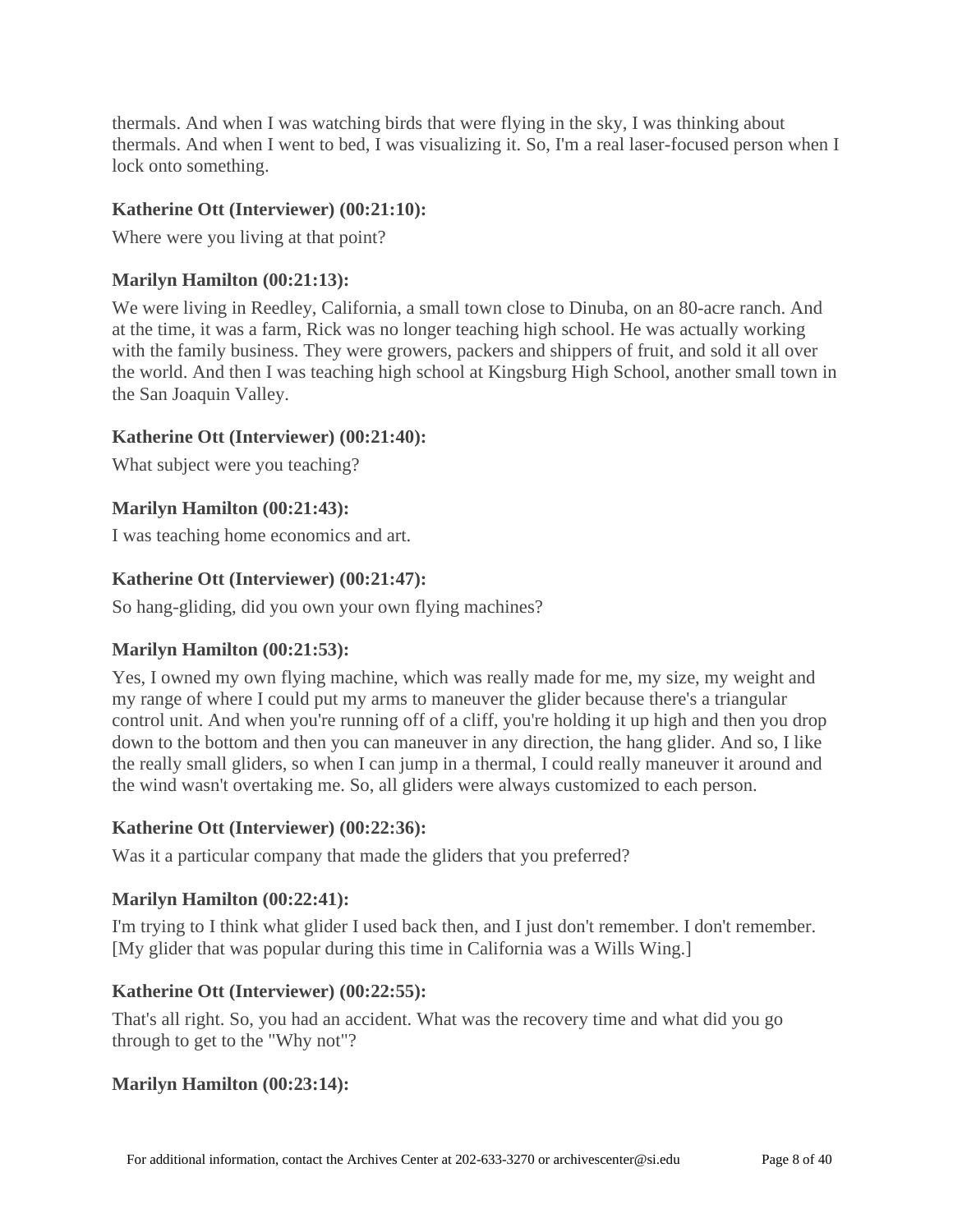So, in August 1978, it was a defining year for me, and in a split second one day while I was hang-gliding, my life changed dramatically. So, I made a mistake that day at takeoff that left me paralyzed. And thank goodness that I was surrounded by a loving husband and family and friends. And when you're in the hospital and you've had a tragic accident, you wonder if there's life outside of the hospital, and it is very challenging. And at the same time, I hated being in the rehab center. And so, after three weeks, it was unheard of, in 1978, to leave the hospital in three weeks, and I did. I figured I could rehab better at home and I was more comfortable figuring things out and how to live again. And I was very resourceful and had enough support around me.

## **Marilyn Hamilton [\(00:24:16\)](https://www.rev.com/transcript-editor/Edit?token=oJnSHVmMD7CTmHCzB178YqoGwjXDT-6SsbEJvfaLwW_DqSgCQg5-63oorMzjREGaiHuI4figyZGE-Rs6IQd-BQn7W3U&loadFrom=DocumentDeeplink&ts=1456.54):**

Life is full of choices and I had the choice to get stuck or to move on. And I was so fortunate to be able to say that day I made a terrible mistake, but I'm okay and I can move forward. And for some reason, I can make that transition fairly easily, and it's hard. It's not easy because there's so many new things to learn and figure out how to do.

### **Marilyn Hamilton [\(00:24:43\)](https://www.rev.com/transcript-editor/Edit?token=-XVkHkhcxYwlCxGo_R46-EwvKiTr7QCglb6okDcQxpE7HFZcrxQDzmAGAGBSyovI9GYwvSFMiKurIzq6on5kyuvOkfg&loadFrom=DocumentDeeplink&ts=1483.54):**

And I think that this is where that strong family upbringing and positive people really helped me to move on and get back into my life. I wanted to be active. I wanted to work. I didn't want to stay at home. I wanted to travel, and I really wanted to have fun again. And I knew that if I could just have a better wheelchair with a lot more mobility, it would really open up many opportunities for me to get back into life. I couldn't understand how I could have a hang glider that had more technology than my legs. It was just totally unacceptable to me that this fun hang glider was something that I couldn't do anymore at the time, but my legs were pretty sick.

### **Katherine Ott (Interviewer) [\(00:25:32\)](https://www.rev.com/transcript-editor/Edit?token=vywpilGEFP5jSdNl_KQlISYSqfJ94_VfG0hSCtBis-ZdaQSKGIGzQDvY1ligPTUuq33WLJ4FK9lxOc4ykf-2Kieg67c&loadFrom=DocumentDeeplink&ts=1532.64):**

After three weeks, you went back to the ranch and what did you rig some stuff up or did you get Rick to move things around? I'm sure you were inventing or innovating things. What kind of things did you do for your own assistive needs while you were at the ranch recovering?

### **Marilyn Hamilton [\(00:25:51\)](https://www.rev.com/transcript-editor/Edit?token=FqFYfWIMemQA6MOJ0RGp0w26ToK8lnK36Hx7JYVM_C05mue6M2RdPwzl2Vcl9TW4DqV7oZCyqTHL0txXjVTdBtN11cQ&loadFrom=DocumentDeeplink&ts=1551.82):**

When I left the hospital and went home, I was very fortunate. Rick had, outside our house, he had laid a flat pad because it was all gravel driving into the ranch. And so he put a cement slab there and a ramp going into the house so that I could get in and had started remodeling the bathroom so that I could roll into the bathroom. And that was pretty much it with the exception of a hospital bed in the middle of the living room floor, because I really had a body brace on and I really was not very functional at the time. But I was able to figure out how to live again and do all the necessary things that we do.

### **Marilyn Hamilton [\(00:26:40\)](https://www.rev.com/transcript-editor/Edit?token=mnWy7RJC_HguelE9FchYl-PUkRNeM3UKPpy0vjzG16nJV7U45se8zTGFPg8FImlS7fDvb4UWgT0oLb2RU8k9gC4ZLoM&loadFrom=DocumentDeeplink&ts=1600.03):**

We take for granted all the things that we do every morning when we get up, and it's not so easy when you have a paralysis and a disability to really navigate through all of those things. The first time is always the hardest, just navigating. I was a great cook, so it was pretty easy for me to navigate, but everything I did was sideways. I was sideways at the sink; I was sideways and it's very awkward to be that way. So, we started renovating underneath the sink to having the opening so that I could sit forward.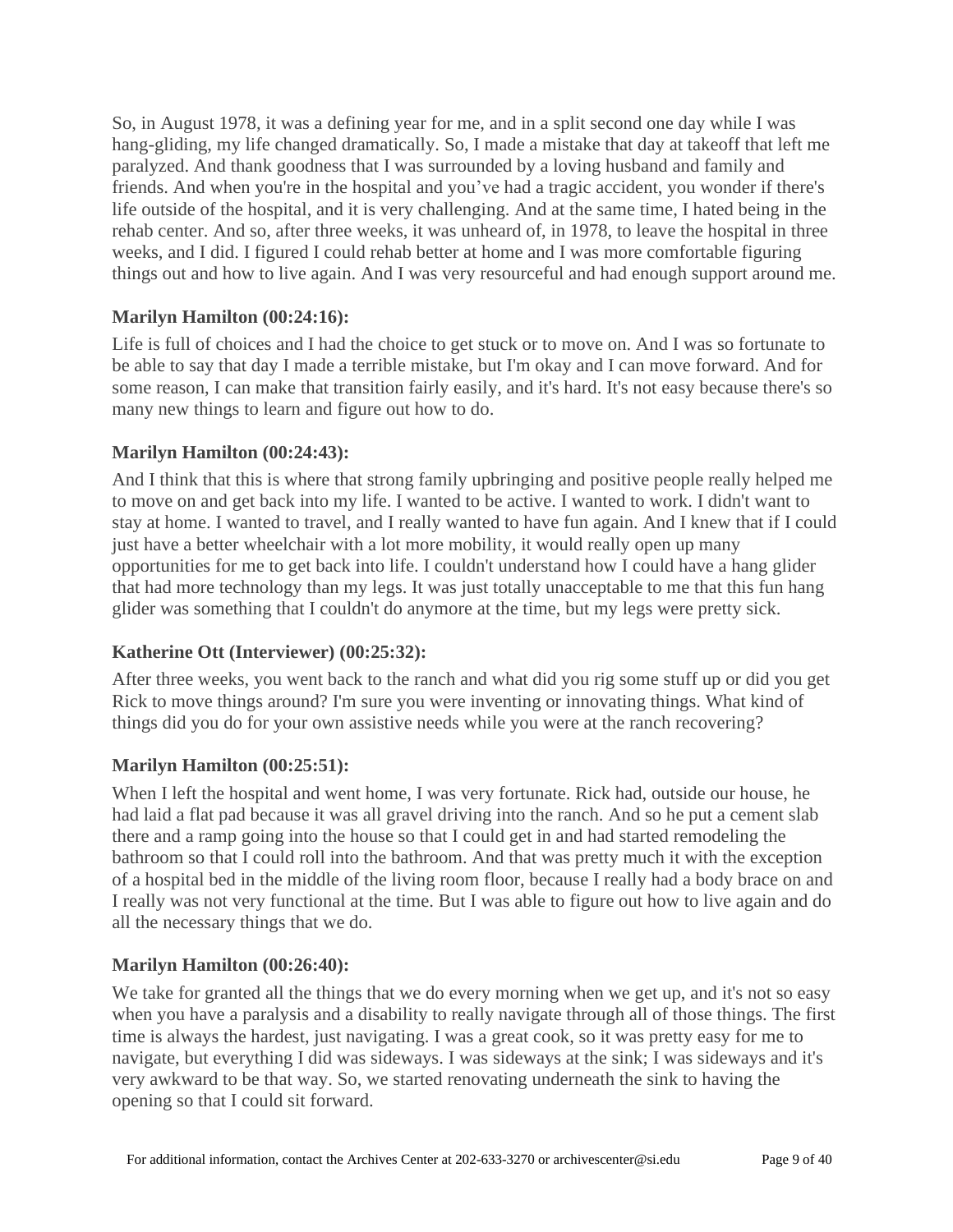## **Katherine Ott (Interviewer) [\(00:27:16\)](https://www.rev.com/transcript-editor/Edit?token=YW4dH9zUTbt9x4xFPacaeYYSlpMoeHF7VDiPi34q076FKC3fd6IXM_Ip66dZjSYwZjE5PfLYkqpojh-H2AMctuBDm4c&loadFrom=DocumentDeeplink&ts=1636.33):**

Before your experience in a wheelchair, after your accident, had you known anyone who used a chair or walkers or things, or had you used one because you broke a leg or whatever? What did you know about wheelchairs, in other words?

### **Marilyn Hamilton [\(00:27:33\)](https://www.rev.com/transcript-editor/Edit?token=JsRNuhw6C3_xvGNGJZfmSn3IuJ8X8qHxAGPfCoh-aqx_99vdjVXD__aP0OioRszou4DRx2RQnvvXSTwaA8pO0283UsM&loadFrom=DocumentDeeplink&ts=1653.41):**

Yeah. So, before my accident, I didn't personally know much about wheelchairs. Although, my uncle Bill, Rick's uncle, who I've known since high school, was in a wheelchair and I had no idea how amazing he was. It never registered to me how amazing he was. 17 years old, he was injured in a Ford Model T car [inaudible 00:28:00] accident after World War I, they left him a tetraplegic [inaudible 00:28:04]. So, he had a spinal cord injury, He could only use his arm and lift up a phone. And at that time, people didn't live a day or a year, or certainly not a lifetime. And uncle Bill lived to be 60 years old. He graduated from UCLA; he earned a law degree. He ran the packing house fruit operation. He was such an important role model for me. But little did I know before I landed in a wheelchair, anything about this. And he would tell me I could do anything, just go after your dreams and don't let anything stop you.

### **Marilyn Hamilton [\(00:28:43\)](https://www.rev.com/transcript-editor/Edit?token=H9aegoDNKizCc-S3-_GiO6-sRsYXkyeqgj4cikTG6HAFAyVy-dXLux-JMWoZPttNQjIi4AVfvhXNfxlkf27pgZ-o2BE&loadFrom=DocumentDeeplink&ts=1723.6):**

And Uncle Bill really gave me the confidence. I had no excuse seeing what he had accomplished with virtually no movement. And so, within a year with everyone's help, and a lot of determination on my part. I was walking on short leg braces because I said the first five years I was going to walk. Didn't ever happen, but I had the dream and we were pioneering wheelchair tennis at the time and sit skiing. So, I was back into skiing and tennis. And I was also working with Uncle Bill as a fruit broker. Never done that before, but I really loved being around him and watching him daily and seeing how he did things. And it was so interesting to me to see so many people come to him with problems and he would be solving other people's problems. And I would think, what are you solving these problems for? Your life is much more problematic than theirs. But he was so gracious and so kind. So, I'm just very grateful to have him in my life. He was a huge role model.

### **Katherine Ott (Interviewer) [\(00:29:56\)](https://www.rev.com/transcript-editor/Edit?token=F5cpNloYsvS6g02HbFmQ9K_w0_Bdl9K5y1CWTH1mNJx5lqc0RrmkxCfpI2hA1rLGWEJYF-pYGcWZsYeeYcICgyqqXU0&loadFrom=DocumentDeeplink&ts=1796.53):**

The chairs available at the time were pretty clunky things. Did you try a few before you got just totally frustrated? How did that evolve that you decided you're going to make one?

### **Marilyn Hamilton [\(00:30:12\)](https://www.rev.com/transcript-editor/Edit?token=bXC7lY7Hokytm8FL1rG-8u5gkPvFyd9bWl9G6Y2KGQqEmSnCsWy5eydydSvYroJJFw6wg5bb541w1yWX2BzrU_otmwY&loadFrom=DocumentDeeplink&ts=1812.7):**

Yeah. Within the first year after my accident, I had purchased, for some reason I was in a little zone because I've lived in Australia for two years and I lived and I taught high school in California for four years. But I didn't have really insurance that covered wheelchairs. So, I was buying wheelchairs. It was the craziest thing I'd ever seen. And I had tried a Everest & Jennings wheelchair, a 80 pound dinosaur. And then I tried a stainless steel, it was from Stainless the company, wheelchair, but it just had so many accessories on it. It was so awful.

## **Marilyn Hamilton [\(00:30:52\)](https://www.rev.com/transcript-editor/Edit?token=f3nTwls8acOQkcXlHWTUGSxjpmefCsFu5_dspY28M6FVLeKMbtqvLbBJlFPnUtiYKlEPYKpju03jZ5MuPj6JfwqqCWQ&loadFrom=DocumentDeeplink&ts=1852.74):**

Then they came out with a sports chair and the sports chair meant there were no arm rests on it because these chairs were made and they were just one size fits all, either a 14, 16 or an 18. And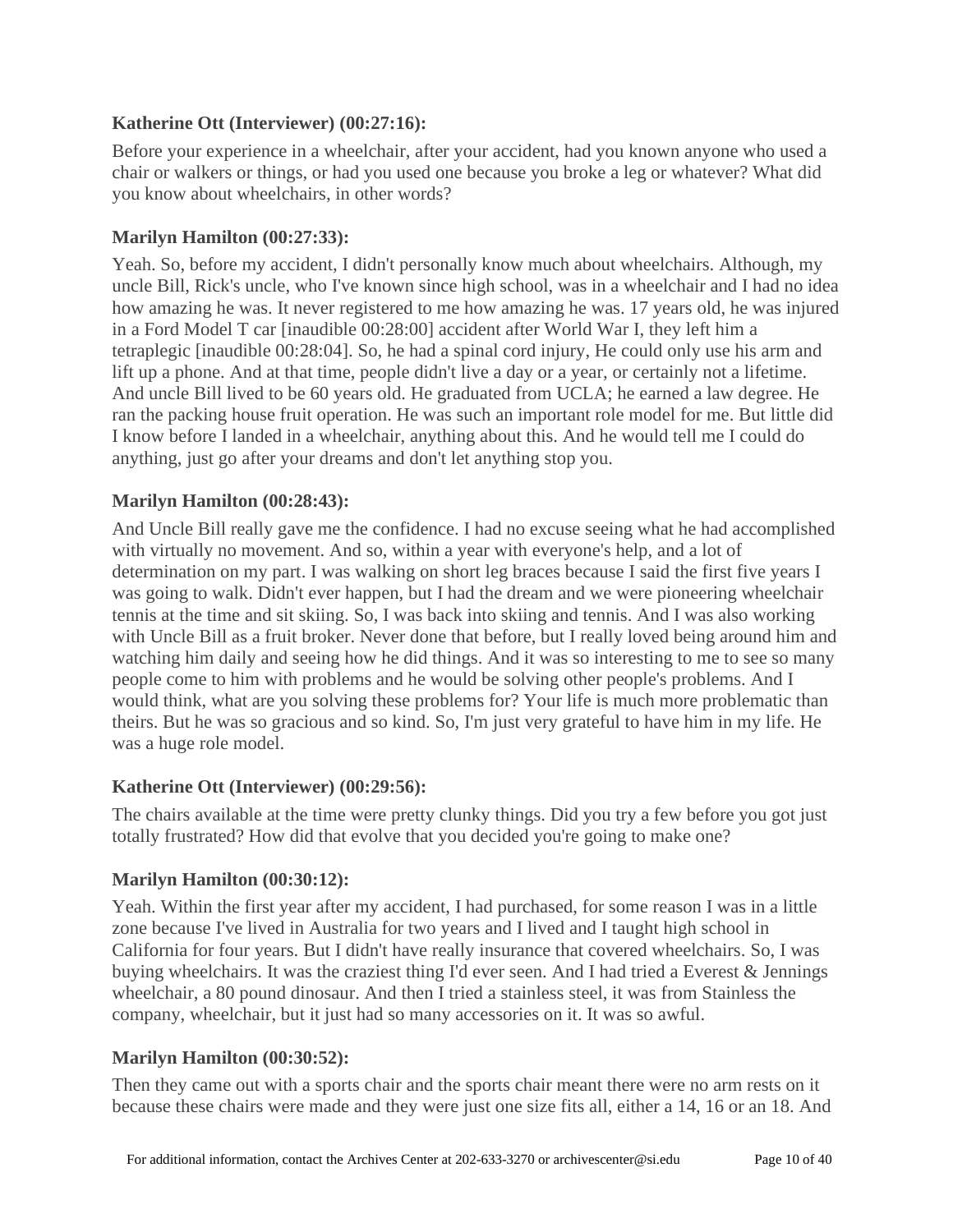if you were anywhere in between, that was it. And all the accessories were locked on. So, then I got the sports chair and it was still a stainless-steel dinosaur. And that's when I said, "It's over." My hang glider had more technology than my legs. Then I was after finding a way to get a better wheelchair.

## **Katherine Ott (Interviewer) [\(00:31:25\)](https://www.rev.com/transcript-editor/Edit?token=EeCucb0xQmHaoqmBzwgwQplD1gN6mphlbzUr5S97hoSxn1RK4QRn3UuBqCLg0IKgB-6sNTRh2de_bSdnRhwgXBcosas&loadFrom=DocumentDeeplink&ts=1885.45):**

Where did you begin? Who'd you talk to? How did you look for parts or materials?

### **Marilyn Hamilton [\(00:31:33\)](https://www.rev.com/transcript-editor/Edit?token=s8E-63jp38mZsZv896gp12dfY39CLB9aqpuCigsogjh7KDqsMxdKIYBlvClCcBMCijeZMqrlCMXjxml4qHqqi22ej7I&loadFrom=DocumentDeeplink&ts=1893.6):**

My co-inventors, Jim Okamoto and Don Helman, were building hang gliders at the time. They were my buddies and they were feeling sorry for me. And at the same time, I was stalking them, and they were playing around with producing these hang gliders and they were in these fun colors. And I didn't understand why wheelchairs were dreadful and sick looking. So, I really-

### **PART 1 OF 4 ENDS [00:32:04]**

### **Marilyn Hamilton [\(00:32:00\)](https://www.rev.com/transcript-editor/Edit?token=BmWPnpvmF7N8eCwvOcdWjJsnnQ7q9xX7OMnYYxy_Gmq_-Rg2Ti9e3gMIhVSOmkHuND3Fd4AoxZQG-O7rNLNGZudWeKM&loadFrom=DocumentDeeplink&ts=1920.44):**

... once sick looking, so I really just begged them to make me a lightweight chair that had more performance that used some of the same technology on the hang gliders and also bicycle technology was really the blend that we used to pull a chair together. And I knew they could make me a better chair than what I was sitting in with similar technology. And so, they would come out and watch me play tennis, or struggle to play tennis and talk with me about my needs and wants. And then we watched other people playing other sports, like basketball and road racing. And so, we really reached out to the consumer to understand what all the needs and wants were and how they were going to make this chair for me.

## **Katherine Ott (Interviewer) [\(00:32:59\)](https://www.rev.com/transcript-editor/Edit?token=niU2BpKMIvCmcAM5jOGfi_CTriWNko3omOfCEWJy_Tno76HucKG-Qb7qAsa4_CtjnAnlaw7j8POT2xTxXKmbPjbBRvU&loadFrom=DocumentDeeplink&ts=1979.67):**

What were the main design hurdles for that first chair, the things that were getting in the way of having a really good usable chair?

### **Marilyn Hamilton [\(00:33:11\)](https://www.rev.com/transcript-editor/Edit?token=CzEMcwStOxmjyFWhPi8AmxtzG-FttC5ifxdvBnsdTlj0c5ck5oP3rOzR3WknqLfrmHNjiWG3rHg98d5lKVyUmFSnFBw&loadFrom=DocumentDeeplink&ts=1991.42):**

Well, the chairs at the time were all stainless steel. And so, at that time, really, the veterans were the real leaders where they were hacking up the shares so that they could road race and so they could play basketball better. And that was not the solution. The solution was really looking at a different material, and we used aluminum because that's what our hang gliders were made out of, seamless, drawn aluminum tube. And we looked at a different frame geometry and we looked at high-performance parts and movement and adjustability and we considered flexibility and really quality components were a lesson learned right up front that if everything was perfect and high quality materials would help that to happen, we could streamline manufacturing and create [inaudible 00:34:07].

### **Marilyn Hamilton [\(00:34:07\)](https://www.rev.com/transcript-editor/Edit?token=PFgnia3_VAoVz8fYB3l0AzbMuoHi7TKVRwSHFUWViRj4l5PrsiblqPIOREgfv8QTXRerrgVy40h58yHoAg-d8cmnN88&loadFrom=DocumentDeeplink&ts=2047.76):**

We really thought a lot about, not a wheelchair for me, but how do we take that and now commercialize that for everyone, and how do we take that chair and really create creature features in it with adjustability so you don't have to buy a whole new chair when you may be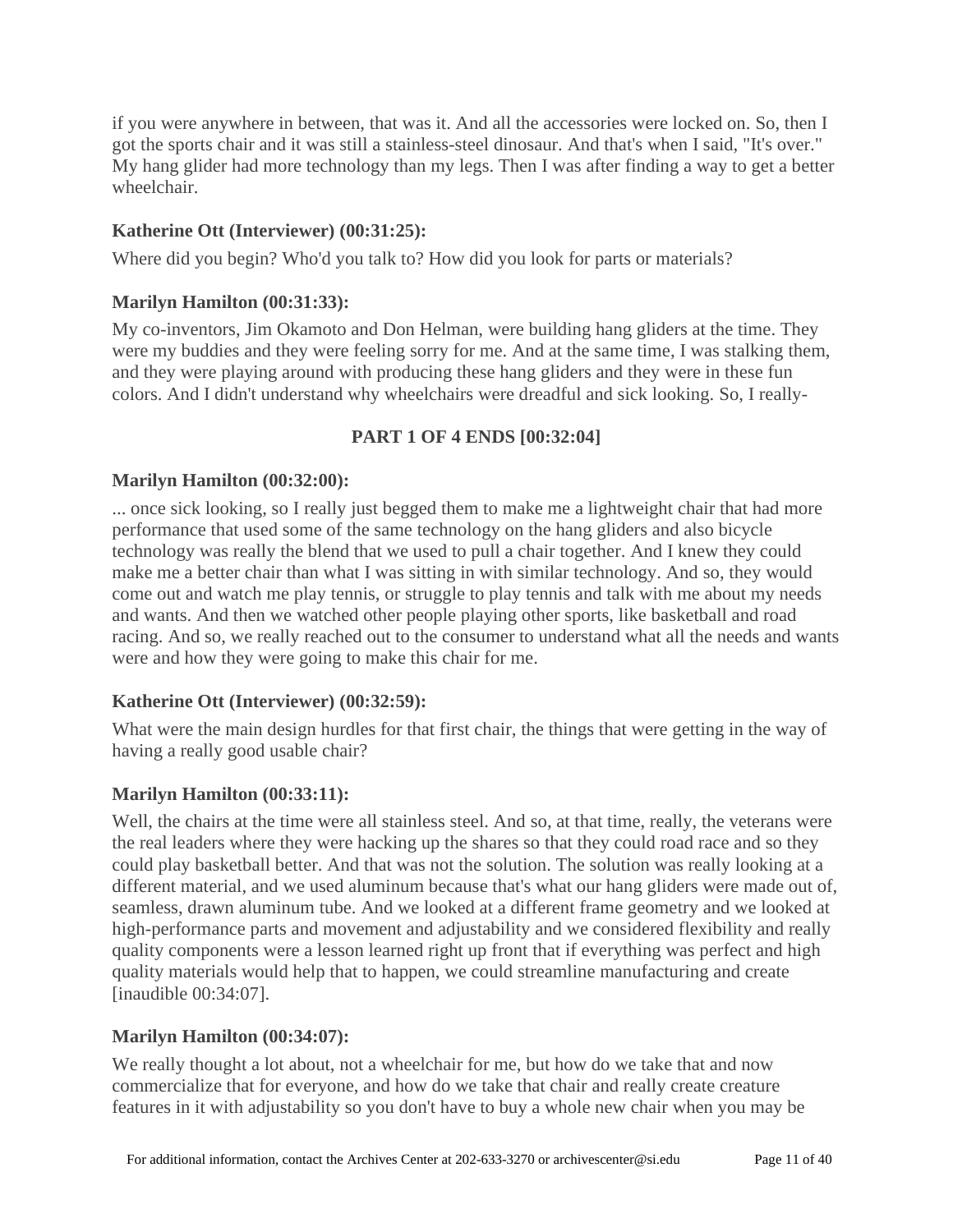different or want to do something different, you could just take off accessories. So, there are bolt-on accessories and customization. And the first quickies that we built were for sports people looking for a better solution in performance, because they were willing to take that risk. The dealers out there were not willing to purchase from us in the beginning because we weren't giving as much margin, they were more expensive and it wasn't something that... they didn't know if we were going to be around in five years. And so, they weren't taking that risk with us. But the therapists got it and the consumers got it. So, we're very consumer driven and therapy driven.

### **Katherine Ott (Interviewer) [\(00:35:13\)](https://www.rev.com/transcript-editor/Edit?token=CX9q5C_UeqnyAn-b1CucZV28SxMaguS-JydDm0xR-WndUiS-xeajtg2-AaW89cc4GgE4mlCdmDlQ7x7pJqVH2dWOmHc&loadFrom=DocumentDeeplink&ts=2113.64):**

What were the issues with the wheels size configuration and the seating, the angles and things? Did that change from the old E & J to the QUICKIE?

### **Marilyn Hamilton [\(00:35:28\)](https://www.rev.com/transcript-editor/Edit?token=wweVP-zI0DkjD5iRDOlawGJzPfKKbYKeF-TSpTZ-zRQE_nOs0iiWAZxy3k3dPIzp410DeAOiju8LZIGXt6Dvx1Tx7EU&loadFrom=DocumentDeeplink&ts=2128.76):**

So, the configuration of the wheelchairs changed with the material. So, we were able to add adjustability to it. We could put brackets on the side and sit higher or lower. We could put on different kinds of wheel locks. We could change the size of the front castors. We could create a lot of creature features like a little pouch underneath it, a little pocket underneath it that you could put your keys in, you don't want to carry something with you or your license if you were driving. So just, we really tried to look at how do we create more function and usage in someone and create total adaptability and adjustability but make something that can be manufactured in a streamlined way.

## **Katherine Ott (Interviewer) [\(00:36:19\)](https://www.rev.com/transcript-editor/Edit?token=x9PnRci64GXNVvv_sMt0GpYgMAuMMv5mF0cL2_HGJBHuAgxXr-nKCKXFwsRnM-s6ByMAc96s1ogAPt2VBzGWhkFDsy0&loadFrom=DocumentDeeplink&ts=2179.07):**

We're all of the people working on this doing a little bit of everything, or did people have certain mindsets that they were really good in one thing or another?

### **Marilyn Hamilton [\(00:36:32\)](https://www.rev.com/transcript-editor/Edit?token=5UlVTFf8_6kxAnvAbRi8Ah8lO-Geh_9NwV6BRVtz5DntkefU4TIdbBr6FYWqa6ZIx0QY7JW9_E5QZaFWt2mRc-SADHo&loadFrom=DocumentDeeplink&ts=2192.22):**

Well, in the beginning it was just us, so it was me that's trying to do everything. And Jim and Don worked on the manufacturing and design quality manufacturing, tooling, setting up all of that. And I really worked in sales, marketing, and promotion, and it really tied back to sports for me because I was out there competing with other athletes and they would see me and then they would want to know where they could get that chair because it was just so much more effective. And it just looked cool.

### **Katherine Ott (Interviewer) [\(00:37:13\)](https://www.rev.com/transcript-editor/Edit?token=xIF0IvdyQV3ukBIr8HwhDqADU9ob1pZh-J9NNJnS_dH2ttopktPKaLS8suOnStBwoTt5Gbt6yxu4_XV8pJbHCKocw4c&loadFrom=DocumentDeeplink&ts=2233.07):**

At what point did you-

**Jake Klim [\(00:37:13\)](https://www.rev.com/transcript-editor/Edit?token=cuR8cPRXPqSF2PgU-gEbZCTzFMnA7Yp1cCiiD352hryvgRs-i4eGxT3iViNUnlXIee_YOB9w8k94bD9VNapUV2oSaLQ&loadFrom=DocumentDeeplink&ts=2233.88):**

Can we pause real quick? Just to do a pause in the recording.

## **Marilyn Hamilton [\(00:37:18\)](https://www.rev.com/transcript-editor/Edit?token=ZYhinYdfjIVdNOhk6JlIF7CGIK0KBl7YFn99jaUJotyz7MA01BcouFKYm60uLj5Wa6VeJLiuHp67ZAgFaiSd8niGfrg&loadFrom=DocumentDeeplink&ts=2238.48):**

Oh, so do I turn the recording off?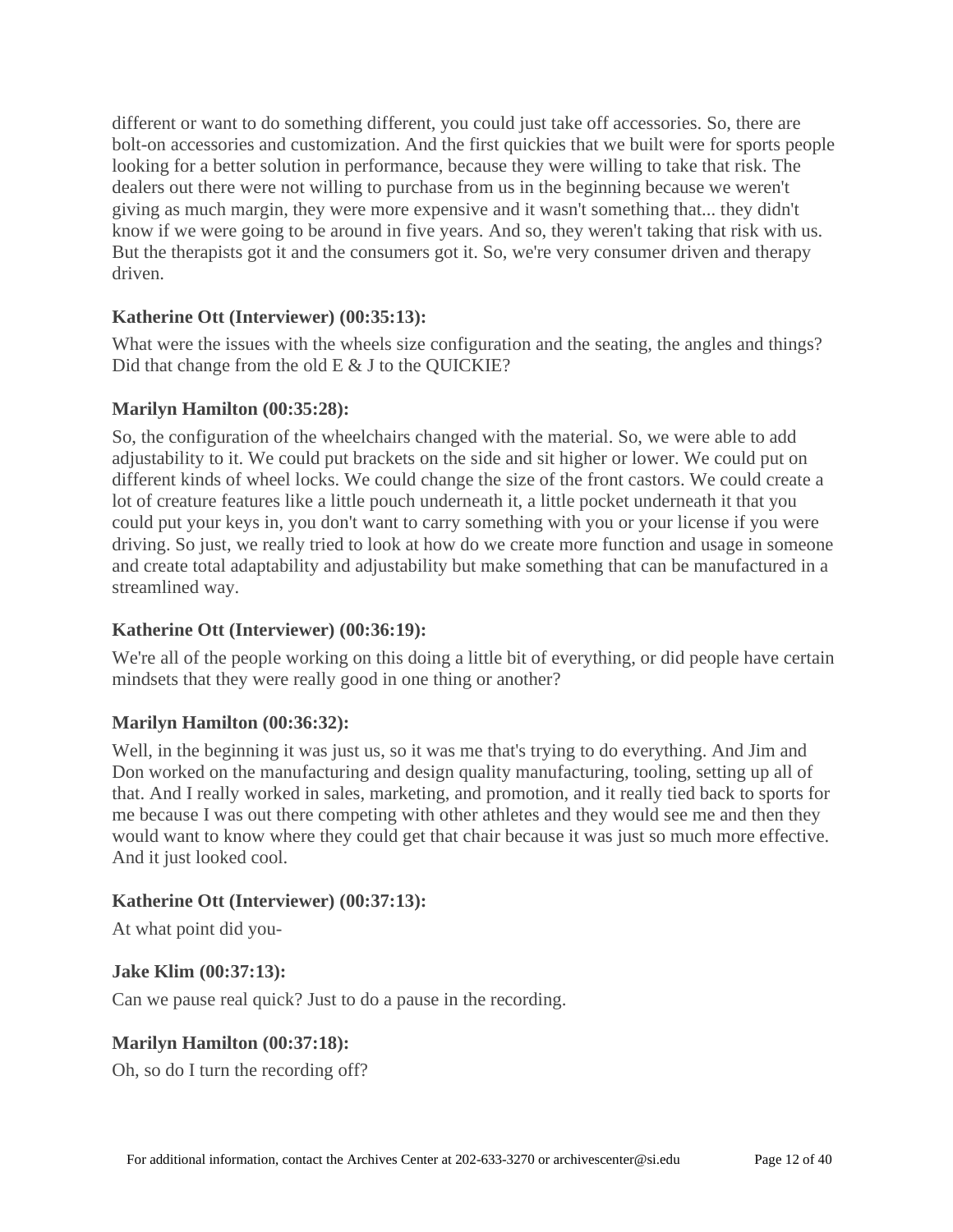### **Jake Klim [\(00:37:21\)](https://www.rev.com/transcript-editor/Edit?token=6LXAo6k3TLB1B4aJV89aDnm2d1kkL6SgPdo7RGbJQbWFkE8qh-4sq6ISaJoBmwNI8NWwsIecuQ2LFyQ7SenZsdL6zqE&loadFrom=DocumentDeeplink&ts=2241.44):**

If you... Yeah. Would you mind just hitting the stop button? We'll just do a second one when we start back up again.

### **Marilyn Hamilton [\(00:37:28\)](https://www.rev.com/transcript-editor/Edit?token=qZXPKTsYCYt0kyrZ5u38DrHbeEgzfXrEDt0liv4LbC99N4Yg0qIZ0KDRcqQh05wvlTrASh_FbLKn1JkHHiC0fwZt5jU&loadFrom=DocumentDeeplink&ts=2248.2):**

Okay.

**Jake Klim [\(00:37:28\)](https://www.rev.com/transcript-editor/Edit?token=q_CkhXkM94k5soT0GwFytfm5Xil7g8ncvtzJk_eVvAKQPYKnf45eYJvDibGna1PC1s6hYSljPioRrNtTw-lrfmcoZo4&loadFrom=DocumentDeeplink&ts=2248.76):**

That was just about 40 minutes, I think.

# **Marilyn Hamilton [\(00:37:34\)](https://www.rev.com/transcript-editor/Edit?token=1UNep-57XNnz-m1I-C2s-WYCFft2gg9n36IGdxR7-BT7TksGFy2faI6eoygjGZl7lunJYU3gIM-O5K7_q5Vs_kirFQY&loadFrom=DocumentDeeplink&ts=2254.21):**

Okay. So, I hit done. And then can I just hit...

## **Jake Klim [\(00:37:43\)](https://www.rev.com/transcript-editor/Edit?token=80cnvq5t4kH_iHKgeY4gPe5TRgCgYJvCHNJXL8tz3llwdfAozeabdFmSN3nuOOkLvjwxdQNEHoSRZUcsAG0WvM3arYg&loadFrom=DocumentDeeplink&ts=2263.01):**

You should be able to hit the record button again once we start up, once Peter starts up he lets me know he's going again. He just might take a minute. Sorry to jump into the... You guys were on a roll, so.

## **Marilyn Hamilton [\(00:38:02\)](https://www.rev.com/transcript-editor/Edit?token=PkIdHAut4jrabL39JVkNHEq7GyLvREVPcQWi4B1d_SoCIfeoGY3-2G65FIMHVbi4JAwpXpE-7vXd-rKxP457yhTAWCs&loadFrom=DocumentDeeplink&ts=2282.52):**

Okay. I got it back.

## **Jake Klim [\(00:38:04\)](https://www.rev.com/transcript-editor/Edit?token=uJDlH5uwe1hhnbtNFwWOXqScisCrrKFJ4eEpkpvgm_XQK-rTbpB85oAn-UjmrvW5-qg2mI_LhnLRnUj7e4zXo15nNeg&loadFrom=DocumentDeeplink&ts=2284.01):**

Okay.

## **Marilyn Hamilton [\(00:38:05\)](https://www.rev.com/transcript-editor/Edit?token=3_j_AGNscmRYM0880vJ1gU_KrhLgysde4ukQCoHHlDDUlhuJ2sn8iuZqfrYpLRWEJgAKtAKtJvshaRTsVKD7OX4pJ6Y&loadFrom=DocumentDeeplink&ts=2285.2):**

I can focus.

## **Jake Klim [\(00:38:07\)](https://www.rev.com/transcript-editor/Edit?token=i5rLkmXt7TSgosvOs74haF2cZc1x5B3g220l5KSNg9Fu0DP3loR__yazlX-PhDmvAfg6_B2oVxCqyeEqt7U_T0GobeM&loadFrom=DocumentDeeplink&ts=2287.4):**

Peter, let me know when you're good to go. Peter's just checking. We're in contact via text message.

## **Katherine Ott (Interviewer) [\(00:38:18\)](https://www.rev.com/transcript-editor/Edit?token=OAvH8E1eHa2_0Sl-mCiC9CeIaoWbdQFWwa5aPGk-_fn_pCRoTXboJu5LxOnkM_toqb3-QJS7CTADIoZmvWqdXiOAg4E&loadFrom=DocumentDeeplink&ts=2298.03):**

You want me to count down again?

### **Jake Klim [\(00:38:19\)](https://www.rev.com/transcript-editor/Edit?token=jiCrn7jnD_kAcKSs-raSXqFw6d7V7FjkemBzhsoaRniv8PzQaHoZZLjBhZbi9e0wL0xw3YDpSy0ehSWZyrBE6LtPYCc&loadFrom=DocumentDeeplink&ts=2299.97):**

That'd be fantastic if we could but stand by. Okay, we're rolling again. So, if you'd give us a countdown, Katherine. Thank you so much, everybody.

## **Katherine Ott (Interviewer) [\(00:38:43\)](https://www.rev.com/transcript-editor/Edit?token=3xwr4eqU2Svay2Up7gmpZ1mPso_fS_4iJO2kgQK9aRn-BTFIJ95tPSJcbNr6z486v3DYan3Cs8gaMzWgNcjx2Un4BcI&loadFrom=DocumentDeeplink&ts=2323.39):**

10, nine, eight, seven, six, five, four, three, two, one. At what point did you all start thinking about protecting your ideas, your creative work, intellectual property protections, things like that?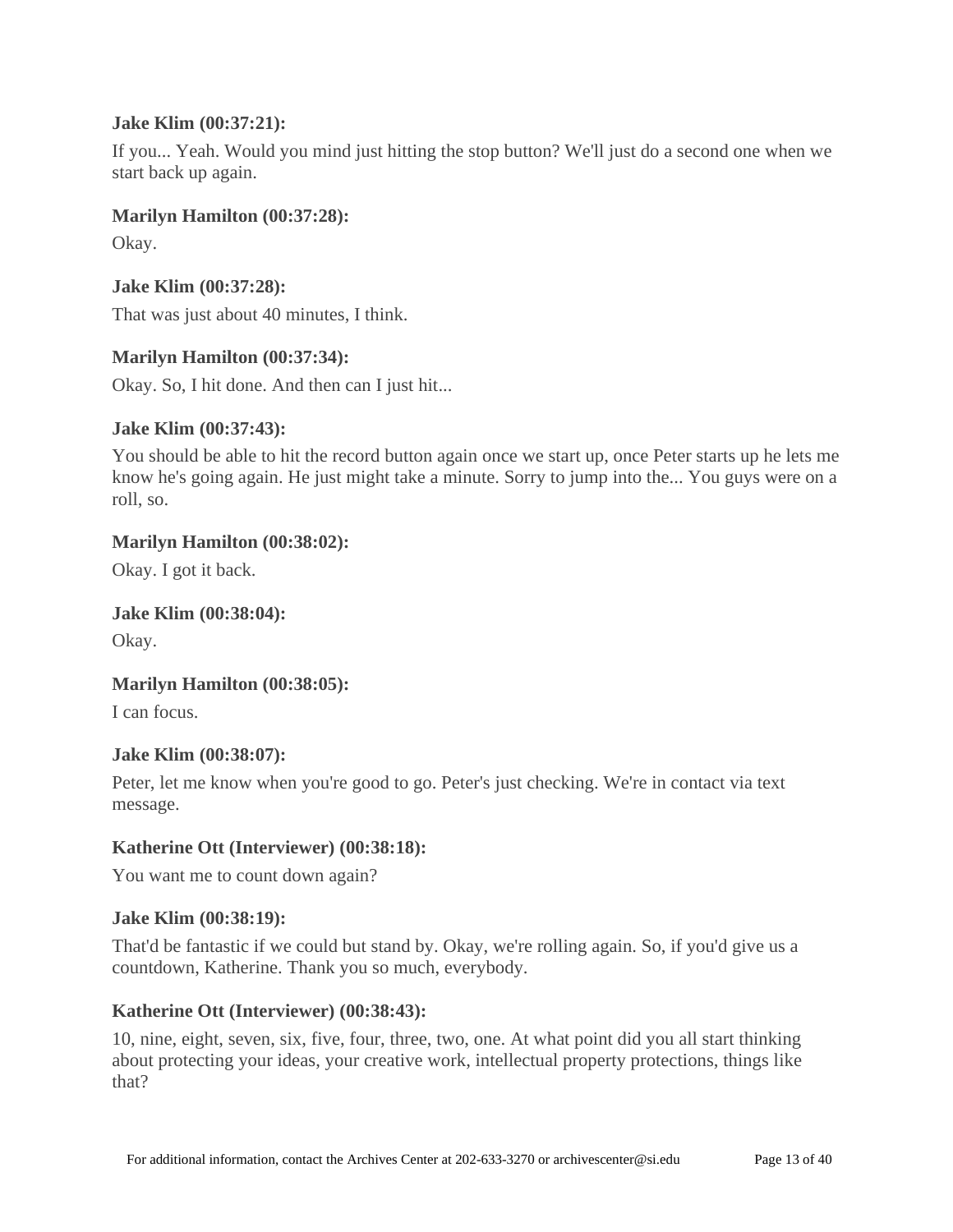### **Marilyn Hamilton [\(00:39:07\)](https://www.rev.com/transcript-editor/Edit?token=32yGMiEsn_QVsRiF4sc-dQj_WOtPFjM4m-V9vupX0SKNQbdUm9UD9pQ0WXBNs6LnKFGl69CYpXLVTGndBh6RtPt7FYg&loadFrom=DocumentDeeplink&ts=2347.03):**

In the very beginning, we knew that we had... You can't reinvent a wheel, and really patent it. But we did know that we had parts and pieces that were very unique, because we were using aluminum. And so, we really started working with a patent attorney, actually in the San Francisco area and started patenting a few of the things that we could patent on the wheelchair. Although we knew that it made absolutely no sense to try and protect our patents, because that would most likely take us off track and of doing the business. So, it was many years later that we went back to really go after the people that had used our patented items.

## **Katherine Ott (Interviewer) [\(00:40:01\)](https://www.rev.com/transcript-editor/Edit?token=F8h4Dg20oQCX0_HKW_5pFhRMdIdWyRgGIFoukC9FQZvoGMDCU3GtRpR3lDptFpermax5Kn6LXOVJyoGoWcXp_rQCqnI&loadFrom=DocumentDeeplink&ts=2401.25):**

Who was test driving your different models for stress fractures and wheels crashing, castors coming off, who was doing that sort of heavy, dangerous driving?

### **Marilyn Hamilton [\(00:40:18\)](https://www.rev.com/transcript-editor/Edit?token=Nhf1842H4YsbGmRUVLqlhu-ySI3aiDz0fD3qiSELiDgPCagF4IZrScGah1yx3uLWzDNTzdWX6q2kfPvpeBMtcsj1Zmk&loadFrom=DocumentDeeplink&ts=2418.31):**

We tested parts before we ever put them on. I would come to the garage and Jim would be throwing up wheels in the air and letting them bounce. It wasn't really the most technical way of doing things. But we were a garage and we were trying things and they would get in the chairs and ride them themselves, and I would get in the chairs and ride them. And so that's how we really tested things. But what we did do which was very different than anyone else, we started with one of our friends, Dave Counts, who had a CNC, numerically controlled parts. And all of our parts that were on QUICKIE were very, very tight tolerances. And so, quality from the beginning is what really, and Dave brought that to the team, was really our success of making sure that everything fit, and it fit five and 10 years. And QUICKIE was always known for that. You got a different front end and you wanted to put it on the chair, it always fit because it was such a high-quality device.

### **Katherine Ott (Interviewer) [\(00:41:30\)](https://www.rev.com/transcript-editor/Edit?token=z7bEEl3FexNZsgIT-_FIg4WknJ42U779Ei7xZL41Yja0OaOpnysJRYKW1Mi_a6D4vb_D9EkNEwLKsP3GH-AOxklZnWQ&loadFrom=DocumentDeeplink&ts=2490.64):**

The work you were doing, it's all collaboration. How did you learn to collaborate? Where'd you learn that even, because some people have no clue about how to give and take ideas? How'd you learn?

## **Marilyn Hamilton [\(00:41:46\)](https://www.rev.com/transcript-editor/Edit?token=hjnwnytT5m-3hL-ShsqDDxJu5ku-cZ90zM6ROCbSGAqWZkYpFAxEw7-Gj5jp9Al9ZitawxyJqp5jMzKW3z1ZQwIpP_8&loadFrom=DocumentDeeplink&ts=2506.01):**

I really didn't have a business background nor did John, Jim or Don. So, we really went with our gut. We cared about each other and we challenged each other. And especially Jim and Don in managing the design and manufacturing. They'd grown up together, and so they were best buddies and friends. And I was sort of new in this threesome when I entered in the hang-gliding world. But once you do something with someone and you're doing extreme sports, you know the importance of working together and to learn from each other. And so, they really challenged each other. Jim would make something, or Don would make something, and Jim would make it better. They were constantly challenging themselves to do things better and different and bringing in other people. And sort of my role was more on the sales and marketing side, and because I was playing sports it was easier for me to be the front person. They were in the back end and I was in the front end of the business.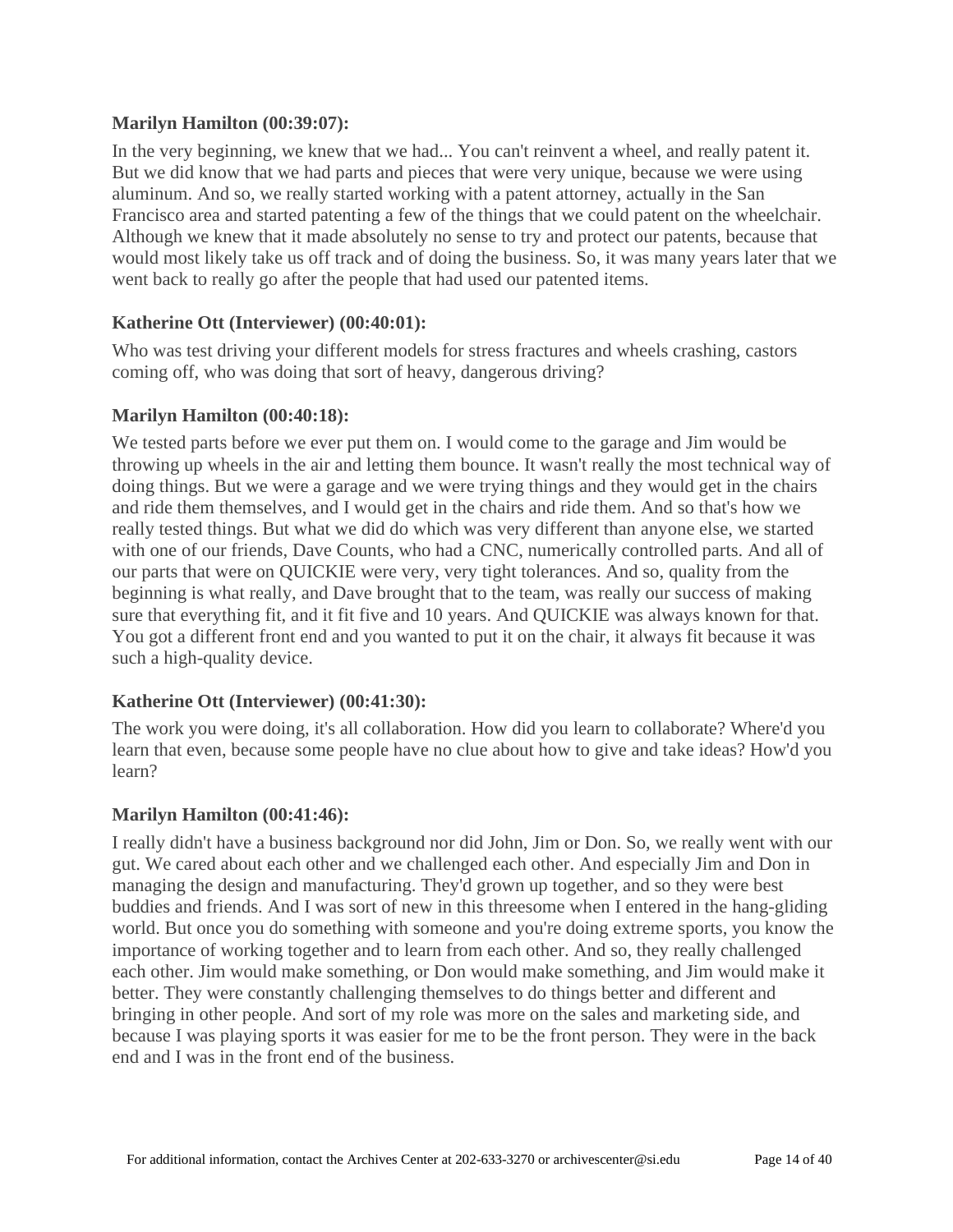## **Marilyn Hamilton [\(00:42:56\)](https://www.rev.com/transcript-editor/Edit?token=kzMWfU81vYnNeIsbfwpQXzVfH6o8oTm7GjGVhAVSSsmpss6_V91HfaANknTglY0m7upEfpGI2jTIJj6sz8e9DMzET68&loadFrom=DocumentDeeplink&ts=2576.22):**

And then, once we moved out of the garage into a 5,000 square foot building, which we thought was huge at the time, then we hired our first two associates. Eric Vielbig who [inaudible 00:43:09] worked in manufacturing, sewing. None of us knew how to do these things. Here we have machines that were sewing upholstery, making it and putting these things together. And then we hired, actually the person that I bought all my wheelchairs from, from Abby Medical, Wayne Kunishige [inaudible 00:43:27], who managed sales for us at that point. And then, really the business started skyrocketing.

### **Katherine Ott (Interviewer) [\(00:43:36\)](https://www.rev.com/transcript-editor/Edit?token=YnpNjVcz0_-Fy1c8YnolRlDU5LvKHrXj_gHUEl90mbYFWxjzxnmGDYVBaYZ-lWBAg5LRSxI8t5SjtXxtWknEzr3Rpyw&loadFrom=DocumentDeeplink&ts=2616.32):**

Were you getting demand for orders or chairs before you actually thought we should make a company, or was it happening all at once? How did the company actually come about?

### **Marilyn Hamilton [\(00:43:49\)](https://www.rev.com/transcript-editor/Edit?token=LDtva0yC8q7poZVlLB33rZl2PqFadl0zYWO6KgGKGKPTw0wbcQIYVKnt2TXZFKRspggfDO-nMadbJ8nOieQfov__E2o&loadFrom=DocumentDeeplink&ts=2629.46):**

Well, we weren't officially a company and we hadn't really incorporated yet, but we were making chairs for other sports people, including Wayne. He was in a chair and played basketball. And so, Wayne was out playing basketball and at track and field events, he was pulling sales in. While I was skiing and playing tennis, I was pulling sales in. So, it was really the active sports people that supported us. And so that 5,000 square foot building in one year, was too small and ... we bought a building that was 18,000 square feet on two sides of a driveway so we could have all of our soft goods and offices on one side and the hard manufacturing on the other side. And that lasted about a year and a half while we built a 100,000 square foot state-of-the-art manufacturing facility.

## **Marilyn Hamilton [\(00:44:43\)](https://www.rev.com/transcript-editor/Edit?token=NksSjDcMysL5KJViGW6yLJGMe4EJSmtlLAZAbCulDNbYzVWMDbxqtuaWAnVkpykE6uV2_NqvmCVYwEIyylnGZH7KIB8&loadFrom=DocumentDeeplink&ts=2683.9):**

So, we were on a skyrocket. We just weren't looking back, and we were running as fast forward as we could. And we were still considered a sports wheelchair company. So, the big manufacturers didn't look at us as competition. We were just small, and we hid, we stayed with that image of just a sports wheelchair company, because that was how we knew that we could stay under the radar. And it was really a good strategy, but none of us knew what we were doing. We really just followed our intuition and learned as we went along. So, I was really glad that I learned that technique at Cal Poly because that came in really handy, whether I was traveling or whether it was starting a company, because honestly, it was all new to us.

## **Katherine Ott (Interviewer) [\(00:45:39\)](https://www.rev.com/transcript-editor/Edit?token=055BbV6yAxcMTVUQSHQCNmsZkk-izglZFMNAmfBDWcVFuUjOe7NJfdIGPwlZKRaWwIRlIYKJfD1nOF-t0IZKJJVMRMw&loadFrom=DocumentDeeplink&ts=2739.72):**

When did you incorporate or become official?

## **Marilyn Hamilton [\(00:45:43\)](https://www.rev.com/transcript-editor/Edit?token=JL4VERsnUzEUZOgaj7dupikTavn_Rwyo10BuEahMmYfDf51-UyAiN5PPkyabbi4qXRwvXEhIBdofRfmTZov3A6hI1PE&loadFrom=DocumentDeeplink&ts=2743.95):**

When we moved into the 5,000 square foot building, we incorporated. And our first name was Motion Dynamics. And when we went to incorporate, it was already taken. So, we changed our name to Motion Designs, and we did that for liability, really. That was our biggest concern at this point. And we needed to make sure that the marketplace, the dealers, which started coming on very early, a few of them, and then it started building, but they needed to know that we were real and that we were going to be around and we weren't just a garage. Because, there were a lot of other garages that were operations that were starting also at the time, there was even one before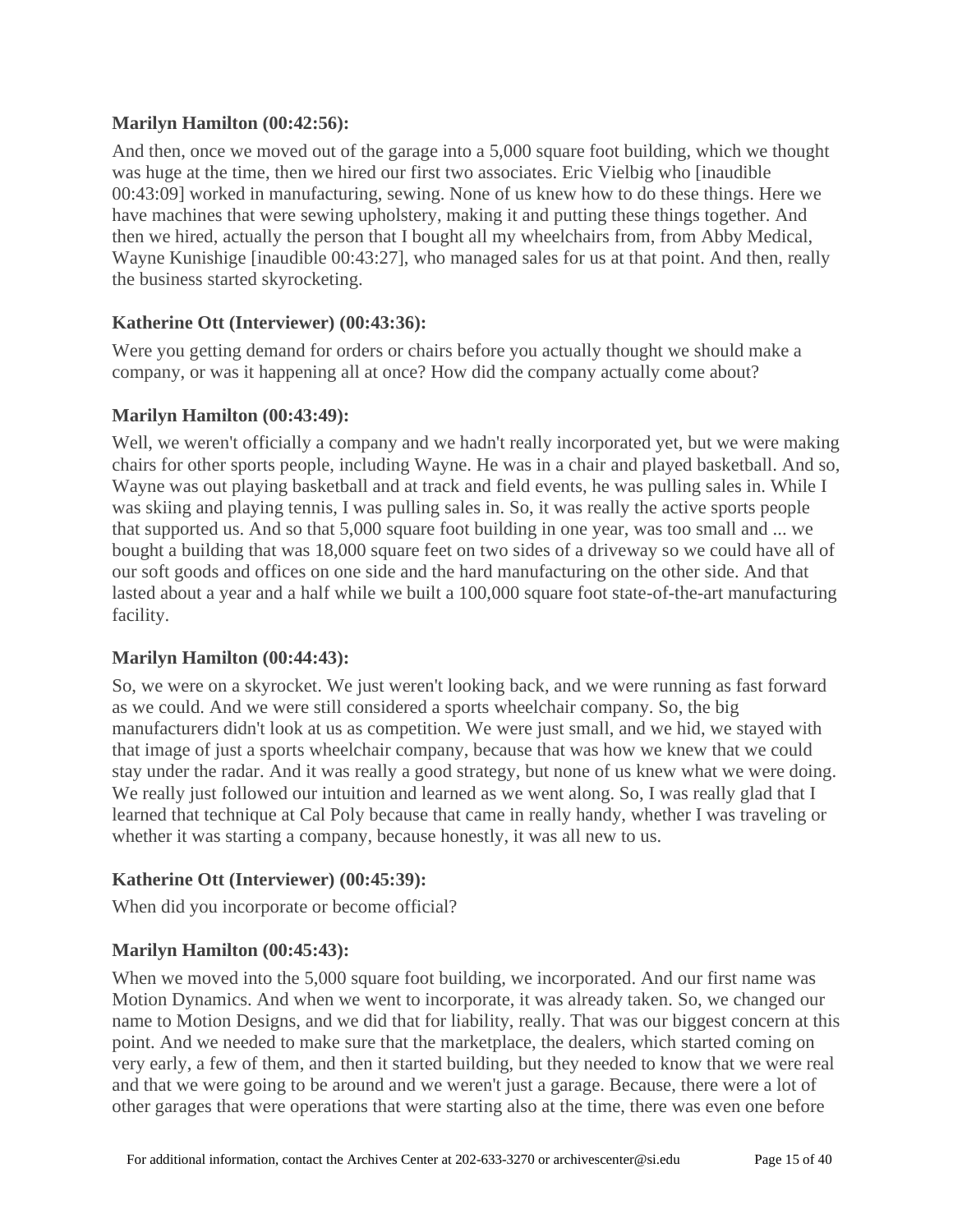us that started, but they just didn't have the foresight or the quality to really... they weren't built to last. The company just overall was not built to last.

## **Katherine Ott (Interviewer) [\(00:46:41\)](https://www.rev.com/transcript-editor/Edit?token=1vr23TYkqR_pTnLnVe7wip_34GayzxrK8pc2sXEt2ZqnQPd-73hsDYOrh8JsxSBlX5z7x5u5YMpx7euSQQmD2WwUGH8&loadFrom=DocumentDeeplink&ts=2801.73):**

Were you and Wayne and Uncle Bill all using QUICKIEs at this point, exclusively, or Wayne?

## **Marilyn Hamilton [\(00:46:48\)](https://www.rev.com/transcript-editor/Edit?token=U7tbxaNUgZAmjnyatqfRrqC6rpV6RxDYPU7t7SuL_utmMra582AXEynT3QLL8vOwEzW-JJKOvu4pB7TdeFAg3i_zBLM&loadFrom=DocumentDeeplink&ts=2808.87):**

Wayne and I were using QUICKIEs. And I was so sad that Uncle Bill died before we could get him a QUICKIE folding 2 wheelchair. So that was a heartbreak for me because it was just something that I really dreamt about him being in a very lightweight chair. He was very fortunate because he was a producer and worked, that he had people, because he's a tetraplegic he had people around the clock with him. So, during the day he had people with him, at nighttime he had people with him, he had people living with him.

### **Marilyn Hamilton [\(00:47:28\)](https://www.rev.com/transcript-editor/Edit?token=CKk26FpqAxNFsE9di61H_cO8oA7Usaw7uu4I2-NB1XYQ-92se28mf1FQaGZ0N-qaL5YtzxDCS6YBGQFVYKJY5E-Bxes&loadFrom=DocumentDeeplink&ts=2848.56):**

They would get him out of his wheelchair and throw him in the back, he had a limousine so it had plenty of room, throw him in the back of the limousine and he'd go to work or wherever he was going, up to the lake when we would be entertaining buyers, fruit buyers from all over the world. We had a barge and a boat, and we'd take all the kids out water-skiing and Uncle Bill always participated. He was always a part of what was going on. And that was always really encouraging. Instead of moving away and shying away from doing things, even back then, he was very progressive.

## **Katherine Ott (Interviewer) [\(00:48:06\)](https://www.rev.com/transcript-editor/Edit?token=rMgVsW66dL_-5C-vaN-ZinOT9xIiMVeu1bamBa5YKr6QvrLwDNNFs7JTpgP9A4T4VEtabr1XqpcklAbJppjsaw-Zrps&loadFrom=DocumentDeeplink&ts=2886.46):**

Was he using an Everest & Jennings or some kind of power chair?

## **Marilyn Hamilton [\(00:48:11\)](https://www.rev.com/transcript-editor/Edit?token=LIZNAMTXC9HhediVnEqVaH_8WFHKdCsmnY2xB8vwBPlBhDcMP0b7PBQm58x79QZliB7UetlTACmJCA0vbzvRvwhoFJs&loadFrom=DocumentDeeplink&ts=2891.41):**

Uncle Bill was using a manual Everest & Jennings wheelchair his whole life. And that was the easiest because it was foldable, and it could go back in the trunk. Power wheelchairs are wonderful for personal mobility and independence, but they are not the easiest thing to maneuver or move around. He would've had to have a van with a lift and all those things that come on with that, and hard to get upstairs where they could just pick him up and carry him up the stairs and carry the... there was not a lot of accessibility back then, carry the wheelchair up and throw him back in it. All that movement and singing, I think really helped him because he was a singer and it helped him with his respiratory so that he could really stay clear and just, he was just a great man.

## **Katherine Ott (Interviewer) [\(00:49:06\)](https://www.rev.com/transcript-editor/Edit?token=0IWD3uZScaz58XL19fGoWal3mJIbfsEs7ZExvXW-UvDKzl9b5u_qGq0RlM5jQEe91uNTeF6QvP-nNyxNTVhpN1AYjyk&loadFrom=DocumentDeeplink&ts=2946.86):**

What are the business lessons that you learned from those early days of starting a company that you would tell somebody today who was thinking of that? What big lessons are so important to know that you wouldn't learn in business school or somewhere else?

### **Marilyn Hamilton [\(00:49:27\)](https://www.rev.com/transcript-editor/Edit?token=3UPPYCMg8MUT1dbuEZ8svLIt7ckk-RYFFsWMNAgNIkybWX9VYMZu5DQGhSHzJtl5eFcEMx-Yw5lkL0XSvMqXUlVhrw8&loadFrom=DocumentDeeplink&ts=2967.43):**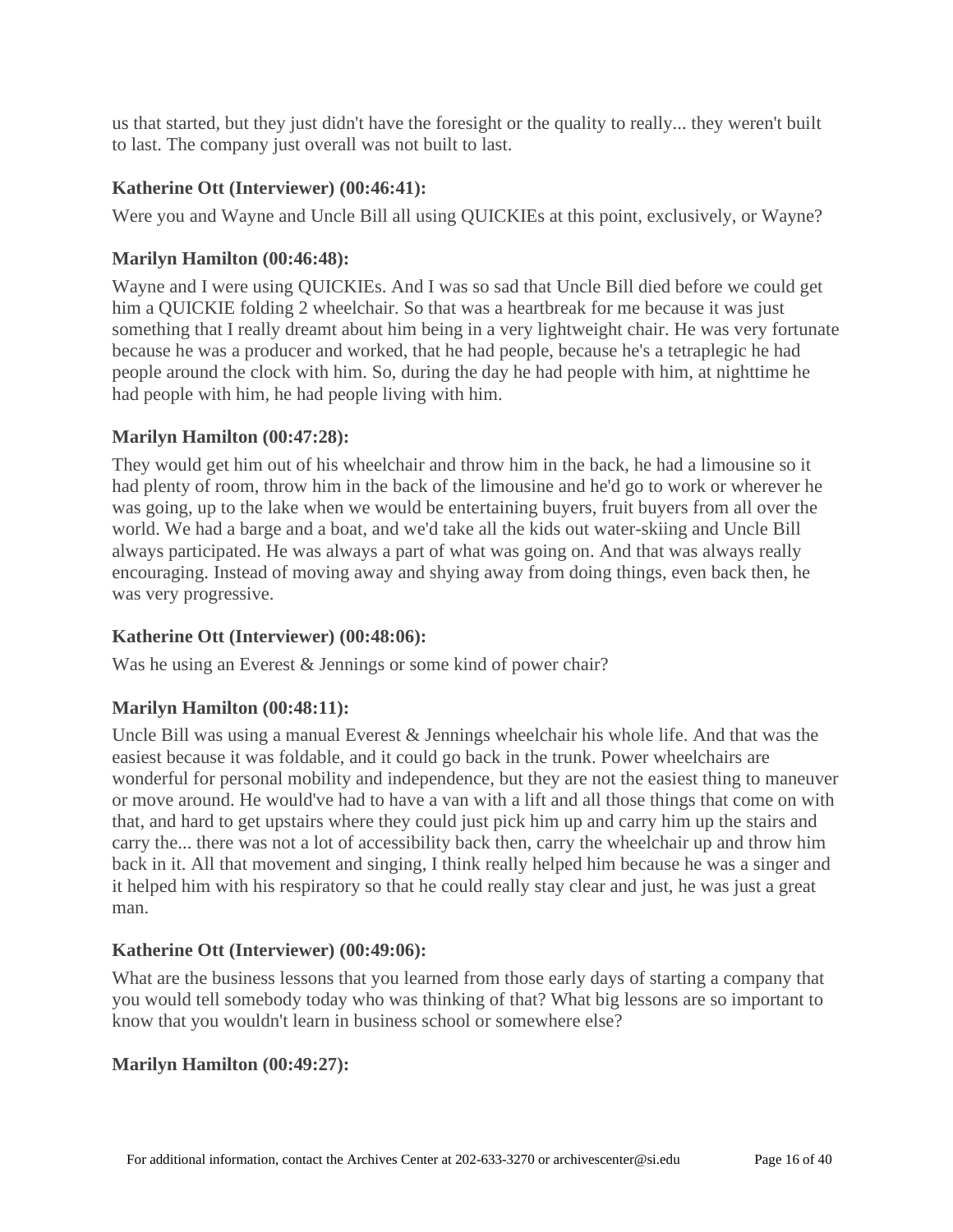As I think back of how we ran the business and sort of some principles that were building blocks, I don't know that we really thought about them then, but I can summarize them now. And it was really finding a need and filling it, that was the first step. And the world needed a better wheelchair, and we found a way to create one. First for myself and then for other persons. And we kept incubating ideas. We learned everything we needed to know, and we just figured out how to do it. So that was the first step. And the second step was just really surrounding ourselves with great people. We hired top notch professionals who were passionate and we hired people that were just like us. And they wanted to be the very best at what we could do. And people that would think outside the box, they weren't going to do it just like everyone else. They we're risktakers that were rebels. And we were rebels with a cause at the time. And we built a lot of teamwork.

## **Marilyn Hamilton [\(00:50:33\)](https://www.rev.com/transcript-editor/Edit?token=YpiVntdAKV0-VQx6IsbhcB-IL0dj6HxudlSwSpZy8pFij3dfLiF0z1lwcfzChYZ8zBQ1-eNkT5eGC_YG1Rmjto95VGg&loadFrom=DocumentDeeplink&ts=3033.4):**

And then there was a lot of just great fun in surprising each other. We liked to surprise each other and show them, did you see this? Look what we just did! That was always an exciting part of innovation and recognizing that in all areas. So, that was the second thing that I think was really important. And then our motto really was to do it better than everybody else. So, we poured quality into everything and we partnered with the best vendors. They became part of our family. We purchased the best materials. We innovated high-performance products, tooling, manufacturing processes, and we just figured them out. And we started bringing people in that can help us figure them out that were smarter than us.

## **Marilyn Hamilton [\(00:51:25\)](https://www.rev.com/transcript-editor/Edit?token=eMiSByfMjfN0EJmHs0c5ojAtArLe6k2r3zP_H6xX_avgbQo91549EXkcvtluLyt9D-0SMGMjbXogmtr7ttDn6bg54Do&loadFrom=DocumentDeeplink&ts=3085.87):**

And I think that's a really important lesson to learn that it's very intimidating to hire people that are smarter than you, if you're not the owner. And when you still have control, you hire people that are smarter than you, because you really want to move forward. And so, we built a really solid foundation by building solid relationships. So, that was the third principle that I think we did. And then I think the fourth thing was having lots of fun. We were all players. And so, we loved to work hard, but we also even played harder. We skied together. We did things together all the time. Mostly they were hallway meetings. Our culture was to have fun and to make progress. We didn't have formal business meetings except when the accountant came in. Otherwise, it was just talking to everyone and working with everyone, and we enjoyed each other's company and that extended into sports and traveling together.

## **Marilyn Hamilton [\(00:52:23\)](https://www.rev.com/transcript-editor/Edit?token=fTZLhCch52Tz6S141enXxmB-D-cVAE7V8-ZvcI1DcI9jTIOW_vgThn-LcXfykj-6reuxG0j3GPE4auW3rKyeP2k-rlc&loadFrom=DocumentDeeplink&ts=3143.51):**

And then I think the last thing is really giving back. We never forgot that sports users ... They were the core of our start. And we sponsored not only sports people and events, but we also sponsored businesspeople as role models. So it was really important to involve people in what we were doing and to show that they were able to do things and be role models for other people to recognize, okay, I can go after my dreams. So, Sunrise, when we sold the company to Sunrise, they were very progressive and managed and helped with that also by sponsoring the 1996 Paralympic Games, which is the first time they were in the U.S. And we, at that time had 300 athletes worldwide. And so, we were very much giving back around the world. And then we also started a kid's foundation called Winners On Wheels, and we tried to help less fortunate folks. So that was really, I think the... I'd sum up the five key things.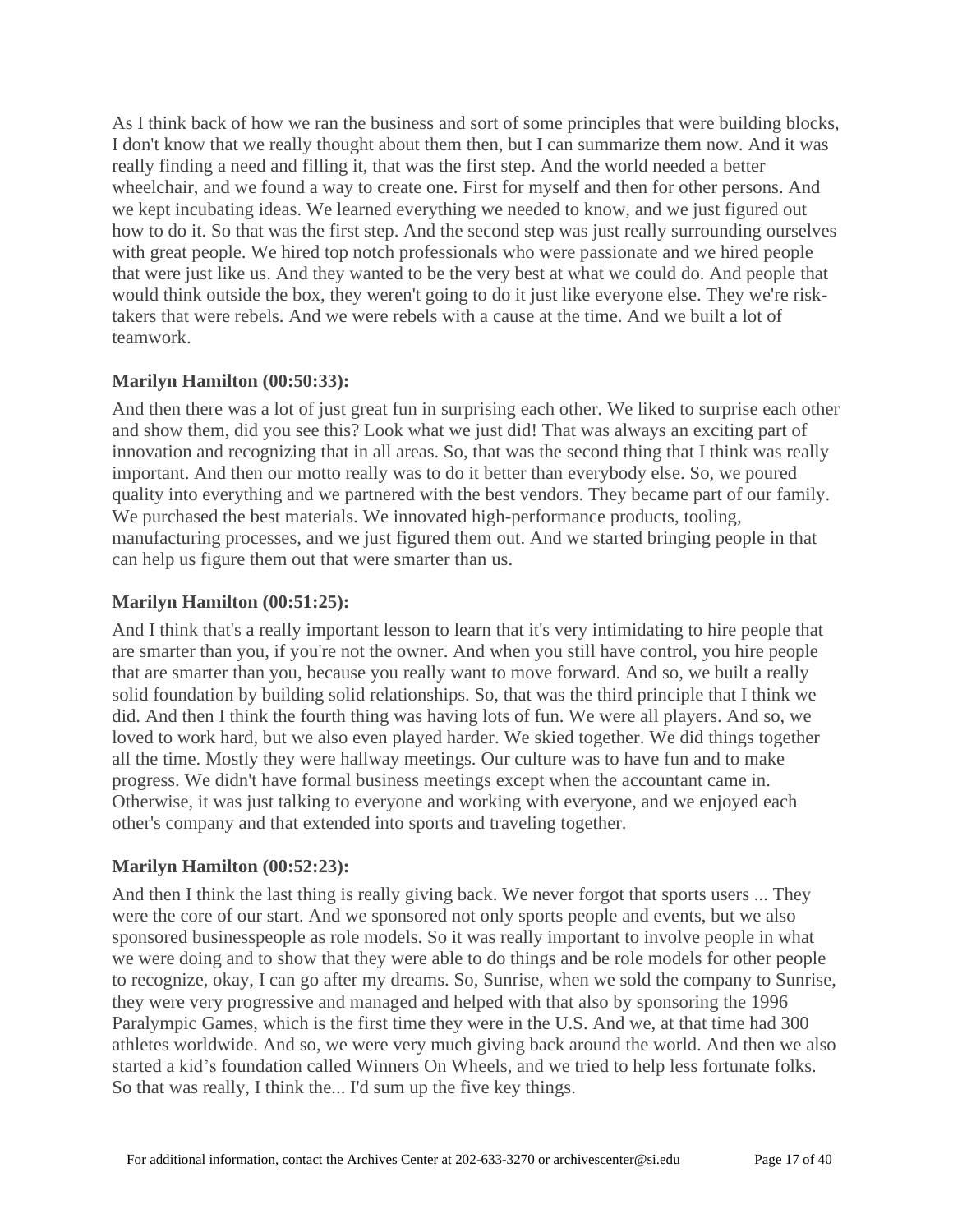## **Katherine Ott (Interviewer) [\(00:53:36\)](https://www.rev.com/transcript-editor/Edit?token=j-yP1u0rJHZUykLwRJ4_VgTAW9gmP5nqmJbaWUeZua7njfs8D_8zTDTzc4m_njNBgKiHyqpjWrweuqH19E64EmkJJ7c&loadFrom=DocumentDeeplink&ts=3216.25):**

At what point did you start fooling around with kids and inspiring them and showing them other ways to be out in the world?

### **Marilyn Hamilton [\(00:53:47\)](https://www.rev.com/transcript-editor/Edit?token=zRG6JI2KAW9oQpZgyb5ocWZ-kyF9Wd1kPN9w9SJ9qhRAEtG2M-5XZRoYk_6GM8IltSaNEOe55Xae1pLPuu7D9dLldsQ&loadFrom=DocumentDeeplink&ts=3227.63):**

When you get out in a rehab center or a children's hospital and you're there, and the kids see you in this really cool wheelchair with colors and light up wheels and fun things, then it was very early on that we started working with kids, but we really didn't have a kid's chair. And you just can't take something and put it on a copy machine and make it smaller. So really, we started working more and more with kids when we actually created a very specific kid's chair just for kids. And at that point, then that whole piece of the business really expanded.

### **Katherine Ott (Interviewer) [\(00:54:29\)](https://www.rev.com/transcript-editor/Edit?token=PyLhnfE6ZnMRSjoK8ng2cV5C8dORsjEPiRZkS5OMkca7K40pSGWLax6i8hhNE2QGG1345NNLMOmg-HfOdfzUd87Ugno&loadFrom=DocumentDeeplink&ts=3269.98):**

That was Sunrise or before Sunrise?

## **Marilyn Hamilton [\(00:54:33\)](https://www.rev.com/transcript-editor/Edit?token=60REh5-wsBEJyC9Po0yplChhdqFADYlIjwMhZJJsojubfzyVBno2HTZvDyLUBfpuPQlzRpoAJ21xoUcfgL-u0jVYTfs&loadFrom=DocumentDeeplink&ts=3273.69):**

Before Sunrise, we started with kids' chairs. We actually were also... We also created a midwheel drive power wheelchair before Sunrise, which was very revolutionary in itself, being midwheel, it could turn within its radius and it could be very high performance. It could be used for quad rugby as well as everyday use. When you try and get in close to a bathroom and get close to the toilet or the bathtub, it was very easy to maneuver. In fact, Judy Heumann had one of our first, our dear friend, had one of our first mid-wheel drive QUICKIEs and she loved it because it was cut off in the front, which allowed that closeness to things that she couldn't do before.

### **Katherine Ott (Interviewer) [\(00:55:19\)](https://www.rev.com/transcript-editor/Edit?token=IASpFz98wRA0VnpTxtyJid7JaQlM2CtNqbmJtPnNFeD4sCW4VS3-T_rI8LkcXvmsQd-dC2TejyHkL5HrYYbZxEb4XYE&loadFrom=DocumentDeeplink&ts=3319.53):**

She has almost run me down so many times in her power turns.

## **Marilyn Hamilton [\(00:55:26\)](https://www.rev.com/transcript-editor/Edit?token=LcgXU8L3YZnCCE68yOadtee2OD4s_mCcM1W_LfpY9KWCD0qUt0O9JTyiUUUOai5rKQm1KcbusNbAoyIg5ZNdBZjNToA&loadFrom=DocumentDeeplink&ts=3326.04):**

I can understand that. When I was testing our QUICKIE, when I was testing our power midwheel drive chair, I knocked a big hole in the wall. It was so fast. I started spinning and my legs went straight out in front, we had to tone the chair down because it was just too fast. 12 miles an hour, it just wasn't safe.

### **Katherine Ott (Interviewer) [\(00:55:48\)](https://www.rev.com/transcript-editor/Edit?token=EOTeH9-71Yb4o8KUrZRxZGQEC2EQwh4rrehx8a57_keNRJv1_oDs6UQ4VTOpR5rDoEbFWCfIEmUYKm2LoRmaLpvCfw0&loadFrom=DocumentDeeplink&ts=3348.64):**

Initially it was mostly word of mouth that got you known, but eventually you're national. So how did that evolve? How did you work on marketing, advertising and how did that ramp up and what were you doing?

### **Marilyn Hamilton [\(00:56:05\)](https://www.rev.com/transcript-editor/Edit?token=aTv-u5TM71UtULm1pslFmlVZ1zNLNwCH3uR3jwDU7VPKkMB3xLXBmTPxb3eL7wK2_9YFwjVCmctkGWTX9cFJ6sX5NuU&loadFrom=DocumentDeeplink&ts=3365.19):**

Sports was the equalizer that really took us around the world, because people would come to national and international competitions from all over the world. And so, then they would see the wheelchair and they'd want one, and then we'd open up distribution in that country. So, we really grew very strategically in growing our sales. As far as advertising and marketing, QUICKIE really changed all the rules. The industry was drab, it was sick, everything was black and white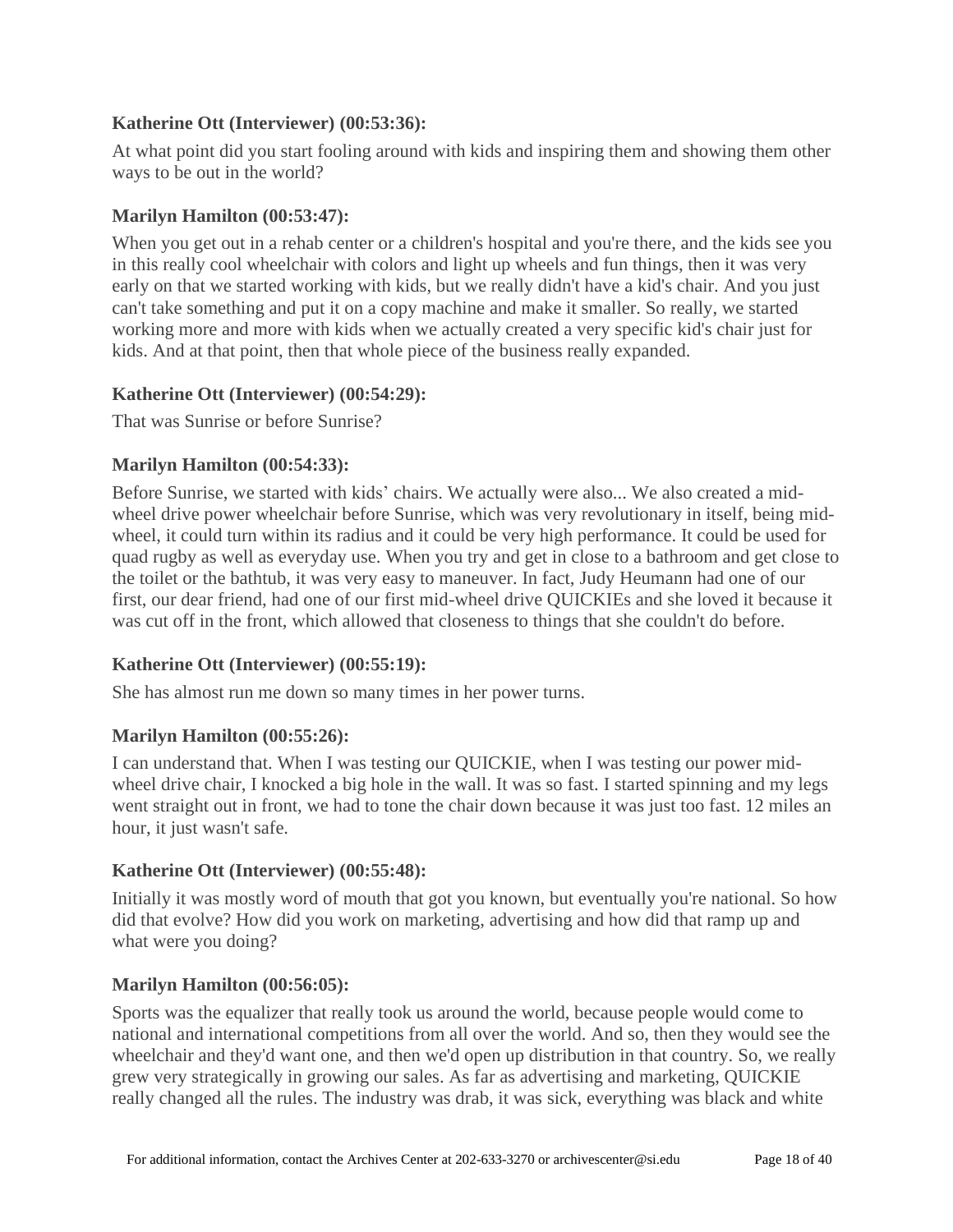and only showed products, they never used people in a wheelchair. What, we can't show any people in this wheelchair, only the products, it's got to be a beauty shop, and it's got to be in black and white. So, we changed the perception of people in wheelchairs. That was our goal, is in the spirit of fun. We called our products fun names like QUICKIE. For the senior population, Breezy. For the kids, Zippie, which always made people smile.

## **Marilyn Hamilton [\(00:57:09\)](https://www.rev.com/transcript-editor/Edit?token=4o1L9cRLfRQWQy39S-m64Rn-AeGZCHjtLjx9KJ5RlP6BXpZnobg2x1oKkNS0MC95CdSYFKtVeaOlAzHfvryP3UKvwWU&loadFrom=DocumentDeeplink&ts=3429.13):**

And we featured people, not just in the product, but we gave them recognition. Going after their dreams and their active lifestyles to show other people that they could be active and create that awareness with the general population. And this was a first and appealed to the curiosity of everyone. Additionally, at trade shows, our booth stood out because normally you would see a sea of blue, gold, and white at a trade show, the backgrounds, and ours were bold black, silver, and red with a sea of wheelchairs in colors. And so our displays captured a lot of attention, stood out and we won a lot of awards. And later we really started incorporating athletes like Randy Snow, who was a world-class tennis player, road racer and basketball player, David Kiley, who was a world-class basketball player, road racer and a skier. And we told their stories. We really tried to create image and awareness. And we even built wheelchairs for David and Randy, and put their names on it, signature chairs, so that we could move into... And they loved it too. We paid people to work with us.

### **Marilyn Hamilton [\(00:58:40\)](https://www.rev.com/transcript-editor/Edit?token=bZ-0HURWKtYYRY8eKiv78I-OQaZTW1L9LZI9yLAS9j2K_-4_VAejZIpTHkOHG15qVy8_8GtMFs7tFOaV-4RPEJfNM5Y&loadFrom=DocumentDeeplink&ts=3520.44):**

And on the marketing side, we just had a slew of promotional items. And when you have a name like QUICKIE, you can have a lot of fun with it. You may remember we had buttons displaying slogans like nothing beats a QUICKIE, and you'll never forget your first QUICKIE, and I love a QUICKIE. And they were always creating a buzz and we're sought after whether you were in a wheelchair or not. So, we told our QUICKIE story, a girl gets injured, two friends come to her rescue, they make a wheelchair and it changes the world. And we showed the innovative work and really changed the mindset. And once you get in a QUICKIE, you never go back to any other chair, because even if it was a sports chair, you just can't get out of it. Why would you get back in an 80-pound chair when you have freedom of movement and mobility, and it fits you and it's your legs?

### **Marilyn Hamilton [\(00:59:37\)](https://www.rev.com/transcript-editor/Edit?token=Yywv5YixCz_hRXcyI8OMurneZ2y1ojCmcWK_c4t_2r6aunXRYa0de4bdUOMxsP_yWbD7igu3q1-nmXnVOecYjvOIFHs&loadFrom=DocumentDeeplink&ts=3577.55):**

So, we created a movement and really a mystique. We did not know we were creating a mystique. It was everything. It wasn't just one thing. It was everything that we were doing was the mystique. And you don't know you have it when you're doing it, but you know when it's gone. And that was an interesting lesson learned.

### **Katherine Ott (Interviewer) [\(01:00:00\)](https://www.rev.com/transcript-editor/Edit?token=kq4JdT94j9yVdgLCqmsaIJmp6jXCKh79ikJISZotjeP0hu9_-86_1538SX58x9WACpkHcNK2cFaydcG1bFnXd8_oybU&loadFrom=DocumentDeeplink&ts=3600.03):**

On the topic of the mystique a little more, and the naming, especially of QUICKIE that you alluded to and all the possible meanings, to what extent did you discuss naming it QUICKIE and your awareness of what could happen? Because it's a sexy... What you were doing was sexy. The whole thing was sexy with the designs and colors. So, were you talking about these things?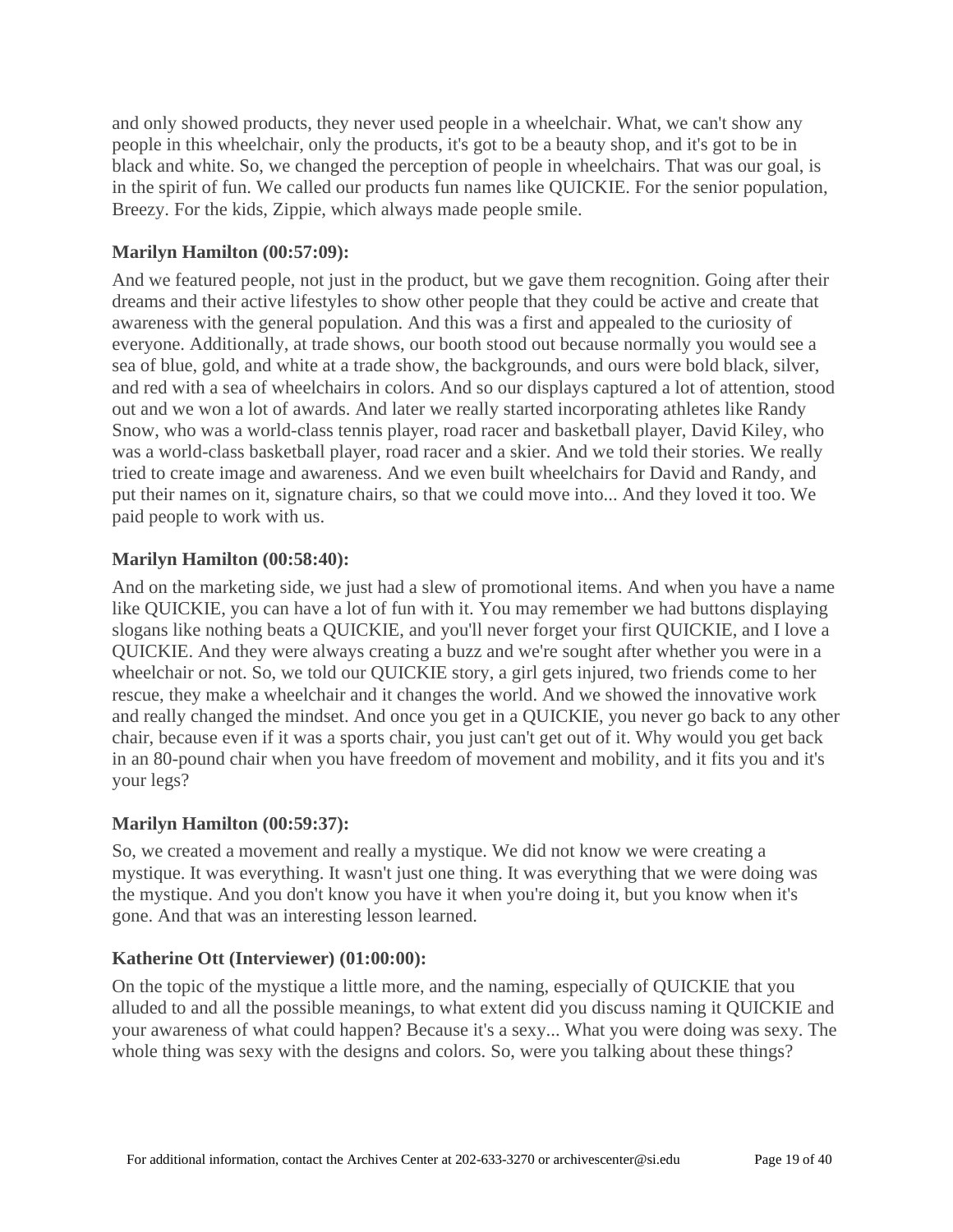## **Marilyn Hamilton [\(01:00:31\)](https://www.rev.com/transcript-editor/Edit?token=wo3YmtXn1PZSo-UH5_icxiq6z0A7B-oeLR7N7gD2Je-tnFtpTjZm1ZpitXFJg9tVn2okLfbh48XaT7JJ0JPsIalPLC4&loadFrom=DocumentDeeplink&ts=3631.58):**

We were talking, when we first came up with the name QUICKIE, we knew it was fun because it had been such a medical industry that was drab, it was Everest & Jennings, it was Stainless, it was Invacare. What is that all about? It was all medical and awful. And so, QUICKIE was really different. It was hard for the funding sources in the beginning. They looked at it with a little bit of a challenge because they just looked at us as a sports wheelchair until we really came out with a folding chair. And so that was really challenging the status quo, but we knew that it was really important to change image in an industry, to do things differently. And we differentiated in everything that we did.

### **Marilyn Hamilton [\(01:01:22\)](https://www.rev.com/transcript-editor/Edit?token=Lqniza-1LuWSeJ8vZkmLPIKcZA2coTvb-feN5Yv1MOPBOwtBLxbn0md05XyIbPJKYMip-hHSN-EDB_nIpWEKA5JjjIA&loadFrom=DocumentDeeplink&ts=3682.32):**

And so, actually Don, one of my partners came up with the name. And Burt Rutan, in years to come, was a very famous builder of canard wings and spaceships and all kinds of things, but he grew up right down the block from me. We used to put model airplanes together and fly them at the school with my brother and Burt. And so when Don came up Quickie, and Don was aware from hang gliding and flying interest, that there was a QUICKIE canard wing. And so we just sort of took it and put it in medical, the name, and it just exploded from there.

### **Katherine Ott (Interviewer) [\(01:02:04\)](https://www.rev.com/transcript-editor/Edit?token=rUVoTkat-dNad92Yzloj8_CjfzXBWz7id7GYB2b5TWFBizkTk6uBG59GCQYu1jIJxXiggN8X8Tnwy4Nj78iDzK_YpLM&loadFrom=DocumentDeeplink&ts=3724.55):**

I think the name is at least half of why it took off because it caught attention really quickly.

### **Marilyn Hamilton [\(01:02:14\)](https://www.rev.com/transcript-editor/Edit?token=b0cFeLI3PUcmAIXLKrsy2UNwp22tsDDCPG9M_kWDADcg8ZJEjEHIZZ7z0qqRR1Tph9pb60CM1RqhtJkDzXeEtajnnV8&loadFrom=DocumentDeeplink&ts=3734.14):**

It did.

## **Katherine Ott (Interviewer) [\(01:02:14\)](https://www.rev.com/transcript-editor/Edit?token=gukU6sckT3yxUXuuENDwR9q4msURNe7IX3pCElGp0a5yMHgXtSM_HM9udkIb2zzkrSUAxdMtelMtGIY4ubwz9o5fdlM&loadFrom=DocumentDeeplink&ts=3734.33):**

What would you say your greatest joy is from starting this company?

## **Marilyn Hamilton [\(01:02:24\)](https://www.rev.com/transcript-editor/Edit?token=7GvX2hhghRNYUZ56aKPIqLQiGor7R_qkUc4-T6sw1gfec0ipA3Nit2VJFGF4vBWk0gruEPMxBDQ4RZ3RgaA_U5VHWqQ&loadFrom=DocumentDeeplink&ts=3744.79):**

Some of my greatest joys we're changing people's lives with freedom of movement that I now felt and know how it changed my life to have this really cool wheelchair. And I truly loved seeing our athletes doing things that they'd never done before, because they had a new freedom of performance and movement. And so that was really exciting to see. I love seeing kids' faces light up when they got their first QUICKIE or Zippie. Some parents didn't like the word QUICKIE, and so we changed the name to Zippie, the kids' products. And really, I love being part of a world-class team of rebels, revolutionized mobility change, pioneering sports, figuring it out when there was no real path, helping people to go after their dreams. And I think the most important thing back then, and even today, is really creating awareness.

### **Katherine Ott (Interviewer) [\(01:03:32\)](https://www.rev.com/transcript-editor/Edit?token=MiJtveErDeWsekILvgETn2-PKAKo6cxVtLegWloqtogw5cNU2tcR7OZmk7VDKdYsxybE-E_gZn56mJM-vKlpevycJN8&loadFrom=DocumentDeeplink&ts=3812.24):**

From the first prototype that you started out with to the last one you were directly involved with, what percentage of the design and materials do you think changed?

## **Marilyn Hamilton [\(01:03:46\)](https://www.rev.com/transcript-editor/Edit?token=6oCxAjfjOF2zxZOd7BdnKgBH002ABimMGo2HgZHI0D_MQp4tnuxwpDdSPF__mOkh68bVnPgNzk7ALn4TTLZhd8ZC7es&loadFrom=DocumentDeeplink&ts=3826.46):**

One more time on that.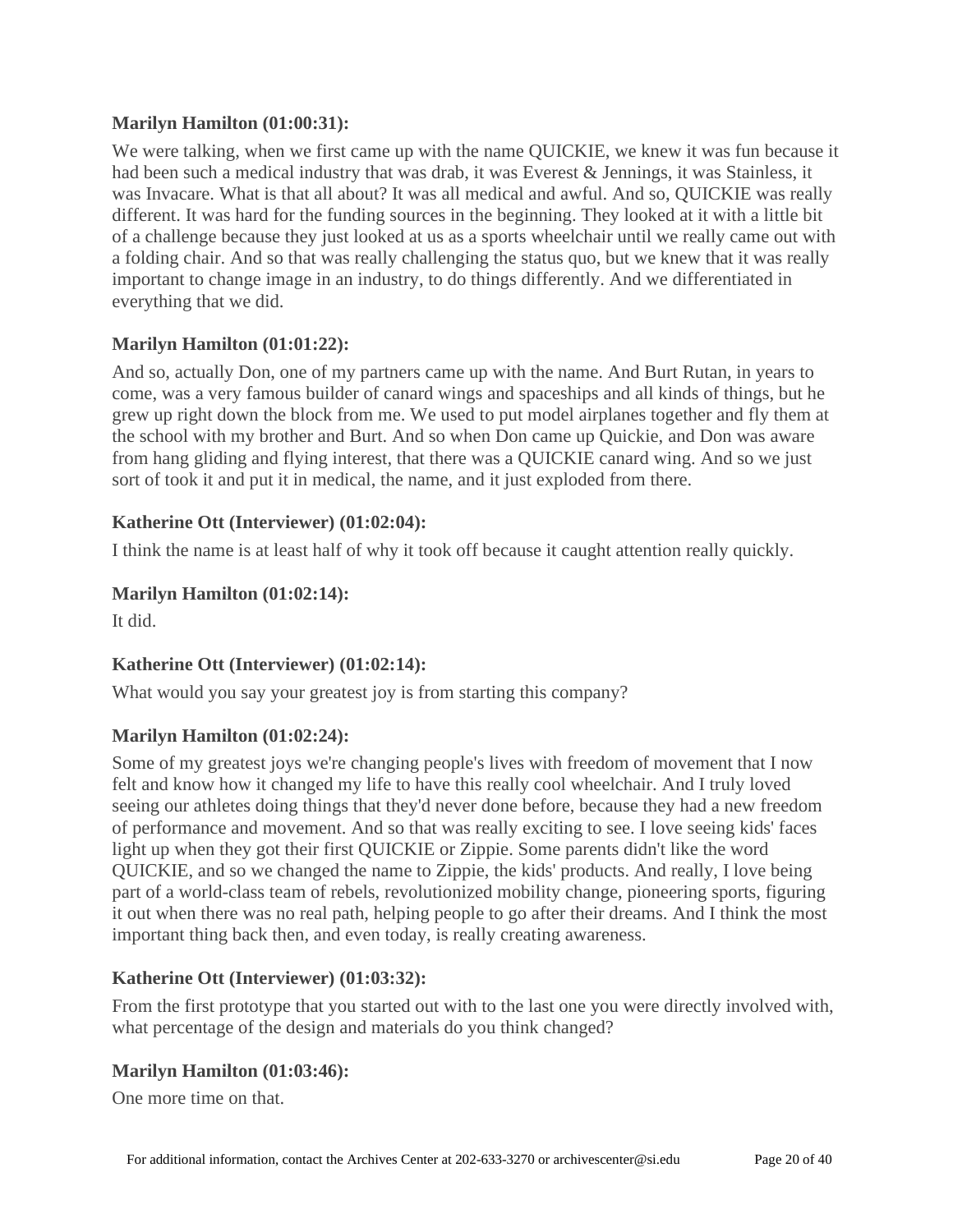### **Katherine Ott (Interviewer) [\(01:03:47\)](https://www.rev.com/transcript-editor/Edit?token=g_fUrSXQMB3b6b4_qQ8prdrcOClcRBcaVMO4XCb1NqH3YjXqkACFuy7HO8u0OgJJybkeBj8Eh5PA4dkKRF5Tr_raJ1Q&loadFrom=DocumentDeeplink&ts=3827.97):**

From the first prototype that you had, that you were trying out and you switched out things, you tried all kinds of stuff to the last one that you worked on with design that you directly worked on, what percentage do you think, of that chair had changed or transformed?

### **PART 2 OF 4 ENDS [01:04:04]**

#### **Katherine Ott (Interviewer) [\(01:04:00\)](https://www.rev.com/transcript-editor/Edit?token=xFZzHbEtWe8dOQRnvp51jqU_VrQilGo6zndfE-AvrTBiJgFu5ELm64_MKCsHQvdn377xJ2z-sz2e45ZR0pEaSVRiBGg&loadFrom=DocumentDeeplink&ts=3840.04):**

Do you think of that chair had changed or transformed over the course of the development?

#### **Marilyn Hamilton [\(01:04:08\)](https://www.rev.com/transcript-editor/Edit?token=mWmcKVv8PXRjEsJIc-o958CpzpoEK4VbPAb9MMHpFS6ti_jVFpbUxI-THBN8hS7eR3tckgyRUmCpab6ojkUV4NE7wVQ&loadFrom=DocumentDeeplink&ts=3848.61):**

Okay. So, from the first chair that I received when I went, in 1980, to the first ski championships in Winter Park, Colorado, that was the coming out of Quickie. The changes that were made were mostly incremental changes, like my front end was sticking out further and we realized that we could pull that in closer, and so it would give me more maneuverability and I'm short, so I didn't need that.

### **Marilyn Hamilton [\(01:04:41\)](https://www.rev.com/transcript-editor/Edit?token=MOjIlF2SUlUgVBWmRTaYGtCOujksoIEU-1jYPXN_tgFRazMs4XcUzFsNWoeOSK61ln3u9A6JH7WScHUG15kDl3mqL8Q&loadFrom=DocumentDeeplink&ts=3881.11):**

And so, really there weren't a lot of changes. Quickie was very revolutionary. It had bolt-on accessories, it had total adjustability and it really was a solid design. Now, when we got to the Quickie 2, which I have to tell you a story that was just so good. When I came back from the 1980 Ski Championships, Jim and Don showed me a Quickie 2 Folding Wheelchair, totally evolutionary.

### **Marilyn Hamilton [\(01:05:22\)](https://www.rev.com/transcript-editor/Edit?token=fC_rixZJz9SXLxIv3yejmpMaxk1CioHTY0-HrsACfToz5gvhFKnJSDg1hEEll5XHHePq2c42lxInmoUQ7-HUPwZaKK4&loadFrom=DocumentDeeplink&ts=3922.94):**

And we put it in a closet and we never took it out for three years, and actually it was four years. But we had to build the business, our distribution, our sales channels. We had to go out and get a \$250,000 loan. We had to produce 300 of these wheelchairs that were ready to ship at the time of launch. Somehow, I got a therapy conference in Kansas and Wayne went to a sports event in Hawaii and we showed it for the first time.

### **Marilyn Hamilton [\(01:06:01\)](https://www.rev.com/transcript-editor/Edit?token=Nzu6b4vEFyeJtHc-077A0yAUCi4v5x0smUz0ak1h7Ee5Usar4lPczgDe4dQIpke9uPAE98pCIWv2-1m-tspWzmy2Wq0&loadFrom=DocumentDeeplink&ts=3961.89):**

That's when everything changed for Quickie, because when we brought that folding wheelchair out, that was a totally different style, again, and met everyone's mainstream needs. That's when all the competition really knew we were a player and game on. We were now in the limelight, no longer in the background hiding. And so, for four years, none of us spoke about it. We didn't share it with anyone. It sat in the closet until we were prepared and ready to launch it in a spectacular way.

#### **Marilyn Hamilton [\(01:06:40\)](https://www.rev.com/transcript-editor/Edit?token=Kktg3ufIsghz9O65OfC5EGOJ45N3diruW0cYlqyoJ2vd0kUWeLDuAchJsa5Rzg1yZTyyBc0X0TfMZeRgg-k6X6AydKM&loadFrom=DocumentDeeplink&ts=4000.42):**

That was a great insight that we had. It was just intuition. We knew that we wouldn't be around because in six months, all the major competition were working on copying our chair and had chairs that came out. We would've never made it if we hadn't done that. So, that was a great thought.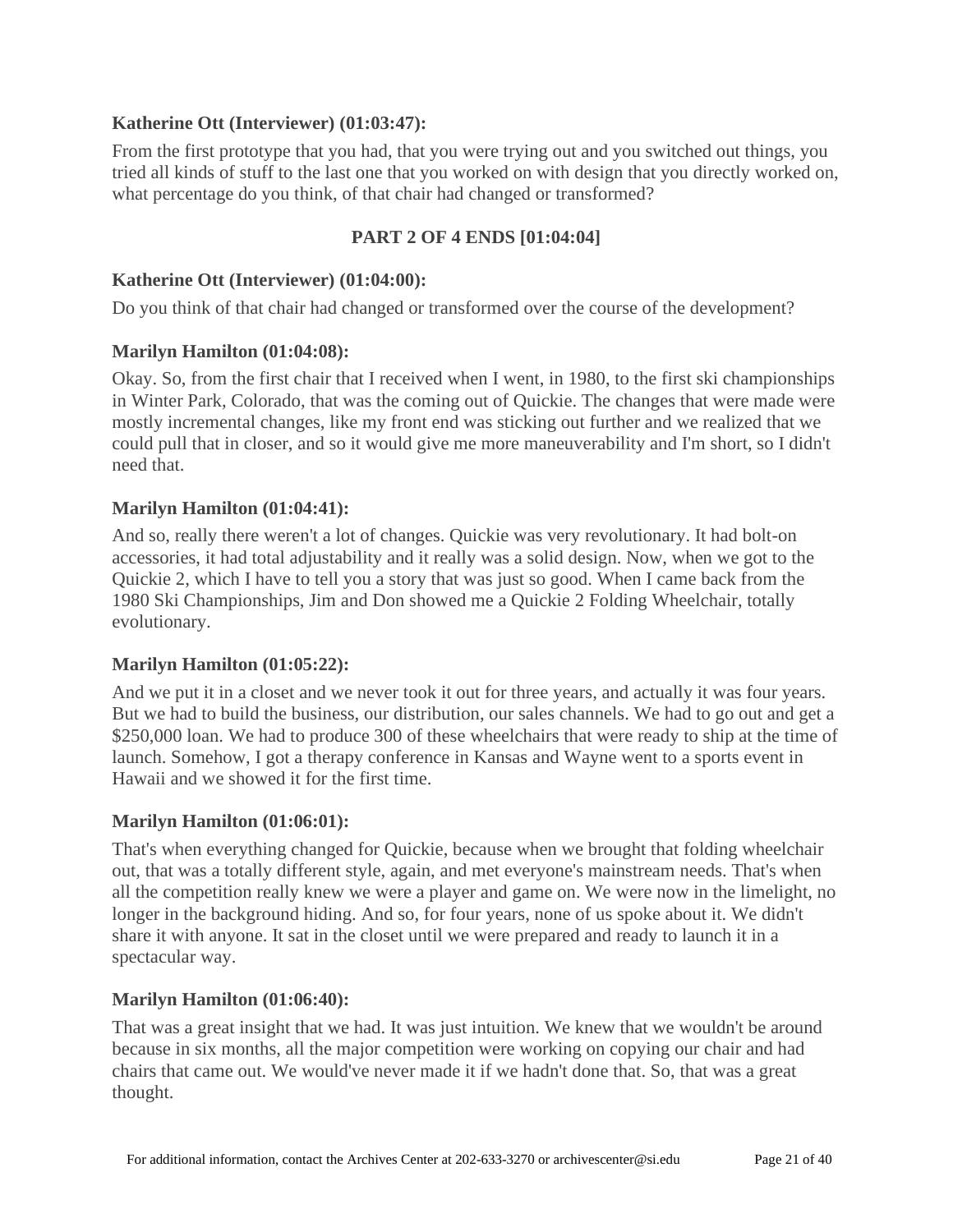## **Katherine Ott (Interviewer) [\(01:07:04\)](https://www.rev.com/transcript-editor/Edit?token=8vEPVf1oK_jknsQ0EkZNZtRQnjx_V9CA09cdv0cAOrICYPQmYxx3Gr4r9uszBVst483kQ5Yk6h1KN6efDZTCN84eVpA&loadFrom=DocumentDeeplink&ts=4024.81):**

Genius. And then what eventually led you to sell the company?

### **Marilyn Hamilton [\(01:07:14\)](https://www.rev.com/transcript-editor/Edit?token=VMphrD0Zn7hqSlWg4jG79m7o7jfvobfSQYCNUKrQ6Ch3D7iiD5HOMTItlj9x-HQmfSNWYUTnXyKg1aXsocKw5qdIiac&loadFrom=DocumentDeeplink&ts=4034.22):**

We decided to sell Motion Designs after being courted by many competitors. All the major ones came after us. And, but none of them really met our standards. So, quality, vision, continued innovation, they weren't interested in it. It was, sort of, like they would tell you the words that you knew weren't in their hearts and Sunrise Medical came along and Dick Chandler was a similar visionary, and we felt that he would carry out the mission forward and keep the quality and maintain the risk-taking and innovation and he would allow us to be autonomous.

### **Marilyn Hamilton [\(01:07:59\)](https://www.rev.com/transcript-editor/Edit?token=J1KfUdyOQaRmtUzJlOyaFloK2iPGkubHU4Idtb_Aye_9fyAbFLeULJdtwRctqZtYwHzerz9ZpKHm7eZWHiDBHWMOa_M&loadFrom=DocumentDeeplink&ts=4079.95):**

Jim, Don and I had... We're entrepreneurs and we took Motion Designs as entrepreneurs and created the excitement like foundation and change the face of wheelchairs in the industry, but it really needed help getting to that next stage. And, when you build a company, you've got to start building infrastructure in it.

### **Marilyn Hamilton [\(01:08:21\)](https://www.rev.com/transcript-editor/Edit?token=GdYJupgeCrx51jEzFtRcoffEg97VAFuIEi8KZsVnmnS3klLAK_ieR0nl604MhOQ2LluBRnuEwngdjcp-QaOTf4YKO4k&loadFrom=DocumentDeeplink&ts=4101.7):**

And we were just doing it. We weren't necessarily building the infrastructure that would make it built to last. And so, it wasn't our sweet spot at all. And, the question was, do we want to take on that role and all the liability that comes with it also, or do we want to, at this moment in time, sell to Sunrise Medical and they were a leading medical brand and they would... It was an umbrella.

### **Marilyn Hamilton [\(01:08:52\)](https://www.rev.com/transcript-editor/Edit?token=bIdq24nuDsA44h52J0zt0M9wdyA8C9Ep9PRN8EjLBRBi3bubK7Dg0CpI_CetMVQgF6II_zpwVN6JForBej-T9pvpiEw&loadFrom=DocumentDeeplink&ts=4132.45):**

They would buy small companies and put them under their umbrella and each one of them had to bring into an image, a feel, and they all complimented each other, but they were all different. And so, Quickie became one of the wheelchair brands under their umbrella. I really didn't want to sell the chair, but there were three of us and it was teamwork, again. It was time for them to move on and so, they stayed with the company for a few years. I stayed with the company for many years.

### **Katherine Ott (Interviewer) [\(01:09:24\)](https://www.rev.com/transcript-editor/Edit?token=Cl2kWDOld7ChcHLz8twOpIPra8qPZB7XP-6qLtTh-8Go7JWacu1Zs1EAtf4uAjkeraLmpN7VKNqxkrIvmQBZwqNy0Eg&loadFrom=DocumentDeeplink&ts=4164.9):**

How long were you talking with Sunrise before you actually sold? The length of negotiations and getting to know each other.

### **Marilyn Hamilton [\(01:09:36\)](https://www.rev.com/transcript-editor/Edit?token=tT95MhGBDvlq54D5W7jSzSdrPb-RfGkdx-bq4jJ8LQ_XOhJ1iaZ56ZZwO2oMeSuloDZbGgsxqd4EiIqJtSu9MOUuW48&loadFrom=DocumentDeeplink&ts=4176.4):**

We spoke with Sunrise, probably, for a year. Dick Chandler courted us on a regular basis. And in the beginning, it wasn't interesting, and it kept getting more interesting. And, we finally opened up the kimono and showed him some of the things that we had that he really didn't Know about, so creating more value for the company when we sold it. So, it was about a year.

### **Katherine Ott (Interviewer) [\(01:10:07\)](https://www.rev.com/transcript-editor/Edit?token=PxbuzGZV2yWc_9XUl68r_an7V5d98kUXf-Tndb5fnuUh8Zx28AVRKzH9IvY-c9kzcgHP8-p9Ko_w_n0eIH5fl8x1srg&loadFrom=DocumentDeeplink&ts=4207.17):**

So, where do you think wheelchair sports are headed now? You're still playing, right? You're still a player.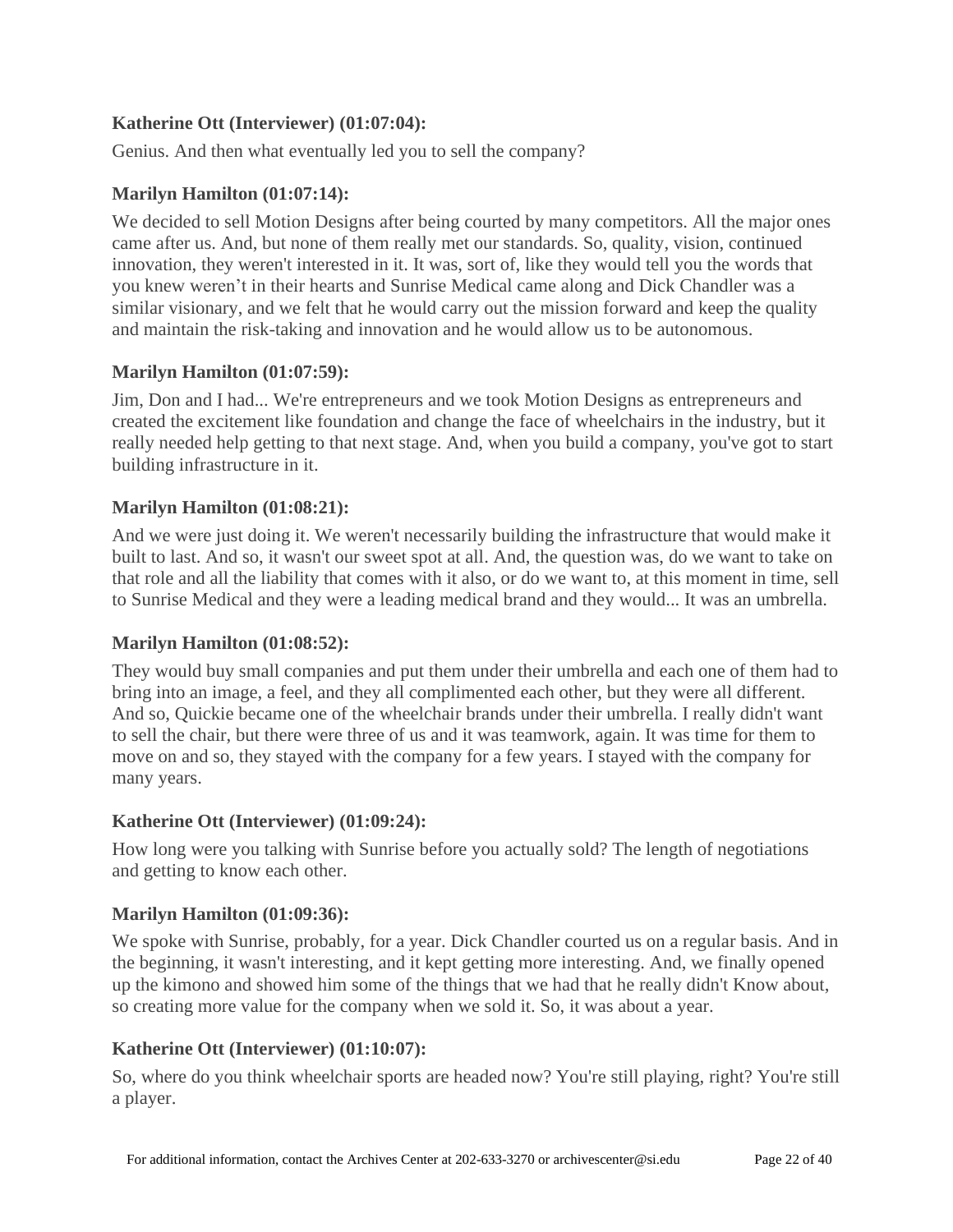### **Marilyn Hamilton [\(01:10:16\)](https://www.rev.com/transcript-editor/Edit?token=LG8C9auvZFAe11NcgHiu273I3nvh8rW0pQoX1_VuWjVQxzEtwDj9ayo8_CgdM2em0IjB9AxdqIBaL_INGBMGmddqI1o&loadFrom=DocumentDeeplink&ts=4216.07):**

No, I'm not playing. I'm not actively competing, but I do...ride a bike, one of our Quickie bikes and I'm really entrenched in business these days and not a lot of extra time. So, I work on fitness more with our new technology, but wheelchair sports, I think, are headed for fine athletes to finally get recognition for the amazing things that they're accomplishing.

### **Marilyn Hamilton [\(01:10:46\)](https://www.rev.com/transcript-editor/Edit?token=ekrOFrM081nbIp4Y4qoaCgDmLd3WuKomsk30LvuE5k9UU34QdeEoY_I4roqbdE7_7jR3TcfykKjsRNcYibQjnDqp9mI&loadFrom=DocumentDeeplink&ts=4246.53):**

When we were competing, no one was there to watch us. No one was there taking videos. No one knew what we were really doing. It was very little... We were doing it for the fun of it, but these athletes have not only overcome a disability, but they have been training to be the top of their game in many different sports and be the best in the world. And just overcoming a disability is a big deal.

### **Marilyn Hamilton [\(01:11:10\)](https://www.rev.com/transcript-editor/Edit?token=-WrrFM2nBDTJQIpN6efgaR1wonkA2_BM_4j1Y5SdZedf2dfSIHx5mz_wUpm8ZyzRuaI96TpGRSCmMCEE82e13-_dvJw&loadFrom=DocumentDeeplink&ts=4270.95):**

And to be the best in a sport, on top of that, is huge. And, I remember how rewarding it was when US Disabled Ski Team moved from Winter Park, Colorado to Park City in Utah. And we were side-by-side with the Olympic athletes training with them on the same mountains, with the same clothing and learning through each other and create more opportunities for all of us.

### **Marilyn Hamilton [\(01:11:35\)](https://www.rev.com/transcript-editor/Edit?token=Scn7b8f40ecFPYqSA3TtKESvAspwcO7warGFTa4EEc6JtY_nxyNOfwf8KhAxTU0RTsT1YVq4PEGuEBEzAdEuRWti7TE&loadFrom=DocumentDeeplink&ts=4295.39):**

And so I think today, we're going to see more media visibility with the Paralympic games being televised, and I hope, nationally, that it also helps sports to continue on because you always have to have a tier system and bring new people into the sport. And they have to be strong enough to be able to really help people to compete, because there has to be a certain mass number of people so you can compete with each other, even worldwide. When you're not at a Paralympic level, but you're at a learning level, you've got to do it through sports and recreation or through other activities in local communities.

### **Marilyn Hamilton [\(01:12:13\)](https://www.rev.com/transcript-editor/Edit?token=NU4KPQTBZfzOq2KYZU63Aq1kyn5i1Zau0kFXEY7VYB2A4nuXl3g_nY0i2iUpC_zKZn0-lL3QhHNFv-Ga3JOHdd0z1TI&loadFrom=DocumentDeeplink&ts=4333.31):**

So, I really see that athletes are also exploring extreme wheelchair sports. It's shocking to see these wheelchair athletes maneuvering in skateboard parks and doing flip and challenging their limits. So, I think that's going to keep going on, and the better the technology is and the more clever and people have passions, we're going to see things that we haven't seen before. And every year in the Paralympics, there's a new sport that starts to come into the game.

### **Katherine Ott (Interviewer) [\(01:12:46\)](https://www.rev.com/transcript-editor/Edit?token=NsCpzjQNlLGzd5ZPpuDJVELcjvkl7BbgZWgJnjvFIifE8_4KaSemUc5SKipcCr-wAZbUaiuw-0LBVE7e-9B2EoAu1JE&loadFrom=DocumentDeeplink&ts=4366.07):**

Are there some big sports you have to crack? Do you think? What are they? To crack into.

### **Marilyn Hamilton [\(01:12:55\)](https://www.rev.com/transcript-editor/Edit?token=hBhCyOLIrCnjakC9G1_671j0JHL_QuvHihMnbO2i1ypOTpxw9d_z_UChUgojQhbmW6vcjst3M6joCeaTQEgvDxu4usA&loadFrom=DocumentDeeplink&ts=4375.06):**

I don't know. I learned to scuba dive... A lot of different sports. And so, I think there's quite a few of them out there. I don't think I have any other insights on new sports. That's not what I'm focused on so, I don't pay a lot of attention to it beyond being excited every time I see something new going on.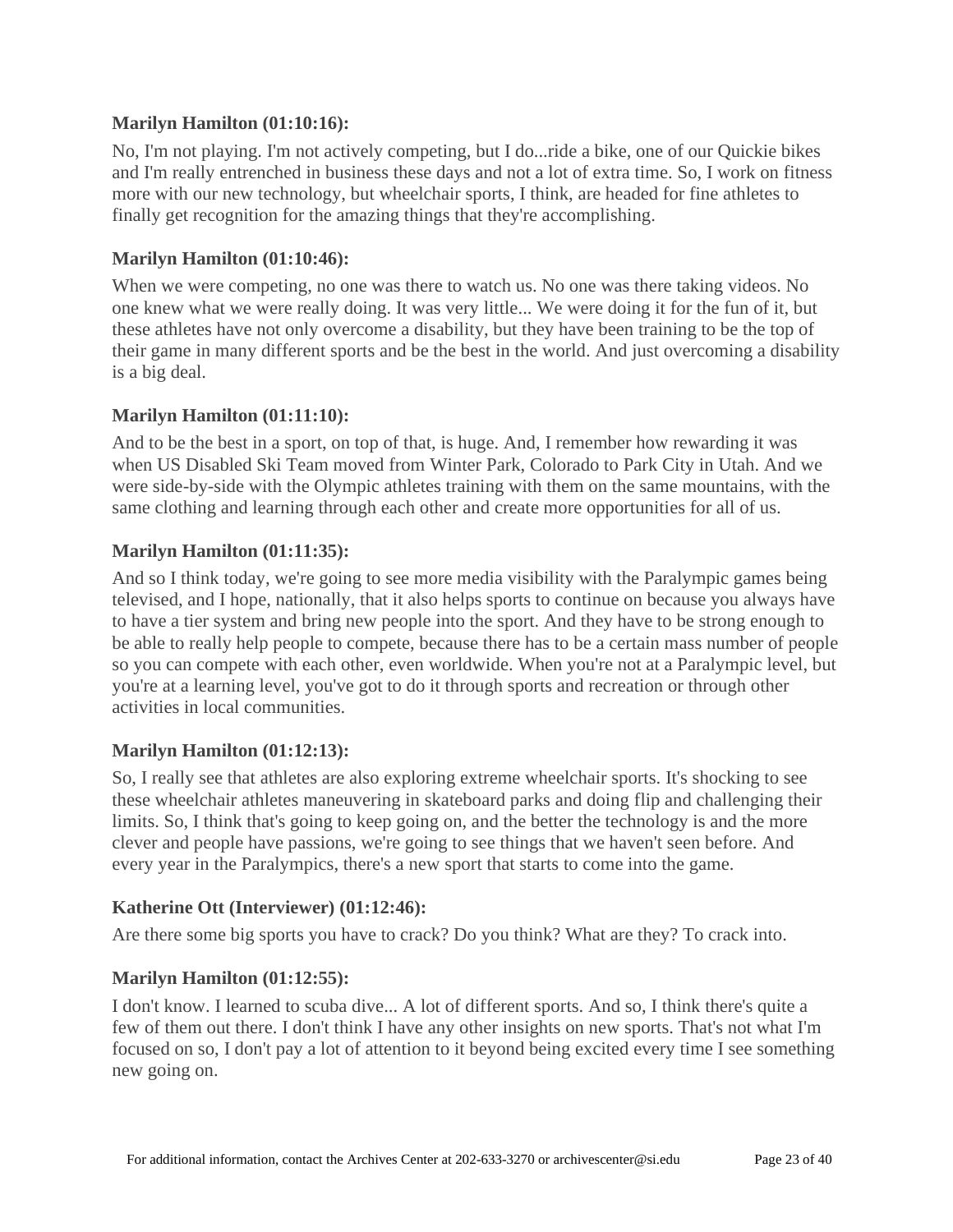### **Katherine Ott (Interviewer) [\(01:13:19\)](https://www.rev.com/transcript-editor/Edit?token=_JYBFGkpQMV26a0g_NJ6F0OC1jgcwxp3wjy7IGjzFeAqJiVzPPkrkwgbw34YTutGmIlgEfWO_VmdwXqcN7MaMFy1g2Y&loadFrom=DocumentDeeplink&ts=4399.9):**

What are your thoughts about the income and costs involved and making it available to people at all income levels? Same thing like with swimming and the expensive gear that was a controversy, is that happening with wheelchair sports? Where do you think about that?

### **Marilyn Hamilton [\(01:13:41\)](https://www.rev.com/transcript-editor/Edit?token=7HjyFr7YHoMvezqbAXXXs4X6kgzZWcurY-IfMQzZ-1kLR5Lv-pJKx9NTQ_WyjzK3a5Uei8mLPMmY7unBadhwnRo2PzY&loadFrom=DocumentDeeplink&ts=4421.7):**

So, technology is expensive and especially if it's high quality technology. And if we want to push the envelope and if we want to continue to innovate with quality, a price comes along with it. And, I think that people find ways to pay for things that they really want. It's unfortunate that Medicare and Medi-Cal and insurance companies, third-party payers in general, don't see the value of being active. When people are active, they're not getting sick, they're doing things in life and it costs the insurance companies less money, but I don't see that changing. It breaks my heart to see we get what's medically necessary instead of what might change our lives. And we just need to do a better job there.

### **Jake Klim [\(01:14:46\)](https://www.rev.com/transcript-editor/Edit?token=feCF8YL5oPfspv2kfMTLs3aC1UDAdvqXfAHHY3RTKen195W-5K-pOSKQwEdw9ASGaxhHiZc3aIJbHzHTkmjuCJviecY&loadFrom=DocumentDeeplink&ts=4486.24):**

Can we take a quickie break?

### **Marilyn Hamilton [\(01:14:50\)](https://www.rev.com/transcript-editor/Edit?token=ATClNW74twFL9YwEftucv8SwiZ8RHRI4nVPmJrp0eAW-mXXAZcWv37B9eVFZ7ps5eJjw7UpJAqcx_J02H4qDSOBT-xs&loadFrom=DocumentDeeplink&ts=4490.63):**

That was a good pun.

### **Jake Klim [\(01:14:54\)](https://www.rev.com/transcript-editor/Edit?token=IFm-WNuzBjlAYEv2yDb5CEUo99gMRXLHlCipBZZm_SWDPbMO_W1zbk5CDwTUTG1ERbfGCjFP6UbMpMK7vZdWH_4NO2c&loadFrom=DocumentDeeplink&ts=4494.72):**

Well, I think it's been about 40 minutes, so it seems like a good stopping point. And I've been writing that joke for the last 30 minutes. So, I had to use this.

### **Marilyn Hamilton [\(01:15:04\)](https://www.rev.com/transcript-editor/Edit?token=dsHSBI8V3VirihoSX-CIt-efnzQef9F9H8F1GeBlmWs9veqHcwN9RIzq8G9LsJRWSQPC4oTYDaiBzmUIbs9_3u04-7Q&loadFrom=DocumentDeeplink&ts=4504.86):**

Thanks for humoring me.

### **Jake Kilm [\(01:15:11\)](https://www.rev.com/transcript-editor/Edit?token=7xhK3vNkOoId1RIyeIXM_7cQhM8L74YAwZn9-iL9-9g8t4EWMSaiQH_O2_xwrwaNQ-LAfIOEyhuMB_WT35iKxj2FUhA&loadFrom=DocumentDeeplink&ts=4511):**

So, Peter, just let me know when we're rolling again, and I'll tell Marilyn to start at the same time... Stand by everybody.

### **Marilyn Hamilton [\(01:15:23\)](https://www.rev.com/transcript-editor/Edit?token=5lsUsob7e9YY_k3bt04A3JjB2hmOwQ9hHrPIF87quVf8XrMyLjpsPWJ5H4FPmuna58wHq_l-IA9nBf3GjXA_Sm3fT24&loadFrom=DocumentDeeplink&ts=4523.67):**

So, Katherine is this what you're looking for?

### **Katherine Ott (Interviewer) [\(01:15:32\)](https://www.rev.com/transcript-editor/Edit?token=PoAIbOAGFEyPDMRuWM3y09eEbhQM3vsnHaqZOuVhF5SLW73oGP5E7lr-CnlUR-eoRDDOjWbvyLgwUlznEL1Q9JyfNyI&loadFrom=DocumentDeeplink&ts=4532.93):**

That sounds good. You're great. You're very articulate and clear, personable, charming all about, you're perfectly [crosstalk 01:15:43].

### **Marilyn Hamilton [\(01:15:43\)](https://www.rev.com/transcript-editor/Edit?token=qvtAyC3oC-T1q4YJ_d3weurudrnNwJ4un34R-BqB_m7Fxt80L-PnzhJc0EH_U3Z2hfIwiowCv6MxgzDSnq2QjfrU3o4&loadFrom=DocumentDeeplink&ts=4543.4):**

Now you're really beating-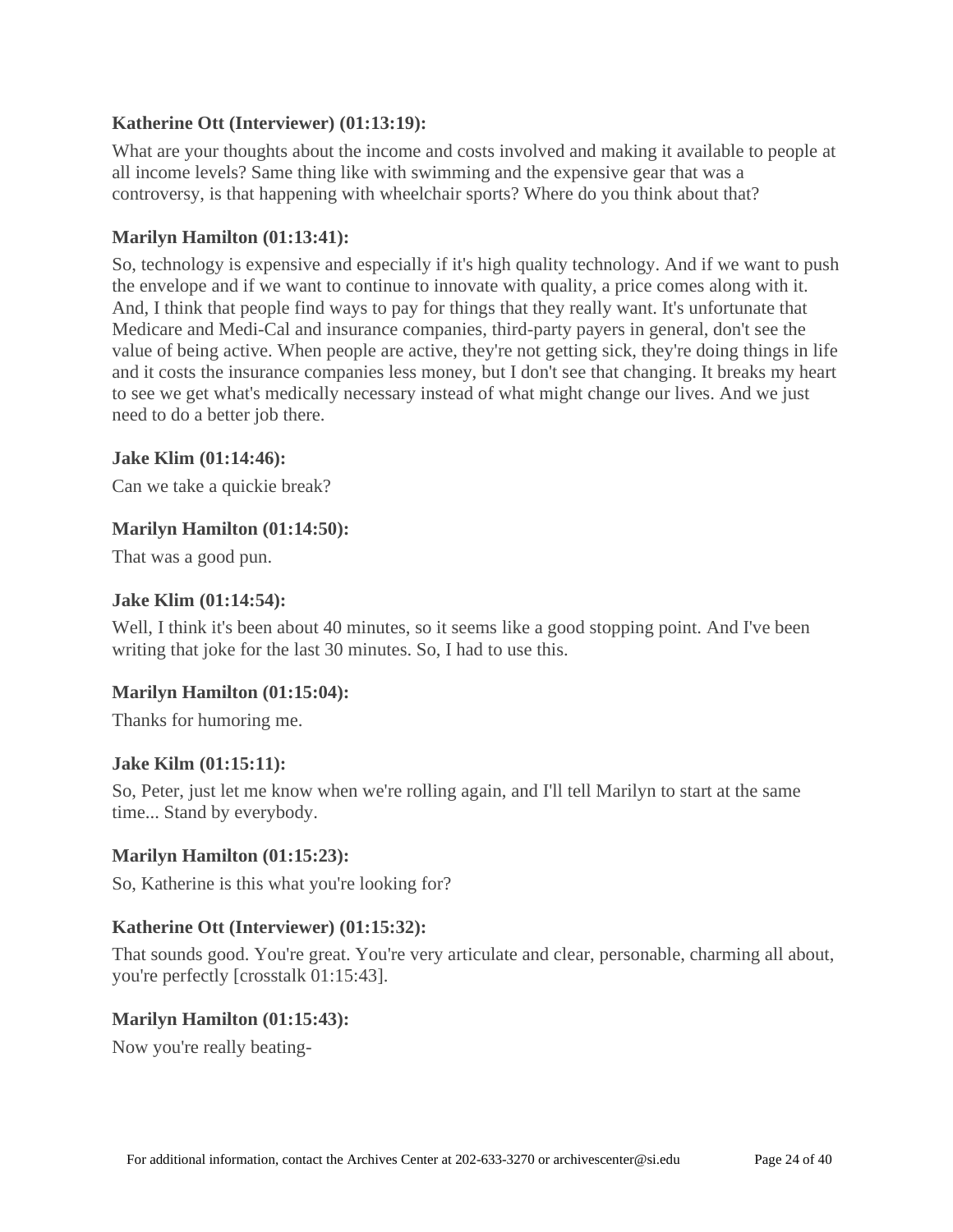### **Katherine Ott (Interviewer) [\(01:15:47\)](https://www.rev.com/transcript-editor/Edit?token=T33reOQQwQDbRo_QcIrBrdRkdK61V-X8Cxg0oECY7O4TDEEklvIF5_3AcxcVId-plMvq3FOlKYK0MAaqLP8QkaHspSA&loadFrom=DocumentDeeplink&ts=4547.55):**

And you have done a lot of interviews too, so you're a pro at it to be able to go with it. But your answers don't sound like you've given them a thousand times, which is a big piece of it. It's like you're present, which is important.

### **Jake Klim [\(01:16:04\)](https://www.rev.com/transcript-editor/Edit?token=Y7Hb65BdFHcGdX1HtzAJ7Cj46R4APMnnV-I-wvPstdDdGHF_bcLef_INR7AdUKjujIkYJJ-t8oe_sfoyFYQxWpShJ5Y&loadFrom=DocumentDeeplink&ts=4564.45):**

And we're rolling again for number three. So, Katherine, if you don't mind just counting down again once Marilyn let you know she's recording her audio.

### **Marilyn Hamilton [\(01:16:15\)](https://www.rev.com/transcript-editor/Edit?token=aCGAXZji6wiFLr-3h6ULoQx0TZBY8zyic1AppVGuCGSN4aDHl09E9Gu8XQAwEL9fdX4f9HxFijSS_ARlSRsFWJzphHc&loadFrom=DocumentDeeplink&ts=4575.72):**

I am recording. Thank you.

### **Katherine Ott (Interviewer) [\(01:16:15\)](https://www.rev.com/transcript-editor/Edit?token=YtusnOxtSOWAFAmHflQ0oXuqusggjSgkvjhT9gnc2jKoeOJhqiVomt2YRxeybo_zGKN_kI7x2Ch5YJ6Tn6Y_5sCEpWE&loadFrom=DocumentDeeplink&ts=4575.83):**

10, nine, eight, seven, six, five, four, three, two, one. What would you say are the hardest moves in wheelchair sports generally or sports specific or in general, the hardest things to do?

### **Marilyn Hamilton [\(01:16:37\)](https://www.rev.com/transcript-editor/Edit?token=orRsQwk24wmfUXtACE49jsp5zAJ-cTThS4sxuEisPsw_O6qz7lvz93Y5L0aD211qMxHFkyZII5DQEUfLDbtELl_coXw&loadFrom=DocumentDeeplink&ts=4597.65):**

So, I think the hardest moves for me in a manual wheelchair are going up and down steep hills. It's a lot of pressure to go up these hills and then you have to get into a wheely to go down. And that's... The steeper the hill, the challenging is actually going down the hill than it is going up because you're slow and controlled going up.

### **Marilyn Hamilton [\(01:16:59\)](https://www.rev.com/transcript-editor/Edit?token=ZVx4aRnCmjYZltj2MHcAfWlSuyXLaANUIek33H-JwO3Xafc39G9gkM0Qb9xNdLiA_dl9Xx-jbPBm9hX0OfJJqps6Ta8&loadFrom=DocumentDeeplink&ts=4619.07):**

And, I think one of the other difficult things in a wheelchair, especially as you age, is transferring from the ground to the wheelchair. So, that's always that technique to try and jump from the ground to the wheelchair. Of course, dealing with stairs, it's horrible and then, different surfaces.

### **Marilyn Hamilton [\(01:17:25\)](https://www.rev.com/transcript-editor/Edit?token=kgD9r04ZQXSzavmKX2PDbllu4LaTjPzFaOGXCo4Vl1O3wZJL1hdWqBYx1WojsavHt4CfxKCMcjA92eOB0FeAAVm7y7U&loadFrom=DocumentDeeplink&ts=4645.73):**

So, it's quite hard to get around on snow and sand and gravel. So, manual wheelchairs are very highly portable, easy to throw in the car, get going, take off and do things. But at the same time, there's technique that, you have to use, and it gets harder. While it's doable, sometimes I just need help and especially with aging. So, I'm constantly working on being fit and staying fit.

### **Katherine Ott (Interviewer) [\(01:18:00\)](https://www.rev.com/transcript-editor/Edit?token=Ia1qPdj3iFxlqFv5SM7dDdGlWqwMHGdNNUbdM8pvG2fDVAiIPGd_RDX9CMW6BdB23I12yKgRPXSBcmERkNWSUhATQtk&loadFrom=DocumentDeeplink&ts=4680.4):**

Next topic is your work with Dr. John McDonald III, and how you got involved in all of that. How'd you meet him? What sorts of things are you working on before, during and in that area?

### **Marilyn Hamilton [\(01:18:15\)](https://www.rev.com/transcript-editor/Edit?token=ZzVT-D6uf_fCLAIJckt5mR0RL_bQvxpifNZRTUk1ggd0H80Vk2mEGwA9cM2A2bGP_V8IpXZHqNeZ39Ox-qrnUsv9OGg&loadFrom=DocumentDeeplink&ts=4695.04):**

So, I met Dr. John McDonald at a conference in Washington DC when I was speaking at an event and we became fast buddies. Dr. McDonald was really a visionary in activity-based restorative therapy, using electrical stimulation at Washington State University, and working with people like Christopher Reeve and helping him to recover, as much as he could, as they were playing.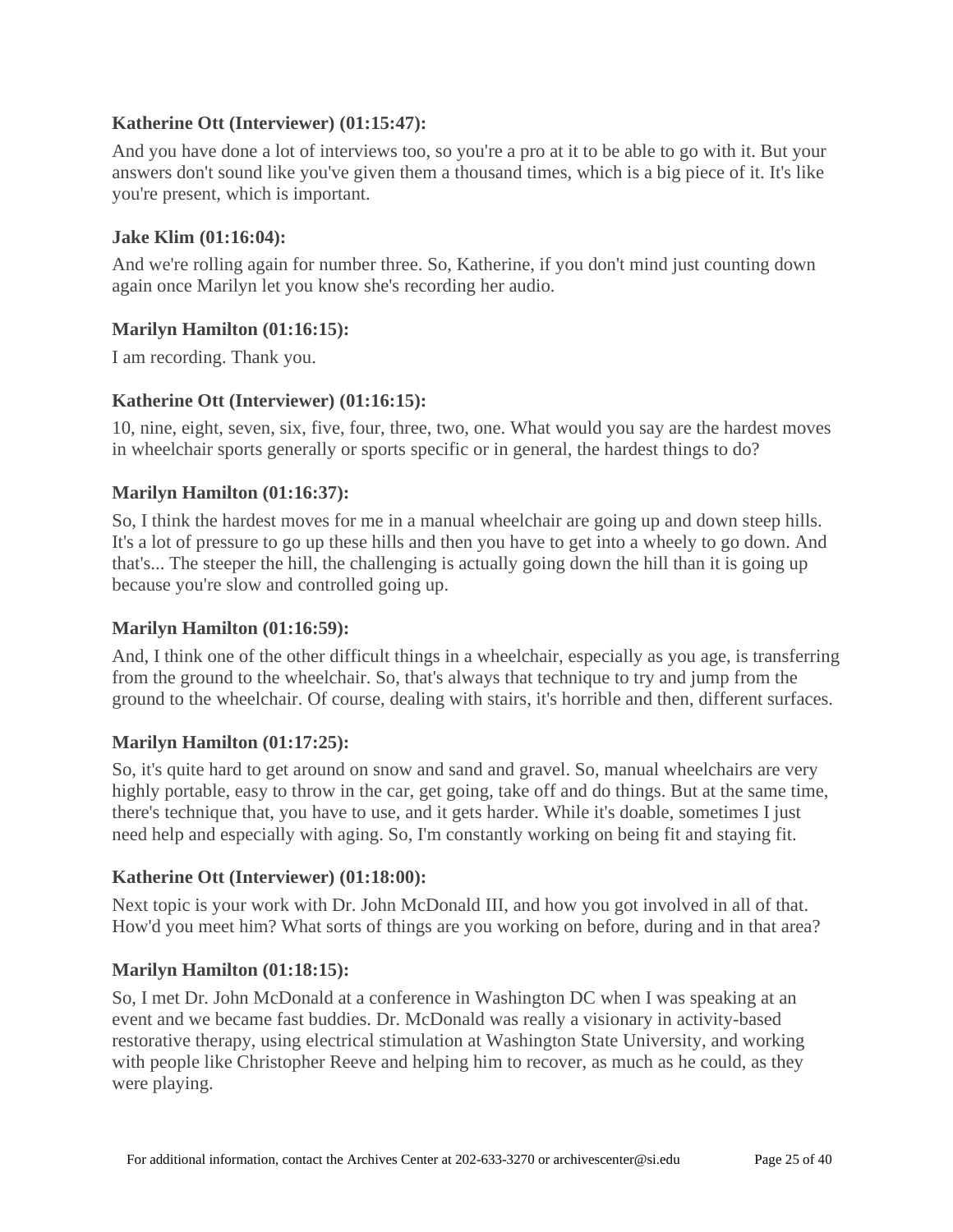### Marilyn Hamilton [\(01:18:44\)](https://www.rev.com/transcript-editor/Edit?token=2hIPLgTCx7z9wfFMLNl27XBRQUdymZKV1AniSd5Et3I3B4i1dbli_4N0OnRBZypwU5f37PTuX9c4f7Tu0L59ev_Xwrs&loadFrom=DocumentDeeplink&ts=4724.12):

Sam Schmidt, another giant in the industry that gives back and in multiple ways, race car driver who still has racing teams. McLaren teams, even today, and NeuroGyms and has done so many big things that's hard for me to imagine. And, Pat Rummerfield, who was the first person to have a recovery from spinal cord injury as a tetraplegic. And Dr. McDonald worked with all of those people and many more. And we became friends and excuse me... And, he started a neuro recovery program after he left WashU at Kennedy Krieger Institute in Baltimore.

## **Marilyn Hamilton [\(01:19:25\)](https://www.rev.com/transcript-editor/Edit?token=rSnaRdFbYJDKi5kN1WC45ARXlahXJennOrGGiLhwi_PGeonZerUBIDp0fKADDvTXQj4Ku0quaqlodnusYgeZwLLPVv4&loadFrom=DocumentDeeplink&ts=4765.26):**

And that's when I met him, when he was at Kennedy Krieger Institute and our friendship grew and Dr. McDonald and I decided to work on an exciting wearable exoskeleton project, way before its time. And excuse me... Dr. McDonald and I started to work on a very forward project, which was an exoskeleton project, but it was a wearable technology, not exterior technology.

## **Marilyn Hamilton [\(01:19:58\)](https://www.rev.com/transcript-editor/Edit?token=uVgkS2eBF0_W0FDJaz_vOxJJ9W4N0b07pF9iYEYsQTfGBtu8JuMdGT_RopdGxu2qgnNENVp81YhRzf8oU3eT7wiAcgg&loadFrom=DocumentDeeplink&ts=4798.34):**

And we needed more resources. So, we reached out to John Oliver from Intel to help us develop the hardware because we wanted to find someone who's great in hardware, because we knew that was a big component of it. And then we worked with Roland Siebold, who was an Innovation VP from Adidas to bring insights on performance athlete needs and electrical threads, because they had a company that did that inside of clothing. And then Dr. McDonald brought his medical knowledge and I focused on the consumer needs of people with neural conditions.

## **Marilyn Hamilton [\(01:20:31\)](https://www.rev.com/transcript-editor/Edit?token=2JSmw-EyrGw3KkADcyGgjR8HYopgJ-mE8VvdIH5L1UafBD72g1neqPAI8Cme_KRahsFniW9y43kkQLXwv80u8xbYdqU&loadFrom=DocumentDeeplink&ts=4831.45):**

So, we knew that we wanted to build something that was a universal tool, that could work for sports and able body. Because if you're just in the medical field, it's very difficult to grow a profitable company. But if you can make something that's universal that meets a larger population people, then you've got the numbers to really grow it.

### **Marilyn Hamilton [\(01:20:51\)](https://www.rev.com/transcript-editor/Edit?token=3UoXDhi7b3crU1SJoGsyojcShonmvVrHXnKWIgfQtOiz0K5yi4OJBMabUMckiyJR1_MttKjnShd_Zc3aXV9mEHNX9AA&loadFrom=DocumentDeeplink&ts=4851.76):**

So, our goal was to produce a soft exoskeleton that you'd wear underneath your clothing, and it would have electrical threads in it, and it would train the muscles with smart interface hardware. And we did that for... We created something, we hired a patent attorney and they helped us secure a patent as we were developing the technology and the clothing samples. And after a couple of years, we recognized the project was way before its time. And you know, when you go into a business, you have to know when to get out of it.

### **Marilyn Hamilton [\(01:21:33\)](https://www.rev.com/transcript-editor/Edit?token=9Mj1JVb1KLrtAIA2AV0nEAoo_zF6C1T-by7ORgMLlp5YsPNihhBQxJsP0MlN25lCpriluM3-yH6Z6b_hJH3ezw3Chuc&loadFrom=DocumentDeeplink&ts=4893.67):**

And this was a lesson in when to get out of it. It was too expensive. The computing power wasn't there, and it was going to be cost prohibitive to bring it to market and create the awareness. And so, we're in the model T stage of exoskeletons right now, and it will eventually move to this.

## **Marilyn Hamilton [\(01:21:55\)](https://www.rev.com/transcript-editor/Edit?token=HC5bGWGpCX4IWVxqEFnu4BtFCzkzeTFp6Mj-pHKAPHWlyeWZUTCuxTieHgFnqI-pOt55zvHAzjMY9i-KNrU1JnnYsZw&loadFrom=DocumentDeeplink&ts=4915.22):**

Our idea was to make sleeves. So, if we can work with people with the most challenging conditions, then we can work with anyone. And so, we were going to do sleeves that you...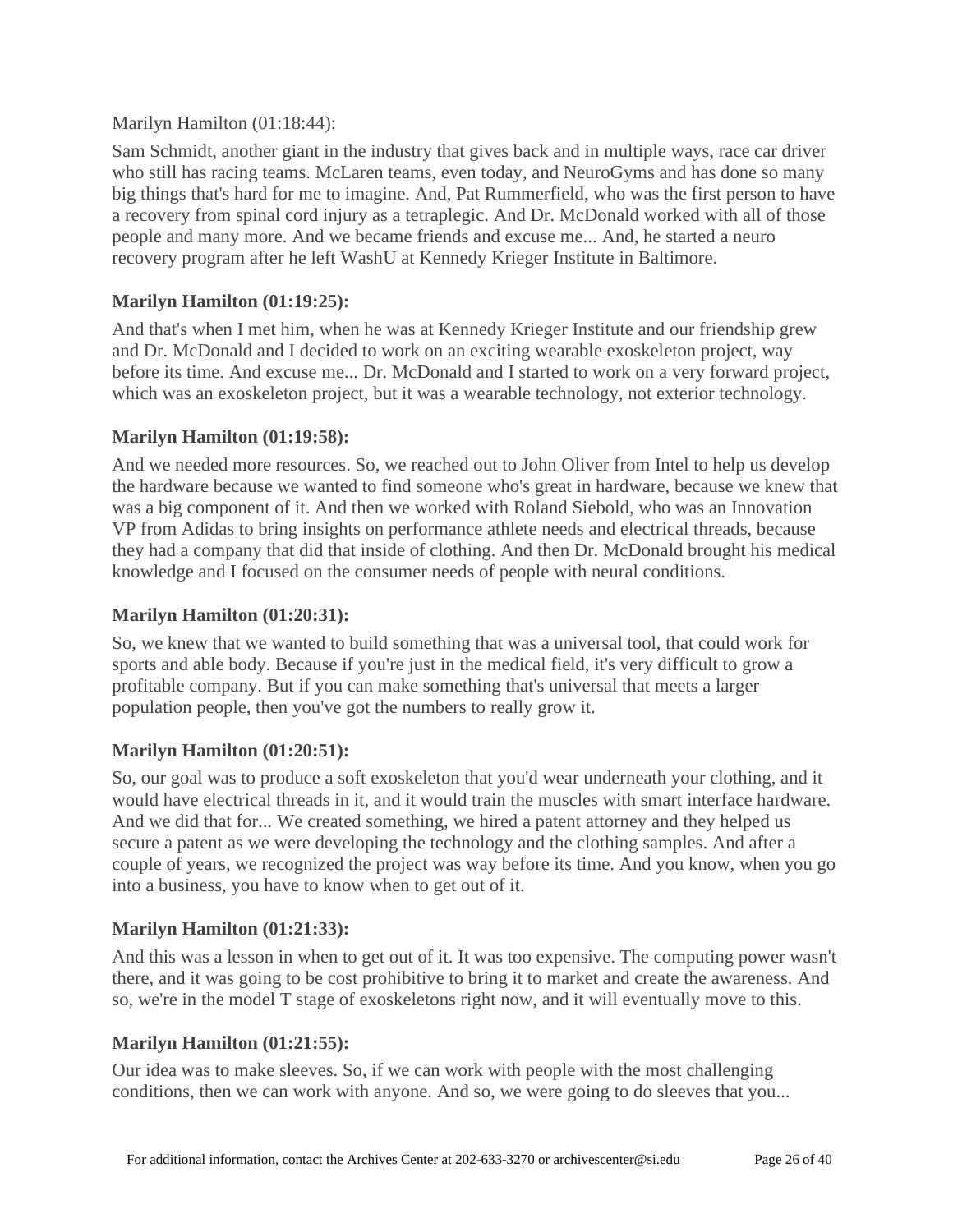Material that you would put on to make your hand move and make your arm move. And it would use smart software technology that in this clothing it would find the muscles and activate the muscles with electrical stimulation. And as you grew those muscles, it would find other muscles that needed to build. And so, there was a whole logic to this, but it was just... We have a patent, but it's way ahead of its time.

# **Katherine Ott (Interviewer) [\(01:22:33\)](https://www.rev.com/transcript-editor/Edit?token=lk6iQOccM6tp91-6PAbHai5VMQ7RcpwYQTdZNdTD_V7apBR3WRhcQd8rWWwFd6QFh6oGM_HzTUg04TDqd2NXdxMq7YU&loadFrom=DocumentDeeplink&ts=4953.86):**

Did you look at those old myoelectric designs and the whole range of stimulation that the vets tried out in the '70s and others? Did you try the other stuff? How did you put yours in the stream of this work?

## **Marilyn Hamilton [\(01:22:53\)](https://www.rev.com/transcript-editor/Edit?token=gT2-_Ei-LXPrpfHD5rtGZyHLIiSz5oFycSRX9N5m_ozyrHmIdx1LIge67BHEa2HI72mBTujMD0N2efP7_xDCYI5gXZE&loadFrom=DocumentDeeplink&ts=4973.66):**

No, we didn't try. I didn't, maybe Dr. McDonald knew about it. I didn't. We were really saying what's the technology of the day, with hardware and software. What do we need to do? And what are our very specific goals and how do we do it in bite-size pieces so that we can build on one another to eventually make a whole-body suit and wouldn't that be cool? Imagine it'll happen.

## **Marilyn Hamilton [\(01:23:19\)](https://www.rev.com/transcript-editor/Edit?token=LQccTNdJoVdsSOh0dh-CFivVMZWXg_nIqp_brTy3yayaSbhsDxvyceRhGT4p-EYhxXQEUX7Y32xIakfTuurINjysm2c&loadFrom=DocumentDeeplink&ts=4999.72):**

This is similar to Dick Tracy watches. Those used to be too crazy thoughts, and now they're on our wrists and one day we will have that for people. There will be clothing that will be exoskeletons underneath our clothing and that's a very exciting thought. Maybe not in my lifetime, but it's a very exciting thought. You've got to keep pushing. You've got to not listen to the status quo and move forward. And you look back only to, kind of, see what's there, but you've got to now apply it in a new way with what's out there today.

## **Katherine Ott (Interviewer) [\(01:23:51\)](https://www.rev.com/transcript-editor/Edit?token=FzvP1RQtEcPh4CmNBuFhbjk-TeT9IzQ5TyDG_4TqtKlbrmisoZvK2G7D6NPVJsD8a8LjXtEJlSiPByJsdQ8wC4jTc0w&loadFrom=DocumentDeeplink&ts=5031.53):**

Is there an actual sleeve somewhere or part of a sleeve, or just a drawing or an imaginary sleeve?

## **Marilyn Hamilton [\(01:24:00\)](https://www.rev.com/transcript-editor/Edit?token=zvXvd1hIo0VrMG5fXDh18l3FCK8s6tCT_azAy54p5PmWOr4o_QGP9UU2QISbyIXHmzfWzxwgVjLj6YX9LVwdsx1vJ2Q&loadFrom=DocumentDeeplink&ts=5040):**

We have the hardware, which is real, and we have the material inside electrical threads in the material, but we didn't take it to the point of building all the software because the hardware was going to be too expensive. That computing power wasn't there with anyone, including Intel, to make it cost effective. You could do it, but it wasn't going to really make it a product that could be used.

## **Katherine Ott (Interviewer) [\(01:24:26\)](https://www.rev.com/transcript-editor/Edit?token=HUool5aiXOyJobg0Pmna-KAsPur_aEcKPi9fE1kpjoUelWWGDeXekMIhR1WBr4Zbz8hvCxYRUYQGW75C2MM2cqHSn14&loadFrom=DocumentDeeplink&ts=5066.19):**

And so, with the Cleveland Clinic, is that the same, sort of thing, or is that a completely different project?

## **Marilyn Hamilton [\(01:24:34\)](https://www.rev.com/transcript-editor/Edit?token=LRbyJcyHmhigK9W-NG7K_C7HwiQMwHilCNfavVcfmRdWdw4eb89s1CKtJDIpKYS8pJpU7g6DXX9OPsfxSkFzvofu8Po&loadFrom=DocumentDeeplink&ts=5074.21):**

So, with the Cleveland Clinic, I was approached by Hunter Peckham. Dr. Hunter Peckham, is a very well renowned researcher and PhD, and they had developed a Hand Stroke Therapy device and so he asked me if we would develop it to market for them. And so, we gave it a shot and we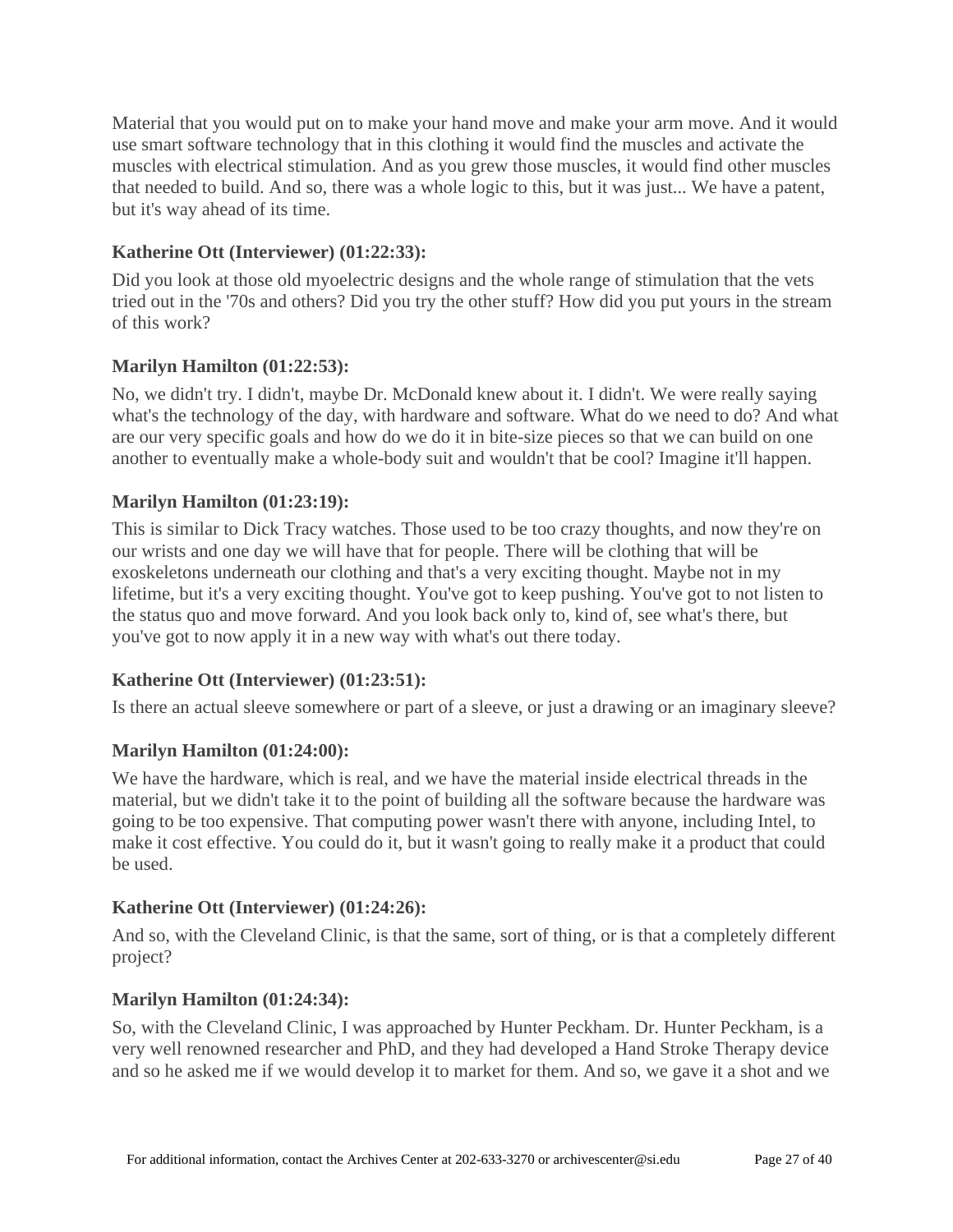actually licensed their patent and work with the inventor, Dr. Jayme Knutson, and pulled together a team of people to develop the technology.

# **Marilyn Hamilton [\(01:25:10\)](https://www.rev.com/transcript-editor/Edit?token=YJfkDkDg7SRxDDePsqTEFvlY3Uup6-meT6vjvR3dspds6_LcZ2xeWEvW4LhnHkEfRB7y2fHeIdMUiBZGlmjpuffNw24&loadFrom=DocumentDeeplink&ts=5110.17):**

And our role was really project management. The technology had been developed. They had a team of people that could test it. So, we were in developmental stage of that. And, but there was... We need funding. We couldn't really do it. So, we submitted for a phase one NIH grant, and that's a whole learning experience in process. And we received the grant and after a year... And develop the technology... And then after a year of development, we had 25 prototypes and Cleveland Clinic took them and they began using them with consumers and testing them.

## **Marilyn Hamilton [\(01:25:51\)](https://www.rev.com/transcript-editor/Edit?token=DnTIGKJlUM8pKhNuPHuHhLE3pojRY3p3uh4NTG-hka0i5wkSVch_QrpFNEbv6M0q6zxJIsqLeBiKxZv8dx617VA0ZVQ&loadFrom=DocumentDeeplink&ts=5151.24):**

So, what we did is we had a piece of hardware that was on a table. And then we put a glove on the good hand, and we put on the other hand a glove and it had electrical threads in it, so many into it. And when you squeeze your good hand, it would automatically squeeze your other hand. So, it was almost a mirroring effect where you were able to stimulate through the electrodes on the arm and the device on the hand. And it was quite an exciting venture, but it took a lot of time. So, people had to do it twice a day for an hour, a day, to get enough repetitions through electrical stimulation so, that device to get started. We moved away from it.

# **Katherine Ott (Interviewer) [\(01:26:47\)](https://www.rev.com/transcript-editor/Edit?token=f7oTg6h7PXFJMpQSZYA_VekHkHFjuxyfMzv65Tqr8oiehI-S3-CHBiiGiqmAIcBQDq-NbP2p_GG_R6VYAqGxs_SbPbg&loadFrom=DocumentDeeplink&ts=5207.37):**

How much strength in the grip was there? Was it... How powerful was it?

# **Marilyn Hamilton [\(01:26:53\)](https://www.rev.com/transcript-editor/Edit?token=75jKXmwGX2whougpQNl_99j7mj00rm4NiKAtMpfKG3NmpenVn3ysKD74xBqsF4d44EJmr2g4q0vE56371BBp2wYusXA&loadFrom=DocumentDeeplink&ts=5213.64):**

It was good enough that you could pick something up.

# **Katherine Ott (Interviewer) [\(01:26:58\)](https://www.rev.com/transcript-editor/Edit?token=4QI_ff4gfmXWQMA2GMymbNZS0O6n9SBuuWtQihwnpkPevzJ7jyqTJqrUoC4QJ5ALjzcfcV0vdcRCSpaeN7N_kAcTQxc&loadFrom=DocumentDeeplink&ts=5218.65):**

And then the Galileo Mechano-Stimulation, that's a different project, right? [crosstalk 01:27:08] about that.

## **Marilyn Hamilton [\(01:27:10\)](https://www.rev.com/transcript-editor/Edit?token=G6D7rMiBALfUBPRqVRRHHtuLJ74aEMS1rT1Uk2LRvlhdiLvby_D1nqQk_8l72V2TgBU5oww7i2ge5yXs6H5cCYcDL5M&loadFrom=DocumentDeeplink&ts=5230.06):**

So, in 2009, we were approached by Novotec Medical in Germany who produced mechanical stimulation devices. So, there's electrical stimulation and there's mechanical stimulation. And electrical stimulation target specific muscles by putting electrodes on, wherever the muscles are that you're activating, and mechanical stimulation works through the nervous system.

## **Marilyn Hamilton [\(01:27:32\)](https://www.rev.com/transcript-editor/Edit?token=23DuC_maVPtZWWmD4cnNcuhFTUwqBVmdTIARY2EAcE7EAak4uqecIKEnjkT2VplMIKkN43rEawS7rvqGErwknLa0vvM&loadFrom=DocumentDeeplink&ts=5252.69):**

So, we're working the whole muscle chain and they were... Used it to improve muscle bone health. And again, another brilliant engineer, Hans Schiessl started the company in Germany about, now, 35 years ago. When we came in, it was less than that 25, but before he'd been in the field of bone and muscle health, and he developed technology.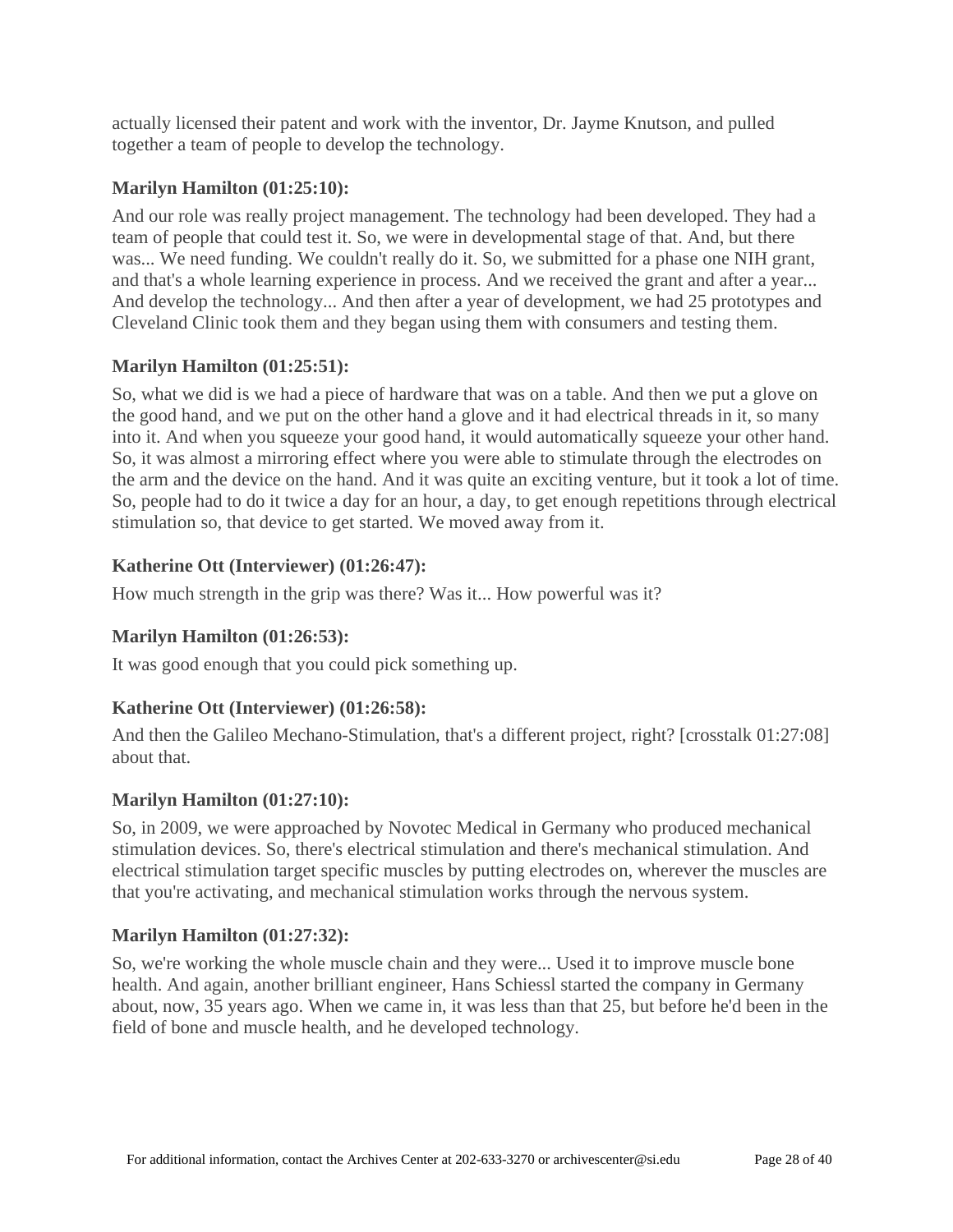### **Marilyn Hamilton [\(01:27:59\)](https://www.rev.com/transcript-editor/Edit?token=B2F-GxKjcbsNN5oiULXjUM4v7qPEDfEWRnoVEqVOv5If5e-DXYNQ50Dis518F_V3WfeTpzXmCLqRNRelzU72dyLJn_s&loadFrom=DocumentDeeplink&ts=5279.9):**

And before that, interestingly enough, he developed for Coca-Cola a conveyor belt that would keep the Coke bottles from hitting each other. And it would fill them automatically to the right fill levels in any type of a surface. So, he had quite a lot of inventions that he would do, and just a real high performance. Wonderful, wonderful man. And it's a family-owned business of engineers, couple of generations who innovate a full line of muscle bone health devices.

### **Marilyn Hamilton [\(01:28:31\)](https://www.rev.com/transcript-editor/Edit?token=k6Nxw7HF_hz-ikwZvuOYR_6iDFvCPCrhTuZ0haQSQcvn-wYueT2S6N0Qq1jtp9ClLHG_VBGUuatNEuSwmjVQ_Ucu7qk&loadFrom=DocumentDeeplink&ts=5311.57):**

So, they started in diagnostics with the pQCT, and what that is, it looks at the trabecular cortical structure of the bone, and it's a three-dimensional CT scan. So, you and I would normally... People do DEXA scans and we have two dimensions. We extrapolate that third dimension with that, but the pQCT is used by researchers because you can really look at the material properties inside the muscle and bone, which is quite interesting. It's a \$200,000 machine and researchers worldwide use it. You don't have to be on the same machine. They're all calibrated perfectly and last for many, many years, the quality was important there.

## **Marilyn Hamilton [\(01:29:10\)](https://www.rev.com/transcript-editor/Edit?token=TOIyBzlO2SIvNYzurvf2n417mhWRQJjeJx-9JBzvuNmtuJkYFIV2w4hZvzTLgSjvU1s3ERFA0g6eA7KzYVol7s_8-iw&loadFrom=DocumentDeeplink&ts=5350.57):**

Then they developed, and they did a lot of research on it... Then they developed the Leonardo Force Plate and they assessed the muscle bone health by the forces on the body.

### **Marilyn Hamilton [\(01:29:20\)](https://www.rev.com/transcript-editor/Edit?token=o8bvXKNQMgSfuWgv3AnEydby61W4CTw29BzAIFBwQHkY77-c3RxM1E8a0raMbXbZ6ZVhEhqqyhC7_gsYVMf1e5XkdbE&loadFrom=DocumentDeeplink&ts=5360.7):**

There's about 28 different tests that you can do from balanced tests to jumping tests, to sit-tostand, to jump down, all kinds of tests that you can do, including grip strength, which is very important for aging population. And they started with aging population and trying to prevent risks, prevent a fall risk.

## **Marilyn Hamilton [\(01:29:42\)](https://www.rev.com/transcript-editor/Edit?token=NXPwpCn4Kn-YsQSTXwidqVe_ywQSb8fgeotrxJ_CZ8RNAriw3b-7q6_IqHi_ATTj-6JzNqhGW2Ku51M_KcN2tMorm20&loadFrom=DocumentDeeplink&ts=5382.75):**

And people don't fall because their bones are not good. They fall because they don't have good muscle health. And so, if you have an intact nervous system, you can reach through mechanical stimulation, the muscle. And if you can reach the muscle, you can put pressure on the bone and have good bone health. So, it's a continuum, but they then came up with an efficient training tool for muscles through the nervous system where you can and called it Galileo. So, Novotec approached me and wanted to give me one of their tilt tables for exercise and meet us while they were in the US. They were attending a Bone Conference.

### **Marilyn Hamilton [\(01:30:28\)](https://www.rev.com/transcript-editor/Edit?token=y5h9xlybOQ8QY13LqLMFjIkEa_e0AqSZu9Oh8OGL38Eq_QjmJm4gHV7bWvlQeqmUUZWKVrqGyeNoDCo9jI6u09E-qjY&loadFrom=DocumentDeeplink&ts=5428.38):**

And since the Bone Conference was in Baltimore, we had the bright idea and suggested that they ship the Galileo TiltTable to Kennedy Krieger Institute in Baltimore, where Dr. John McDonald was because I wanted to know what his feedback and the doctor's feedback was. And I also wanted to know what the therapists really thought about the technology and for them to use it.

### **Marilyn Hamilton [\(01:30:49\)](https://www.rev.com/transcript-editor/Edit?token=jiTevAkGKmlj0KyqRkbIE7FuLMpYexFeM-ClmPnwzRrKUSgJSw_glht2l332UZxSA3kimiQNV-q0YeRhS5OsnPbE_Fg&loadFrom=DocumentDeeplink&ts=5449.21):**

So, after trial, we were intrigued, and we decided to fly to Germany. So, we flew to Germany and spent three weeks to do further research and talk to doctors and hospitals and clinics and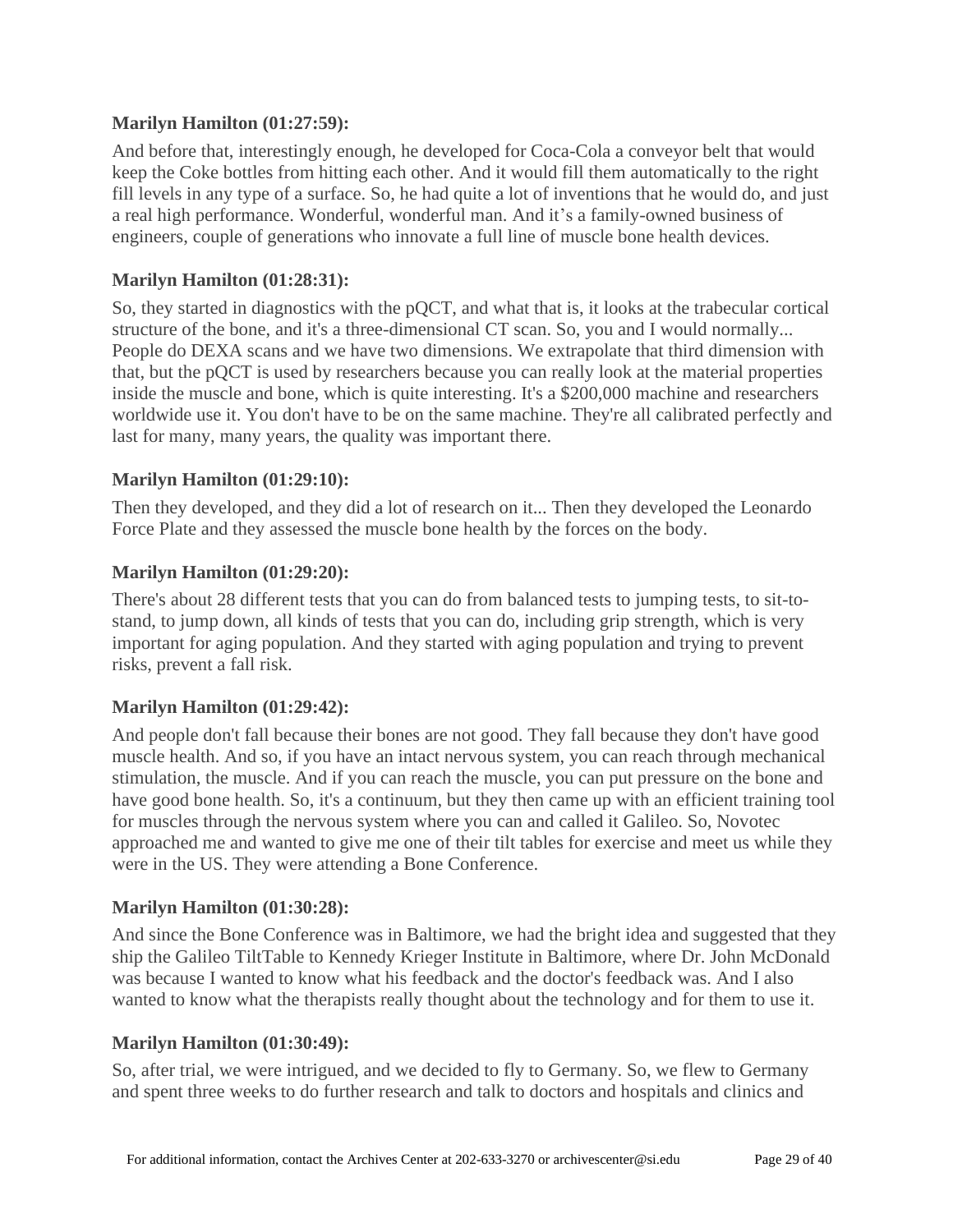families and schools, and to see if it was a good fit for us to become a distributor. And we never been a distributor before, but we thought, let's go ahead and give it a try and educate the US market and import them into the US. We were totally blown away with the technology, with the standard.

# **Marilyn Hamilton [\(01:31:28\)](https://www.rev.com/transcript-editor/Edit?token=CvhMgKAKetqPo-qoBD_QHvALrMFiOG3yruFsUImLUeHmfH8z6griTcO4NS1fsI7e6w5UKsdX36aaOyVhbn-kLN9IGrM&loadFrom=DocumentDeeplink&ts=5488.02):**

It was the standard of care in Germany and many European countries. And again, so hard for me to understand why it was not in the US? Why is this not a part of our healthcare? If we can do something very efficiently, if it works for universal population of people and what is wrong and why don't we have this technology here? So, we said, okay, we're going to take this on and create change.

## **Marilyn Hamilton [\(01:31:54\)](https://www.rev.com/transcript-editor/Edit?token=ohEx7pcjA0dnrgKZVhDChYYm8mYv5EqavVI6vE38ORyimj8aDd3w2Z-3Wm6FAsD1th0Wlo9kSkxY9-9965diiM0Fa-o&loadFrom=DocumentDeeplink&ts=5514.54):**

And, Bob and I make a great team, and we were passionately studying the science behind Galileo, reading research papers. They have 375 research papers that are all independent, peerreviewed and published over the last 25 years, just with Galileo. There's a whole slew of them for the pQCT and the Leonardo Force Plate. So, we set up a distribution channel here and have been having a lot of fun ever since.

## **Katherine Ott (Interviewer) [\(01:32:22\)](https://www.rev.com/transcript-editor/Edit?token=7CqtuRFX3ZBe4fNdWVD-xaHmXoOIxJk5tRQjk61cktQBdOAffAb2Q2GEI9GzB3Bmw_XZILTPqjOVi0EyPEhCbj1Z4To&loadFrom=DocumentDeeplink&ts=5542.82):**

And the we is you and Bob, when you say we traveled and we were doing this? Are there more of you in your business?

## **Marilyn Hamilton [\(01:32:32\)](https://www.rev.com/transcript-editor/Edit?token=imxjQk-FPTc0AJ0i94LJeS_n8MRTjRtWSQKaK5Bi56fRc7EZmj_on3KEZO2TfherKL4IiZNiFzwIKCoCYjKj-fa_VMM&loadFrom=DocumentDeeplink&ts=5552.3):**

There's really no more of us. When I talk about, we, it's Bob and I holding up many hats, which we're used to doing, figuring out ways to contract with others to help us to drive this forward. But what really intrigued me was this mechanical stimulation we call Mechano-Stimulation, is so efficient because you can train muscles working through the nervous system, and you can use them for everyone.

## **Marilyn Hamilton [\(01:33:07\)](https://www.rev.com/transcript-editor/Edit?token=IXc_-nRrRftf0X9mOQME18CBrl7wOc70YOL17ZXax2uveSx666YQUg73_ettlh79ndhkr6MDfWV7KONsKKtvPfabus8&loadFrom=DocumentDeeplink&ts=5587.09):**

And there's 50 different devices. We have platforms, we have chairs, we have dumbbells, we have tilt tables, we even have little early intervention devices where we've got little baby tilt tables with positioning on it. So, kids with SMA and rare diseases or CP. The sooner we start with these little kiddos and get them their muscles moving whether they're hypotonic, where they are noodles and they can't move at all, or they're hypertonic and they have a lot of spasticity and they're over excitable. We can train these kids and give them once we can build function in their body. Every little piece of development for them is huge for the rest of their life. And the sooner, the better.

## **Marilyn Hamilton [\(01:33:54\)](https://www.rev.com/transcript-editor/Edit?token=YOMfUeyO1SlGR9LJg3Q5EaY8kS7VydtRhdpugSIZXphxLkl_7hItlHaq2D-W6gSgYMs-tjzUgaowrJjht5QNo1812fM&loadFrom=DocumentDeeplink&ts=5634.07):**

We started two months, excuse me... We started two months old for these little babies... With our baby dumbbells, we've got a little baby dumbbell that we put their little hands on. We put our hands over their hands cause they really can't hold on to it yet and then we move their hands that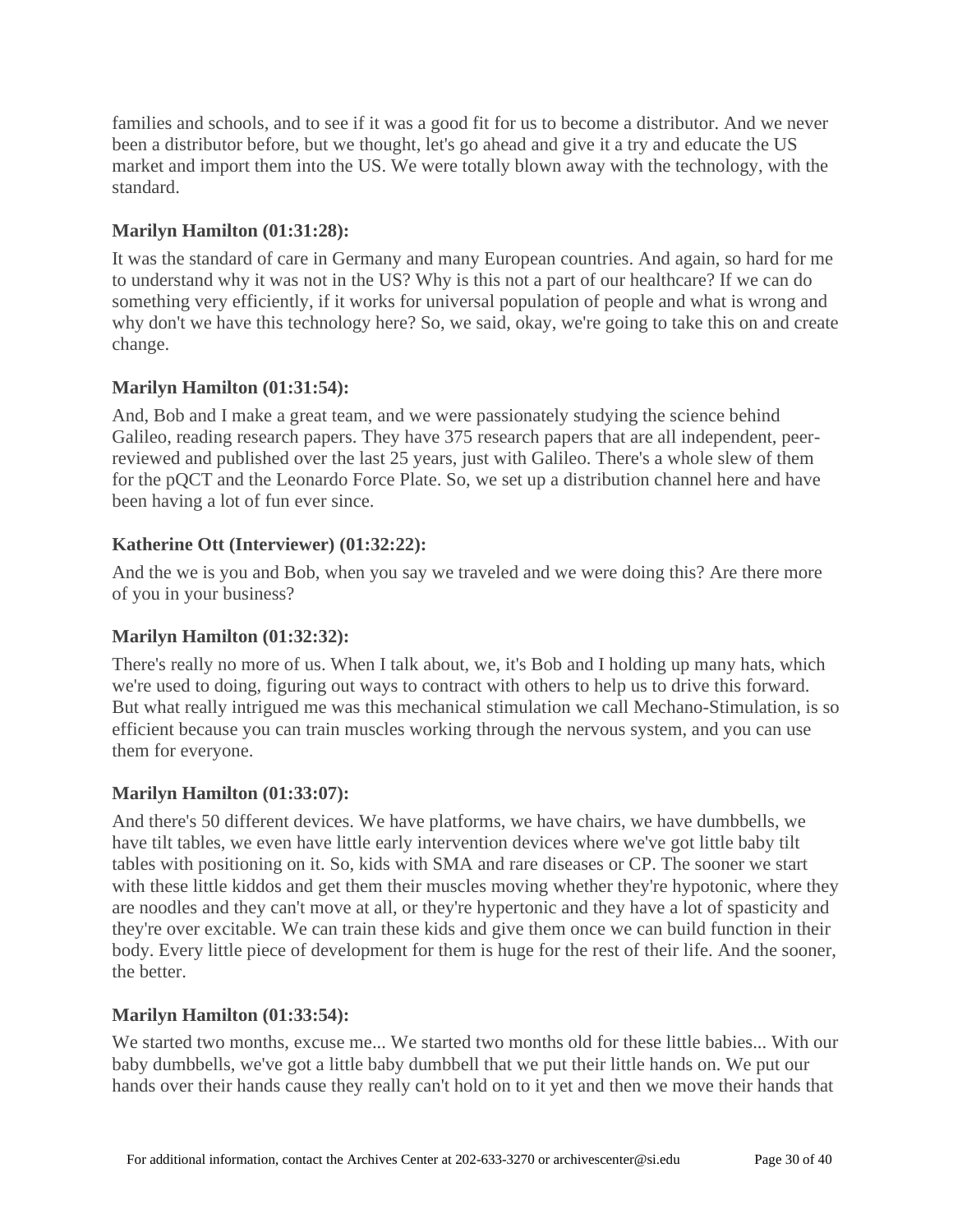supination and pronation and all different directions and start to build the little arms, start to build the neck because the neck is so important. So, it's just really exciting.

## **Katherine Ott (Interviewer) [\(01:34:19\)](https://www.rev.com/transcript-editor/Edit?token=3ilPkh5Gs0Vb_5EzkbEuJBjBUrhMAYeYTF5OaQy9OgvsvAOe2QSWwrBZIRWb-gY9flmcOcYbtLXXD-aRrqAhvPZSke8&loadFrom=DocumentDeeplink&ts=5659.25):**

How are these devices categorized, for markets?

# **Marilyn Hamilton [\(01:34:24\)](https://www.rev.com/transcript-editor/Edit?token=jiwaQSm1Pgvhx9pDiyciNJxZWpkeUPc6HBWy8U95LrRpw0rFO8ADM8kH17C_l0NV_Zc1RvOdbEnvDlHzXYiJbZLioBU&loadFrom=DocumentDeeplink&ts=5664.09):**

We have a full line of kids, early intervention and pediatrics. We have a full line of fitness devices and we have a full line of medical devices. So, there's three different categories of... That's why we have so many products and then many different variations with each one of those, because we're working with high performance athletes, huge bodybuilders and people because there's less forces on the joints, the ligaments and the tendons.

## **Marilyn Hamilton [\(01:34:53\)](https://www.rev.com/transcript-editor/Edit?token=tcfM90IoXkQqjWnhflBp5sJaYMw3gfhlpisxkKrzb7dF5rIyNfSXPsV-3nWw4ktvNDlzv0yudquJ0dP9TriMzc9Jrzw&loadFrom=DocumentDeeplink&ts=5693.94):**

So, that means for a bodybuilder, they can use less weight and maintain their body mass by using Galileo and having the mechanical stimulation under the feet. So, we're really using the muscle spindles. So, when the doctor hits your knee and it kicks out, that's what we're doing. That's called the stretch reflex. We're disturbing a muscle spindle underneath the foot. And then it sends a signal to the afferent side, which is a sensory side of the nervous system.

## **Marilyn Hamilton [\(01:35:23\)](https://www.rev.com/transcript-editor/Edit?token=OJvzJ_umAoLGUoSF_hjUZmIqExsBFAWDXRr9ah8AFjFFum5b6fjYBV2wDofxlJqXV-PpSX-huYqjMwVbhAO5XIcCKa8&loadFrom=DocumentDeeplink&ts=5723.48):**

The nervous system picks it up at the spinal cord and goes to the efferent side, which is the motor side of the nervous system as a closed loop system within your nervous system. So, it's very efficient. In a short period of time, we can create a much bigger effect. Imagine we work in balance and mobilization. There's three zones that we're using frequencies balance and mobilization. We work in a range of motion and flexibility training, and we work in power or spasticity modification with those with neurological conditions and say, I have 25 Hertz and I'm trying to get rid of that spasticity or to build power it's in the same zone.

# **PART 3 OF 4 ENDS [01:36:04]**

## **Marilyn Hamilton [\(01:36:00\)](https://www.rev.com/transcript-editor/Edit?token=kzW9FlfsZyeKhrHqybqb3CJyXNWwORVCtRDFWftRKNt7bnFZqBsONLg_7LRpHa84Bq5CJdiWUWujERsgndEbPVX9VT0&loadFrom=DocumentDeeplink&ts=5760.3):**

... hurts, and I'm trying to get rid of that spasticity or to rebuild power, it's in the same zone. That's 25 muscle contractions in one second, up the whole muscle chain. That means up your leg, through your pelvis, and up your back on the opposite side, because it's mimicking walking. So we're using the whole muscle chain in a phase shift, and it's going so fast that you can exercise the entire body by standing on it, by sitting on it, by putting your arms and shoulders on it and by lying on it and fascia release. It's just really a pretty cool product. We're really fired up and working hard to educate people and really help people to [crosstalk 01:36:47].

## **Katherine Ott (Interviewer) [\(01:36:47\)](https://www.rev.com/transcript-editor/Edit?token=y8u-EEq1HO6qx0PjveP5L_M4Y_07FFjvevoDuKEYHER_1ZhFR6SIwiAGx59ZKJxIz9jg74y-oqRY26rPOjzpQ2GkqHc&loadFrom=DocumentDeeplink&ts=5807.75):**

How are they distributed, marketed? Are they prescription or only the medical devices, prescription controlled, FDA controlled? And it's international. So, there's that aspect. How are you trained to use them? Can anyone buy them? What's the review process that you've been going through?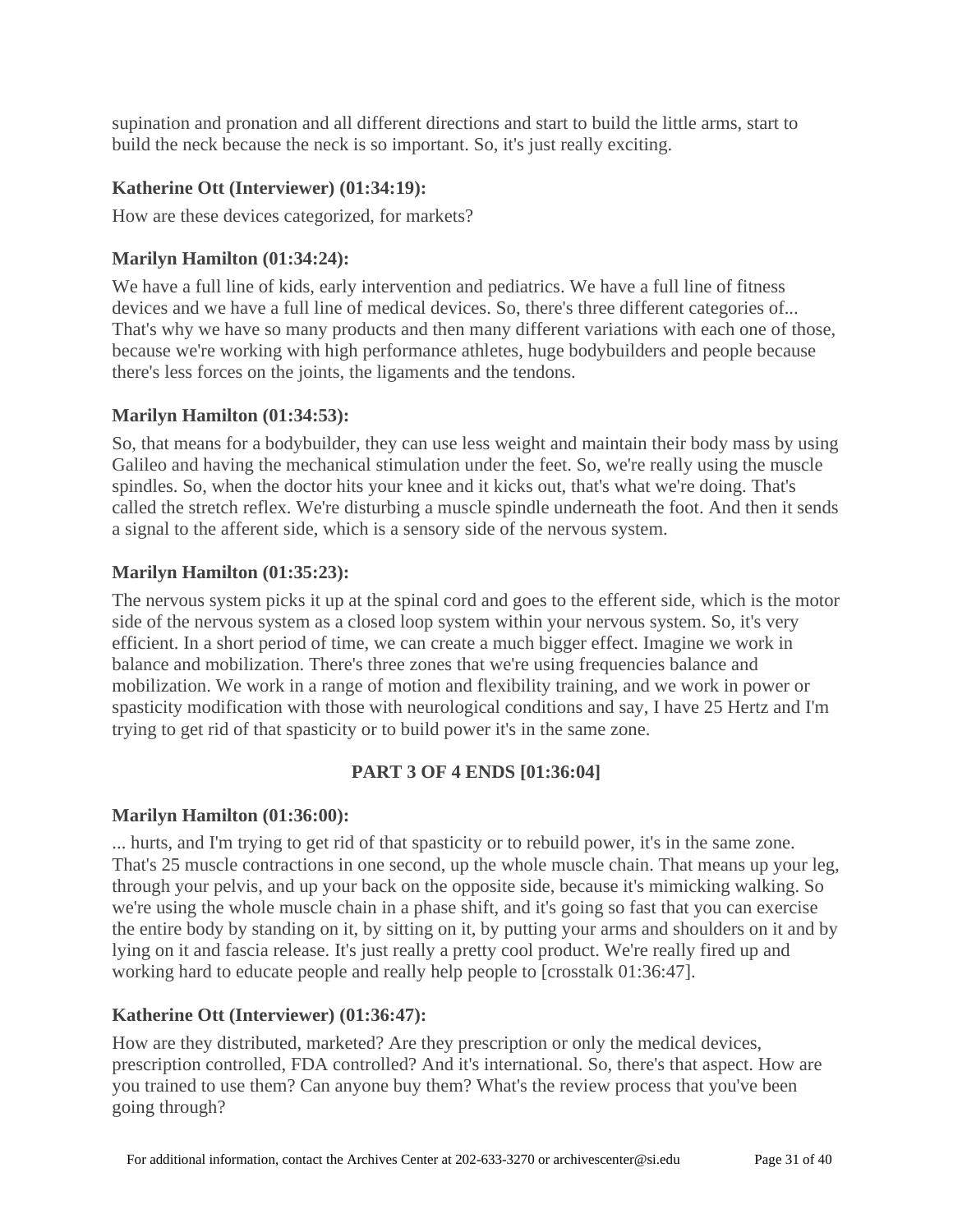## **Marilyn Hamilton [\(01:37:09\)](https://www.rev.com/transcript-editor/Edit?token=j87xWfaFYX8KK-QQcnVDl8FPd0qSrGiDhuYWF4rRavpZ328gX27BSqvKT9nMa9yfqBats2fCirq5inC7U1DOQq0S66s&loadFrom=DocumentDeeplink&ts=5829.63):**

So, our distribution is different in different channels. So, because we have a medical line, we sell that into the hospitals, children's hospitals, rehab hospitals, because they have different standards of what they need. And then we have a fitness line, and in our fitness line, anyone that's working at home or in clinics that don't need the hospital rehab, the hospital requirements, they're less expensive, but have many of the same features. And so, there is no prescription. There is no insurance payment for them. So, people buy these outright. Like we did with the Quickie Wheelchairs, there was no insurance to pay for. And it's amazing to see, especially families, that it's very hard because they have so many things that they're doing. They find ways through foundations or friends and family, or just outright purchasing them because they tried them, and they see what a remarkable difference it is in the children's life. There's an immediate effect that you get.

### **Marilyn Hamilton [\(01:38:18\)](https://www.rev.com/transcript-editor/Edit?token=UDHiW_i-nc1B81gH6YmeRCeKLo7soyNSrO_fsBqw_Uam74EvQyIo7EtFvbiXfBc7zbPABj5J_jUnXqyjlO9xeuZh16I&loadFrom=DocumentDeeplink&ts=5898.01):**

Now, we know that with neuroplasticity, which we've learned in the last 20 years, that the brain can learn and relearn. And so, can the spinal cord, independent of one another, but it takes a lot of repetition in order to do that. And we can give you that repetition in a short training time, in your whole body. And so, what fires together, wires together. That's what we do with Galileo in the most efficient way. So, there is no funding source for it. There is funding in a hospital environment in 15-minute segments to do therapy, but as far as purchase, it's an outright purchase.

### **Katherine Ott (Interviewer) [\(01:39:06\)](https://www.rev.com/transcript-editor/Edit?token=fuKqkNwgBpkBwCLffXDV3TUK3htv__FQFbJTtjZKWYNQGmM2aDKQXTn959QpqNhewrei2CYSEMqMiV-ps6gx6Pq1XLI&loadFrom=DocumentDeeplink&ts=5946.26):**

If I were to ask you, so what are your professional identities? Entrepreneur, businesswoman, whatever, the whole thing. What do you put first now?

## **Marilyn Hamilton [\(01:39:20\)](https://www.rev.com/transcript-editor/Edit?token=Uczysn4ZABg--vlAOvN--a9I0Z8OqTmBdJJtlHoLw6WUPHNrz7mjCdKPtrL63nd4KkV0hmMGjaG_e40pN3rM0kRoCek&loadFrom=DocumentDeeplink&ts=5960.75):**

I guess if I were to try and list who I am, would be a change agent. I just don't seem to follow the status quo. I don't mind doing the hard work that's necessary to do something new, to go down that road less traveled and I'm highly motivated to figure things out.

## **Katherine Ott (Interviewer) [\(01:39:46\)](https://www.rev.com/transcript-editor/Edit?token=70qSCKa4bue3Kjb2dqR9zSgGQqrcwjGz4HDT0nwiTQXtBKzzj4VrsAo41rHdIWRaiVTDYf_Z8DFtXj-jwL-QpTAIMlI&loadFrom=DocumentDeeplink&ts=5986.91):**

In what ways has your relationship to technology changed since your first E and J?

### **Marilyn Hamilton [\(01:40:01\)](https://www.rev.com/transcript-editor/Edit?token=kJOQSCRup8hsLhHvCkJVQOxWKND1gitSIoDrE5wp-iz_X5PDrfY8d9QyDWYOHxHcD1WwYiwbJWiUO34wuHeiRYiub4A&loadFrom=DocumentDeeplink&ts=6001.94):**

My relationship to technology has just expanded into learning so much more. Again, I love that learn by doing philosophy that I learned at Cal Poly because I held it very close to my heart and continue to challenge myself to learn new things. So, my relationship with technology is very intimate with my wheelchair. It is very much a part of me, not only my identity, but my performance and function and ease of movement. And you've got two Nike's, I got four wheels.

## **Katherine Ott (Interviewer) [\(01:40:45\)](https://www.rev.com/transcript-editor/Edit?token=t_gmdsMAbIr3GaNUYHCGo9m_lAHk9wK6JpjF_o_SMQOBSadQbkEFNmLg2uxH3SCOlYqFEpY3-DFSWG0Rf23WMm3jpug&loadFrom=DocumentDeeplink&ts=6045.26):**

I know you do this learn by doing, and you live it instead of talking a lot about it sometimes. So, what is your relationship to disability rights, disability justice? Because this has all unfolded in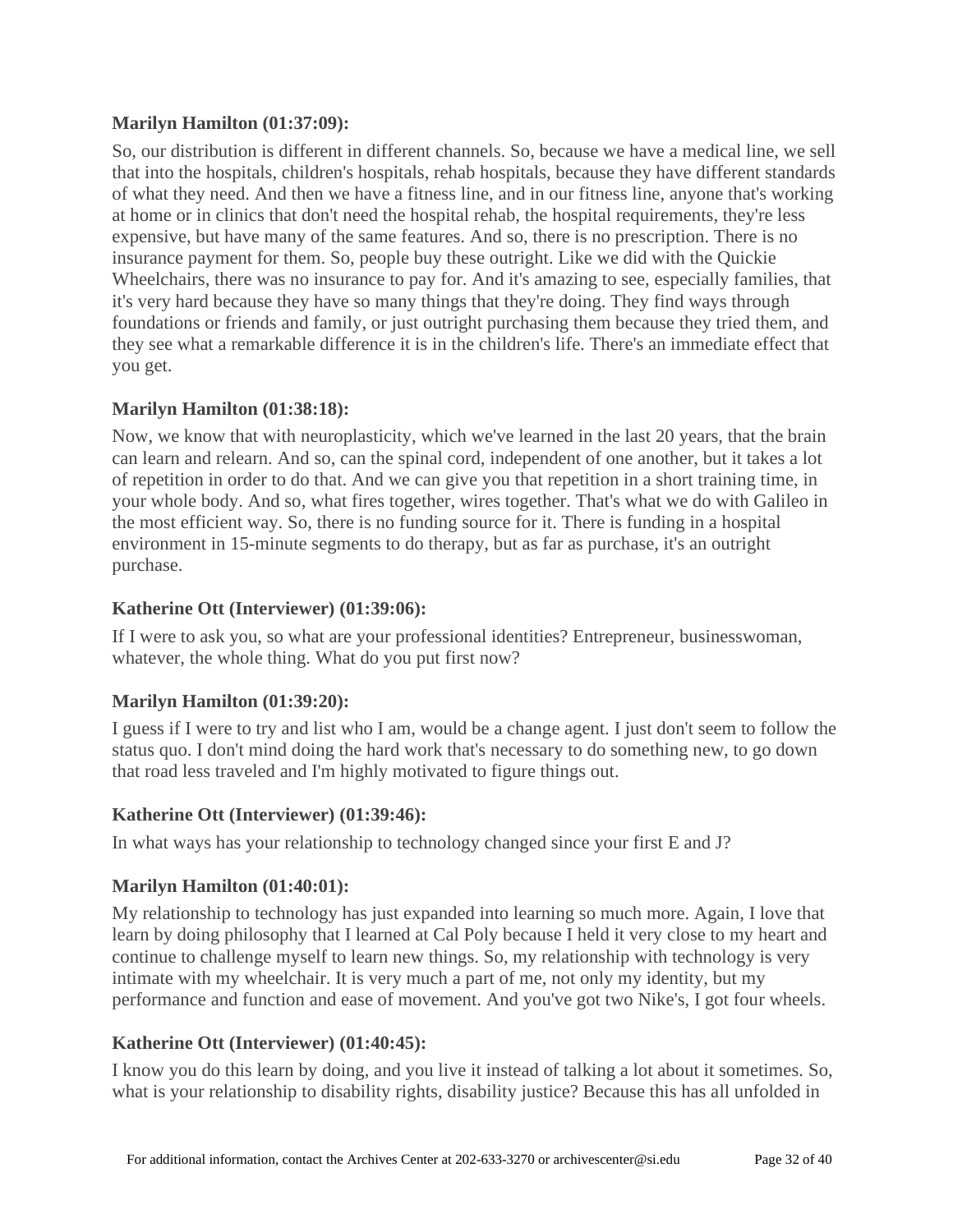your lifetime. So, what are your thoughts on what's happening? Your relationship to disability rights?

# **Marilyn Hamilton [\(01:41:12\)](https://www.rev.com/transcript-editor/Edit?token=HzfNIL-o1o4dYCm_A0O6TaM8wqgB_zRi4il4TJcGAaU2XwKF-GN1OKONBFGbq4PvDWqcc1BVq9rMBI-FcC12xdifprc&loadFrom=DocumentDeeplink&ts=6072.74):**

My thoughts on disability rights has really grown and have high appreciation. My piece of it is technology, but I have high appreciation for all those that are fighting for, still today, lack of awareness and needs to help people become contributing members of society. Gosh, 70% of the people with disabilities still don't work. And every year I think that's going to change. And it doesn't. Over the last 40 years, I've not seen it change. Which is concerning to me because I think that if we could give people a safety net and teach them new skills when adversity hits and they can't live the lives that they used to, or for children, that they have grown up with, that we could help them to participate.

## **Marilyn Hamilton [\(01:42:13\)](https://www.rev.com/transcript-editor/Edit?token=CwSuCHkQ5s40ia6wxYww9SnqGt96_cKZlFbytAtENkA8UoUJ7Q89IAarV69dz175FZ50J08lVWtgBaTJkO1vDzjNTrk&loadFrom=DocumentDeeplink&ts=6133.32):**

And that's going to take a lot of doing by a lot of people in disability rights to play their role. My role has been more on the side of technology and awareness and that, and trying to be a role model and an example through... As an example, my parents did that for me. They were strict and there were rules, but they lived the talk. I try to more play that role. I'm not really vocal out there in disability rights.

## **Katherine Ott (Interviewer) [\(01:42:53\)](https://www.rev.com/transcript-editor/Edit?token=E36wYtvGjr3eYzR_ITHrQwNd-X3Qn75LsQozcCWmT9Ewy1UPSte0TP-JDrxWqKm_668w2DqXIh-tEeGXtVluRWs9Wus&loadFrom=DocumentDeeplink&ts=6173.67):**

What are your thoughts on the tensions between Paralympic or straight up athletes and other people who are living their disability lives? Because there is a hierarchy in some ways with athletes, with Paralympic athletes. Does that matter to you? It might not even be an issue for you.

## **Marilyn Hamilton [\(01:43:30\)](https://www.rev.com/transcript-editor/Edit?token=5zhLDakJsVfTsN4FUTDqsQgjEVMDcD6G0dSNNXmbkxokYt1tvvpKtwmkNXIPuAogu2Mzmu2dw8_xMzk2OTYG4zbvBuA&loadFrom=DocumentDeeplink&ts=6210.5):**

I've never felt the hierarchy with national international Paralympic athletes and disability rights or one is better than the other. I really think that teamwork and all of us coming together, bringing what we do and working toward a bigger goal is a better way to look at it. I don't like to be called a hero. I don't like to be looked at as untouchable. And a lot of people can look at me and say, well, you've done all these things. But that's great. I'm living today, what I'm doing tomorrow is important to me, not what I did in the past. You're asking me to tell my story and I'm trying to tell it, but at the same time, I think today forward is where we have to move, and all come together to play that role.

## **Katherine Ott (Interviewer) [\(01:44:34\)](https://www.rev.com/transcript-editor/Edit?token=k7312ZcyqwYWGbmZ8jrbRe74SrfmPg0lyjGCX58E3dTNBUD2Iisb41mgZsmU7HuPtaApQgu9jkBd7-Q4pbj8lDid8pE&loadFrom=DocumentDeeplink&ts=6274.22):**

Absolutely. So, what's next for you?

## **Marilyn Hamilton [\(01:44:40\)](https://www.rev.com/transcript-editor/Edit?token=Mzf5QtbJAKr44a4OevmDNg_tp94B2rnomoYQVjqDkbFEjPH_7NrA9DMhp10wH5-KNpRqvJe8qUT16GoNI35UD5rIdI8&loadFrom=DocumentDeeplink&ts=6280.17):**

What's next for me? I think I'm going to keep doing what I'm doing. I'd like to stay fit. And the reason why I really, Bob and I wanted to go into this area of fitness and medical, was to age gracefully. I want to really be able to stay as fit as possible, as long as possible, contribute as long as possible, and then move on.

### **Katherine Ott (Interviewer) [\(01:45:20\)](https://www.rev.com/transcript-editor/Edit?token=zk3ZluGyCe6vrEZGUXQ2rD-ZX_Gss0D8M28H28JygWokQotETbdR6FMFGw03bu5U8dmDagAClB568_sGtK-7tZmgGoY&loadFrom=DocumentDeeplink&ts=6320.54):**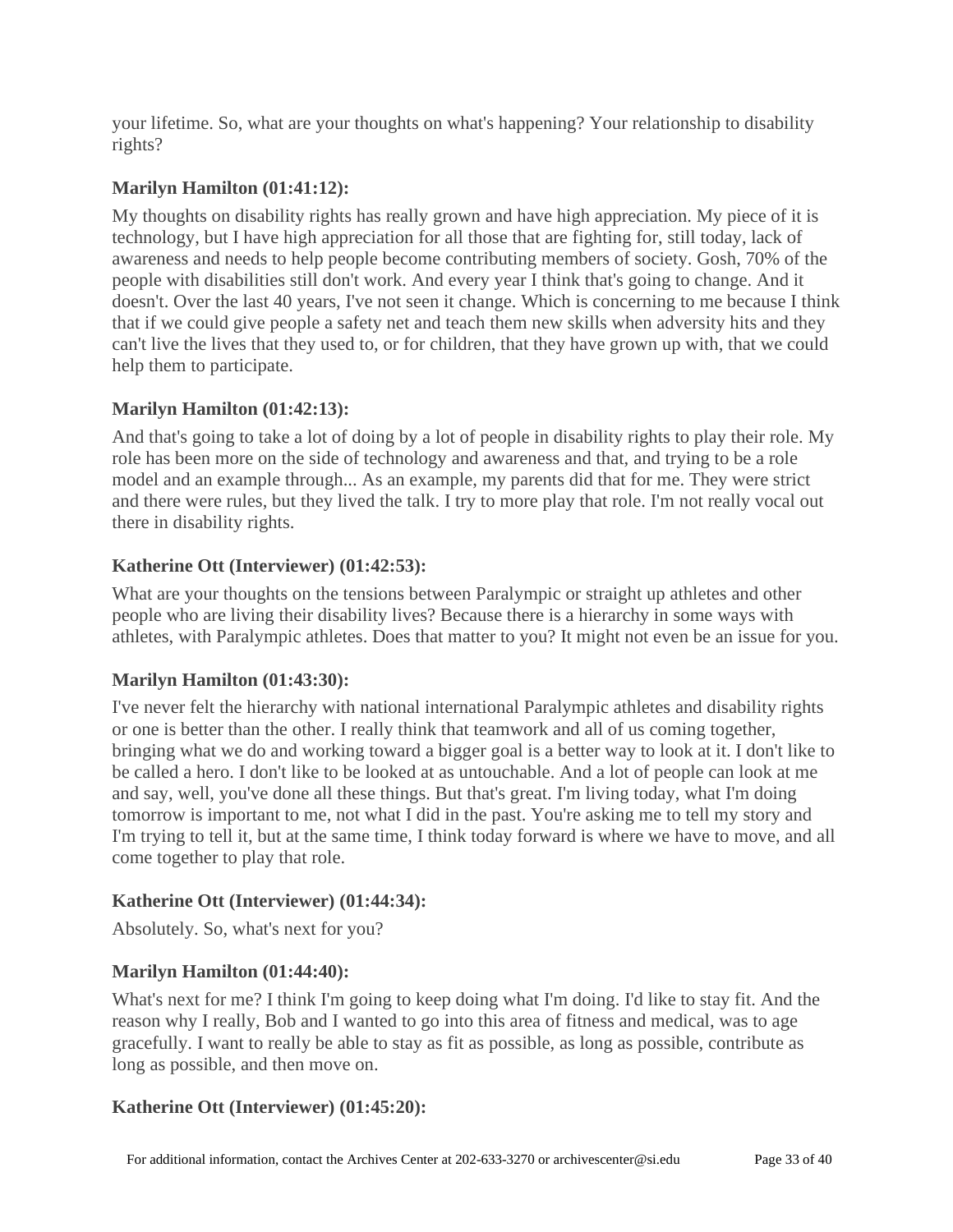What advice do you have for young women inventors today?

# **Marilyn Hamilton [\(01:45:28\)](https://www.rev.com/transcript-editor/Edit?token=eRA2Hv4yf0rZwG_ZcLy_MxKvfMEY9NwUxrIemwiLkkuBtsRxTgS7k7UBFqzIB67FV4ZrcY8T72Q04-VMuKnpRkVdYy8&loadFrom=DocumentDeeplink&ts=6328.61):**

So, what advice do I have to women inventors today? I think that I would tell anyone, any people that are looking to invent something is that if you're passionate about something, keep thinking about it. Be positive and think about it all the time, figure out how to make it your reality. Share it with others, grow a team, stay laser focused. I've always had a philosophy to do whatever it takes and then some. Keep doing more and more and more. And when you get passionate about something, I think there's something about dopamine just releases chemicals in your body and you really just get so excited that you flow with things and you don't even know that time has gone by and you can do so much more. I look back and I have no idea how I did all the things that I was doing. Jim, Don and I never took a salary for three years, when we were starting Quickie. We truly, we were paying other people. But until we knew that the business was really doing well, we finally paid ourselves back for all of our time and effort. So, I would say, do whatever it takes to move forward. Don't be discouraged if others don't see your vision, don't listen to other people. If I listened to other people, we would have never started Quickie. There were so many naysayers, you can't do this, and you can't do that. And it was like, oh, this is nauseating. And if you just talk to attorneys, there's always a reason why you shouldn't do things. And so, you got to be really careful to follow your own intuition and whatever you think about you can become.

# **Marilyn Hamilton [\(01:47:22\)](https://www.rev.com/transcript-editor/Edit?token=1wsYf3Q15bVSVNKTUNSyuBDq_UFYKBfKzKx53zD_eJNkmoTmcrjaP4t7SCVOJNPOApLZ-EZlJxjXasxB6kwT6ZaKCfk&loadFrom=DocumentDeeplink&ts=6442.7):**

My parents taught me that. I've always cloned the phrase of don't limit your challenges, challenge your limits. There aren't limits. You can do as much as you really want to do. I would say, for me, it was if you can't stand up, stand out. So, it was easy for me. How are you going to do that as an entrepreneur and really stand out and make a difference? So, I think that mindset is really important, to be positive, to stay positive, and be realistic at the same time. And that's by surrounding yourself with people.

## **Katherine Ott (Interviewer) [\(01:48:08\)](https://www.rev.com/transcript-editor/Edit?token=eFrlfKNiaJky3QbhOe7gxtOHdOZCFOeWOJCa2byD3tN7K_463JdOdfApvzJfglCbQAt0tYL-I-FmOvlpJbt_UF6HkO8&loadFrom=DocumentDeeplink&ts=6488.53):**

How did you get through your dark moments to stay positive, to keep going, what got you through?

## **Marilyn Hamilton [\(01:48:18\)](https://www.rev.com/transcript-editor/Edit?token=VQUsz3IzAnZCJxEgP6crfXQ6aphLUE7zqcG0hWCiGNIilKaou5nKRFm9ODuRWZyWb_yHoUS9SLejRcPj-IevmeIad_g&loadFrom=DocumentDeeplink&ts=6498.56):**

So, I think my darkest moments were really that why me moment, that why did this happen? And how do I now move forward? And interestingly enough, I don't remember when it changed. I remember the why me, but I don't remember when I really changed the thinking to something more, because I just got active. I started playing tennis. I started skiing. I was working with Uncle Bill in the fruit packing business as a broker. After we did all of that, I was working with Jim and Don, starting the company. And then I was skiing in the winter times. I was playing tennis and competing in the summer times.

## **Marilyn Hamilton [\(01:49:02\)](https://www.rev.com/transcript-editor/Edit?token=tawk2492gUpcy28A8qkbQl82n64HqhKOSv2FICHxhOkgdwoNGJTPmev_Aj2i0ryRkFsKWvk16xggH7iEvykMuLTA0Go&loadFrom=DocumentDeeplink&ts=6542.44):**

I think what I really learned, that was really important is, business is long-term success and goals and you learn long-term, so you have to have a lot of perseverance because you don't get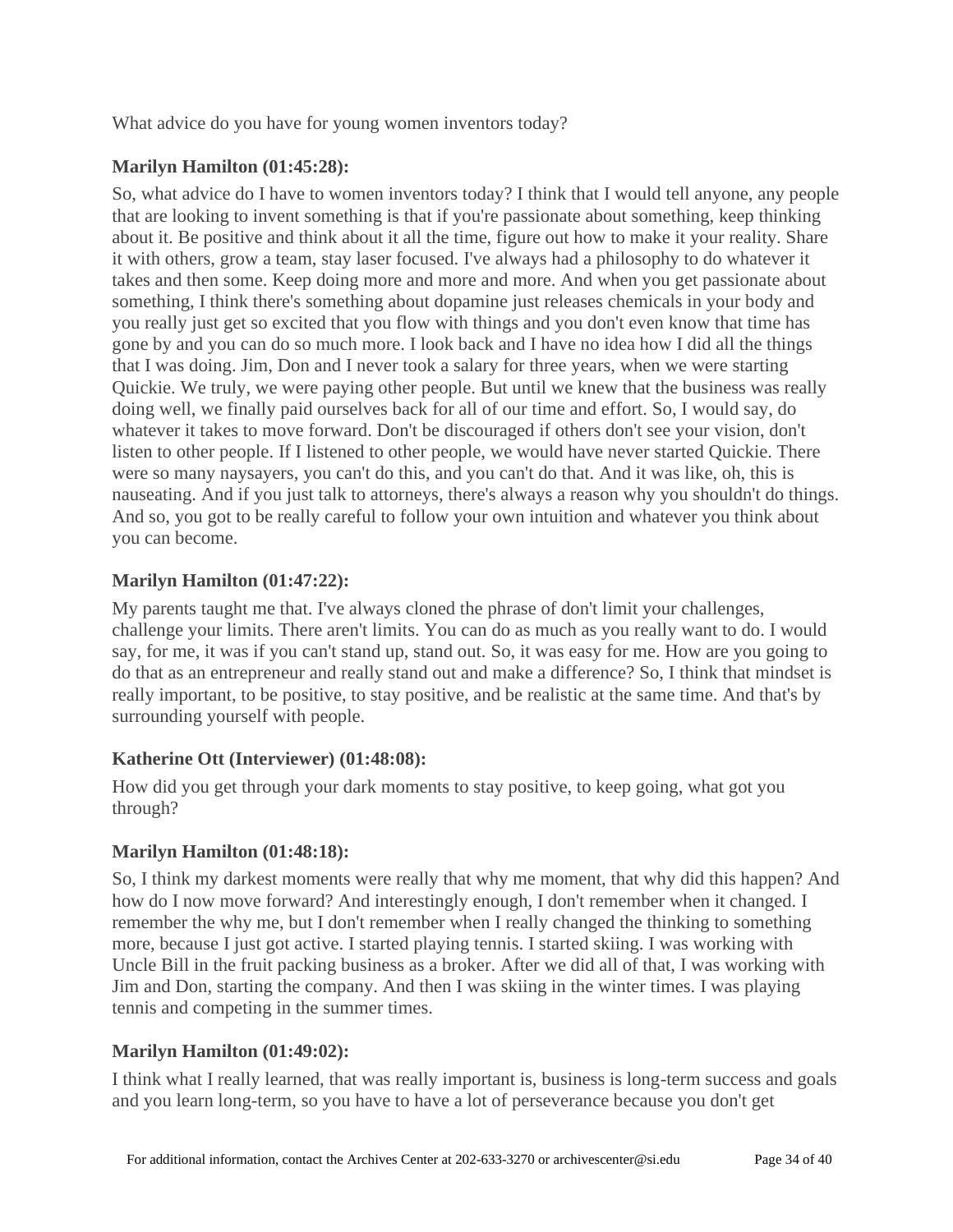immediate feedback. What sports gave me was immediate feedback. I knew how good I was when I was out competing. And it wasn't any one thing, it was everything. But it was also who was better at mind control and mindset? Who could stay positive, who could really be at the top of their game? And I got that feedback and I could stack up successes. And I think that was really important in my business life. I think I got lost in there.

# **Katherine Ott (Interviewer) [\(01:49:49\)](https://www.rev.com/transcript-editor/Edit?token=M-8-nBQ_Ibhe48WS7sAMNbsFC8uxhuo-CtWhCfg9Q-AwY1OEkc_tWvXUn21fXmTapp6Bp2tBiGVOZoq4hjVCGHf2gOw&loadFrom=DocumentDeeplink&ts=6589.61):**

It was great. It was wonderful. So, what have I missed asking you about? Anything else you want to add or go back to?

# **Marilyn Hamilton [\(01:50:13\)](https://www.rev.com/transcript-editor/Edit?token=_kNGi52cJ28KAmH28oCkEiYKkGaC_12HgSVjoWWattey5hyoNrt3KRIfFfrxF48ukXtF3WIZb5_d_FWo0UzxagkBwX4&loadFrom=DocumentDeeplink&ts=6613.17):**

I feel very fortunate that I've had really strong people in my life, and this time in my life, it's Bob. And he's my second Mr. Hamilton, that's a whole other story. And we both found ourselves single after many years. Bob was actually one of my first dealers that we sold Quickie Wheelchairs to for many, many years. And he was very progressive. And gosh, in 1998, we got together on a personal level. And I think it's really important and fortunate to have people in your lives that you can bounce ideas off of. He's still the love of my life and we work well together, and we just have really grown and learned together. And it started taking me into some new directions when you have different people that are influencing you and you're influencing them. I think that's been a really an important part of me.

# **Marilyn Hamilton [\(01:51:12\)](https://www.rev.com/transcript-editor/Edit?token=Hjs71XgwY7kc0WWuxo1AGWhsUvwywGi2m0tt8d4Hpq8INV-RMMDrFesy8UxGDURaWKBLrocjCOKGr6fyIpbGtf587sM&loadFrom=DocumentDeeplink&ts=6672.35):**

And then, you were asking me about design and that's something that I love. And with my dad being an interior decorator, I really had a lot of fun developing a universally designed modern home that worked perfectly for me and for anyone else. And it was just really exciting for me to find ways to make my life more convenient. So, when I wake up in the morning, I can strategically get through all the things that I need to do. And then when I'm, in my day, in the kitchen, because I love to cook, we created ovens that opened sideways Gaggenau ovens, we put in our kitchen. So, I wasn't pulling a heavy oven down on me to try and get inside the oven to pull something out.

## **Marilyn Hamilton [\(01:52:08\)](https://www.rev.com/transcript-editor/Edit?token=mvtBgEDOgGYvBXq_DuSfwfMIGYYVWZxaH-lrJ7VhVXUZ4OVmCb34WBFqD74lLnGdK-6VHMpY55hpNUoz8w-SgleH-oA&loadFrom=DocumentDeeplink&ts=6728.82):**

We took sinks and created beautiful finishes where I could roll underneath the sink and it was covered and there were cupboards below it. And I could put things inside of it. We did, because I love to cook, again, we did a pull-up mixer on a hinge and I could pull it up out of a cupboard and it would come up and then it would be at a height that I could actually use it. I innovated into the home, a rolling pantry with shelves that pulled out so that I could have everything in hand control. The usual suspect places that are really difficult, bathrooms. So, we put cabinets with mirrors on both sides of the cabinet door and the inside of the door. So, when I was getting ready, I could see myself and all my utensils and blow dryers and curling irons were inside plugged in. So, I didn't have to plug them in and pull them out.

## **Marilyn Hamilton [\(01:53:02\)](https://www.rev.com/transcript-editor/Edit?token=S4Qi67Zmc62poIPnx_cVHd4-RrXM3DQwuPqPn8Kk-Yf12ccO3f-66XzXfGj07OjsuwJO7G8QftcWEFqMApqKR9akP4Y&loadFrom=DocumentDeeplink&ts=6782.17):**

I could look good because it was completely closed and out of the way and bathtubs, imagine every time you jump on a bathtub, there's this big lip on it. And you can't really sit very level. So,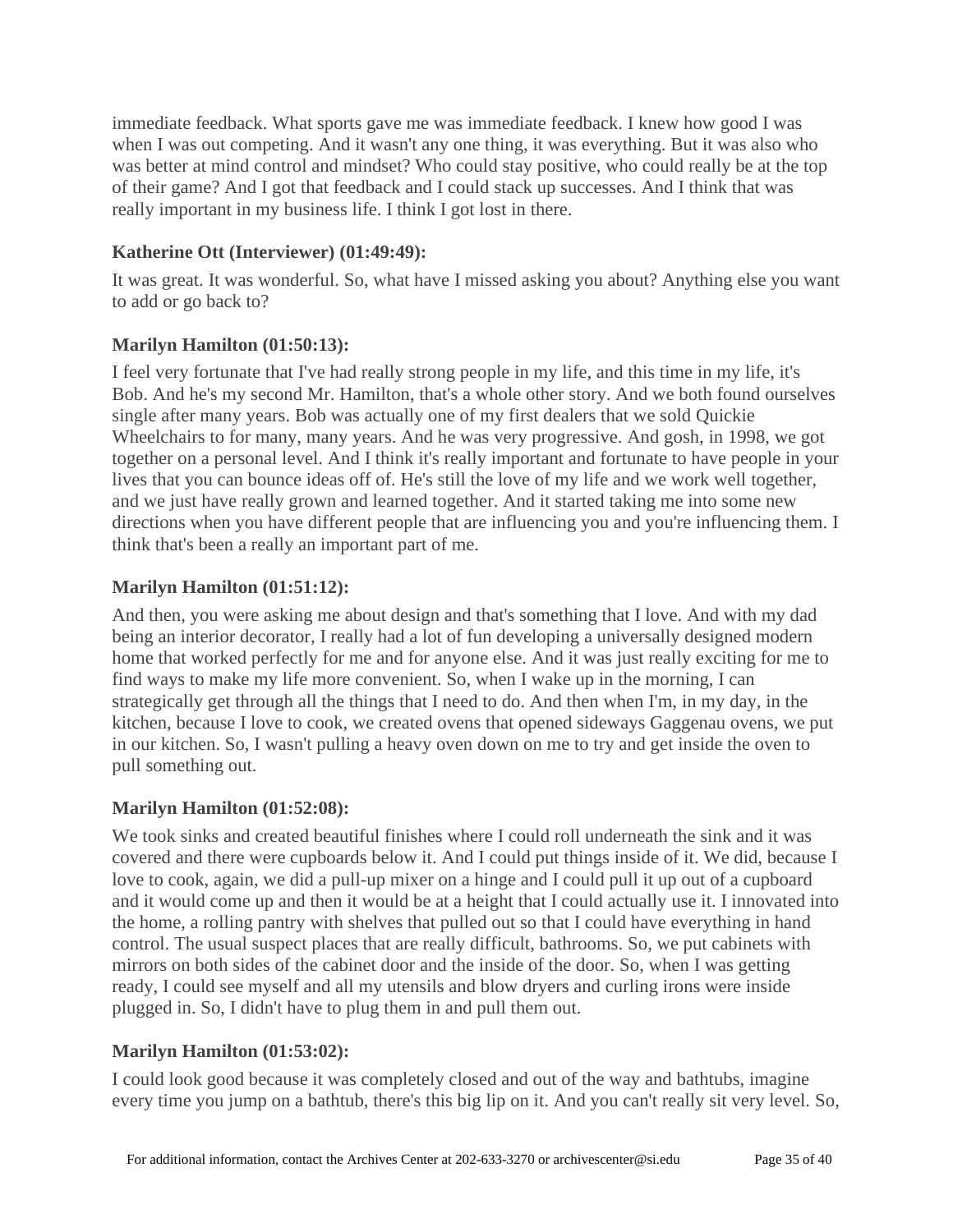we leveled out the bathtub and have it level. We put level entrances in the house because it was pure modern with a lot of glass and skylights. And so, there was level entry. We used a lot of commercial construction, like you do in a commercial building where you could just roll straight in. There was no threshold, so it was easy to get in and out. We put marble floors down and carpet that were perfectly butted together so that it was always level.

# **Marilyn Hamilton [\(01:53:45\)](https://www.rev.com/transcript-editor/Edit?token=S46Fv_ODiw9szSYjRPW5vr_wHGwMCfBqaVMKXjcC7w0Y8B6ahRovpNO6jXdA5KivX8p37HXMZis1y2rTxYlTN1x3qmw&loadFrom=DocumentDeeplink&ts=6825.51):**

And then I love fires. So, we created a fireplace and an art wall that had granite going up the wall. That was pretty cool. And then we put a wood box that you could come in from the outside and put wood in it. And in the inside you could pull out the drawer and you had wood and then the hearth was offset to the fireplace so that you could just put the wood in and I could roll to that area and put the wood in. And then there was a little seating area. There was a swimming pool with steps that I could transfer on and then go down. So, I think that was one of the fun things that I got to do in my life. That was a real fun one.

## **Katherine Ott (Interviewer) [\(01:54:27\)](https://www.rev.com/transcript-editor/Edit?token=hXwllVST2U9tYzt8NA5nVu81DZW6t7nfnT0yhhtumdn8WOSbK1vs63vRTRddiaCuhkyp5HhaCvdLXvxIAqv2ffK_cHw&loadFrom=DocumentDeeplink&ts=6867.91):**

Are you in the same house that was in New Mobility when you were the cover girl for that? Or have you moved since then?

# **Marilyn Hamilton [\(01:54:37\)](https://www.rev.com/transcript-editor/Edit?token=7QSXBvb_h6Txe_C2cpMrKb_LbcSwNewLzjfgYgy6wuoRdDJmhud7pAvgYxSjlvL8MuMula_g_1BLZNtz7g0wrLLdpNY&loadFrom=DocumentDeeplink&ts=6877.98):**

I can't remember if it was in New Mobility. Was it in New Mobility?

# **Katherine Ott (Interviewer) [\(01:54:40\)](https://www.rev.com/transcript-editor/Edit?token=Makkhj0w97gL5EllB2-VjKGM5ql0ry1BWN50sT9hE6xofdwTABJS-p_olw5YqdUISIjU19b-yi30MUNDWtE1ooHMAbs&loadFrom=DocumentDeeplink&ts=6880.77):**

The fireplace. I remember the fireplace.

## **Marilyn Hamilton [\(01:54:43\)](https://www.rev.com/transcript-editor/Edit?token=dMuoi_y6jreJACACiVij4wcrBh4nOwJW75kSlRbEY5ML-Mq2Ju6IIjignzoJZ2mGY3G9BbwCNFLNoobo0a-KJJElFJs&loadFrom=DocumentDeeplink&ts=6883.24):**

Oh, okay. Yeah, it must have been. I'm not in that house anymore. That was in Fresno where our manufacturing operation was and Bob and I lived in that house and then we wanted our own house and we moved to Carmel, California on the central coast. And so, I'm no longer in a pure modern house, but we're in more of a different style, but it's pretty cool too. I love glass houses. So, it's all glass. This house is also. And it's indoor outdoor living. It's called a Cliff May home. And so, you're in a room and you're really outside and you go to another room and it's a whole other view and you're outside. So, everything's indoor, outdoor. Everything pulls together really nicely.

## **Marilyn Hamilton [\(01:55:32\)](https://www.rev.com/transcript-editor/Edit?token=xG3r6nxUpM-5UhEvCUMKuw2zNWAcRGiG9O1Bw7D-IZVw0iAImPmnwpqX1mBVDjCcX6UXg5IrjNKcIhidmgGbWo4Wbx0&loadFrom=DocumentDeeplink&ts=6932.18):**

And so, when I turn over and look out, I'm looking at the ocean. When I go to the back of the house, I'm in a mountain. So yeah, I love design. I love beautiful things, glass. The glass that you see behind me is from an artist out of Fresno called Kliszewski (Kliss) And he just makes these beautiful art pieces that I've collected over the years. I must have 30 of them. I just love the fun colors and everything about them.

Katherine Ott (Interviewer) [\(01:56:01\)](https://www.rev.com/transcript-editor/Edit?token=B6gHquIzMqbowB1KjgyaqAkJlKMrkOLY77GFO8srz32IHGGMHd0Uk1PtKeEZKCQiDPLRhuH-aB9v_aaZ261J8_dzqfw&loadFrom=DocumentDeeplink&ts=6961.42):

Nice. What cool transfer things do you have for when you drive?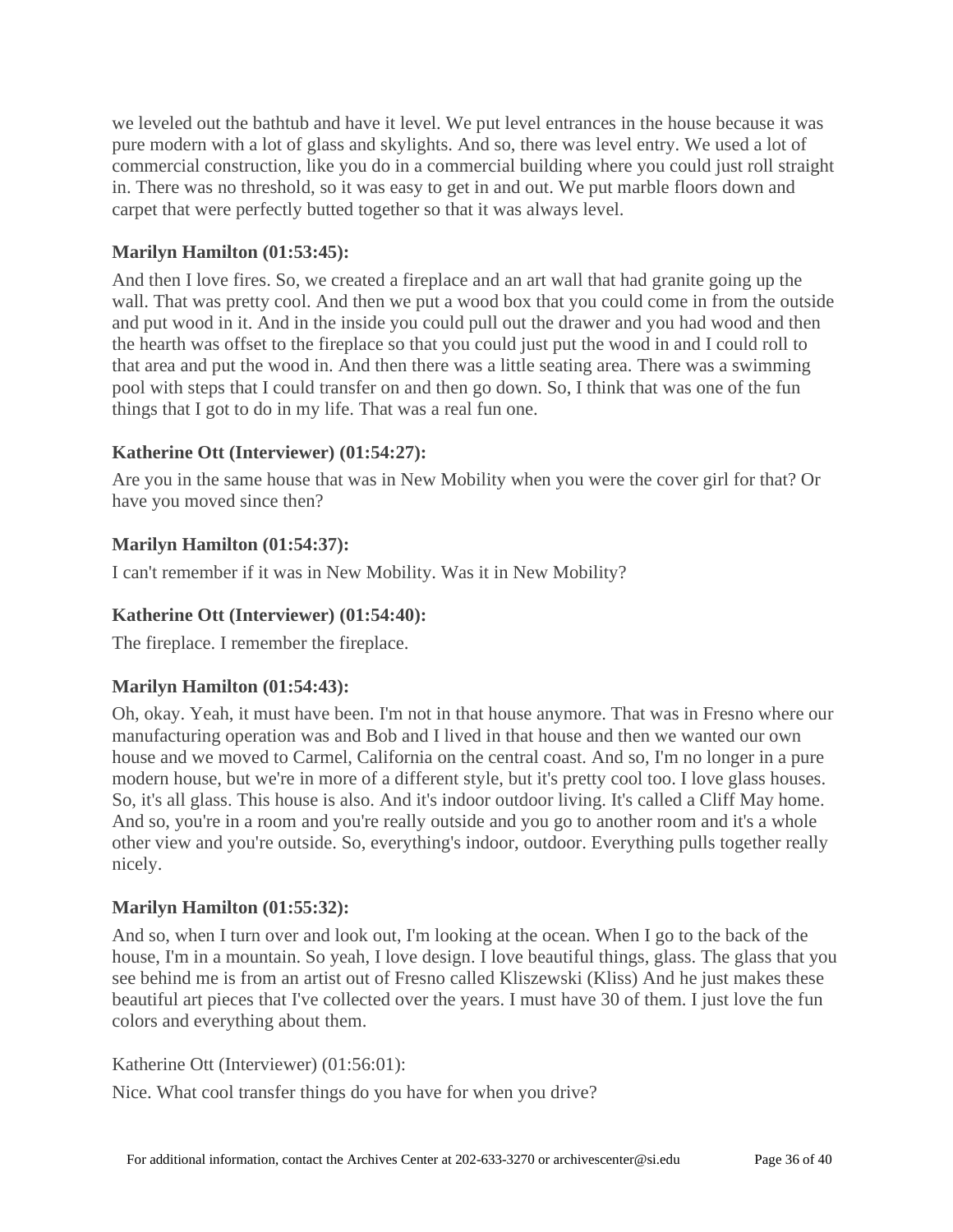### **Marilyn Hamilton [\(01:56:07\)](https://www.rev.com/transcript-editor/Edit?token=L7IWvRBOWrqxEusgB9ljD6_s2TgCNmFy2DRhBXtzft6jAL_K-hVI6dZOlaJzLrPAOGadEB6QKrEvh5uoak5ZCuL2N88&loadFrom=DocumentDeeplink&ts=6967.45):**

When I'm driving, I just transfer into the car and I've got hand controls on it. And then I love a rigid frame chair. I'm a rigid frame girl, because I don't have to take the seat cushion off. I don't have to fold up the footrest. I don't have to fold the chair. All I have to do is pop one wheel off, put it in the back seat, pop the other wheel off, put it in the back seat, pull the wheelchair and in front of me and drop it in the seat next to me. It's my partner when I'm driving. So, I'm quick. It's real easy for me to get in and out. I don't use a transfer board. I've been able stay strong enough that I can just jump in and out. That's my goal. And when I need some help, which I do, on the hills, then I pop on a power assist. And then that turns into a power aid, when I need it, a little help so that I can really preserve my shoulders.

### **Katherine Ott (Interviewer) [\(01:57:13\)](https://www.rev.com/transcript-editor/Edit?token=jDUs9qqUnFSRT4oHotN_tDWwmSfBR_KUe6ndzv_SB7b0aOViG8yXoT-HyLfEOoZP2BqdrRaHp-GtyHwxsGze_02nB5c&loadFrom=DocumentDeeplink&ts=7033.23):**

Good. I think we've covered it all. We're at time. I was muting myself because of sirens. There's a lot happening supposedly down... I'm near downtown and there were lots of sirens getting closer. And I didn't want that to interfere. They're supposedly on the hill there, something's happening today. So, I apologize.

### **Marilyn Hamilton [\(01:57:41\)](https://www.rev.com/transcript-editor/Edit?token=ymIcdhGryhAcIz967nlMsFWLICGsVWcUawdbnY4pqO8YdM76vvuC9MdEFm_x8tQHBElatZmjXp_InYM73TjNbz4WiAU&loadFrom=DocumentDeeplink&ts=7061.29):**

I'm sorry things are happening. They don't sound good.

### **Joyce Bedi [\(01:57:45\)](https://www.rev.com/transcript-editor/Edit?token=lAePV5ulivOLVBGYkXbZeDvQtLF29-TQuVqwuPzw8B3ednSy26TWATdIe8lvbv3SI3p9ZIpwayTLMBXo1y5GV0aDVU8&loadFrom=DocumentDeeplink&ts=7065.76):**

I would like to ask just two quick questions, points of fact kind of thing. First, Marilyn, do you remember what year it was you met Dr. McDonald's? Your patents from 2016, is that right?

### **Marilyn Hamilton [\(01:58:01\)](https://www.rev.com/transcript-editor/Edit?token=P3brABpTziE8QO2eN1d5oxrO5Ri_yYkFTDxDulCfTTlEIGIOK1QJ20jkAWqyukr32DgUOhYaYr218iFY0le6vWPknWk&loadFrom=DocumentDeeplink&ts=7081.07):**

Yeah, that was way afterwards. By the time the patent actually came into fruition. I'd have to go back and look, Katherine. I mean, sorry, [crosstalk 01:58:13].

### **Joyce Bedi [\(01:58:13\)](https://www.rev.com/transcript-editor/Edit?token=ATzK8DN1SrlUsE07ChrfR-mmuPiwq8_DXAysrsvD3_7cwvjw5ViEpfFE0U4JKAaWGhJkx_t1Sz9JY7Nq1v3RVMb92QU&loadFrom=DocumentDeeplink&ts=7093.6):**

That's okay.

### **Marilyn Hamilton [\(01:58:15\)](https://www.rev.com/transcript-editor/Edit?token=UMX6qn353o0JpaCpz5ef4WGthOjkVf0t3vaxNg9uWw7dTW11GxGTT1MRpMLXrS0wmTQYh2O9CaH7Ac2rM00HKX5rFxI&loadFrom=DocumentDeeplink&ts=7095.52):**

I don't remember.

### **Joyce Bedi [\(01:58:17\)](https://www.rev.com/transcript-editor/Edit?token=2h1eQ9syA5aK3yssf3-Nzb5hajtUnp8gGmmCkmsNrxj7J2kLsOfDyNcAHSO6gXvakGkrFl88qNUGrZioHA9bv5xnldg&loadFrom=DocumentDeeplink&ts=7097.26):**

The other question was where in Australia were you?

### **Marilyn Hamilton [\(01:58:21\)](https://www.rev.com/transcript-editor/Edit?token=hmyFcFOLcTSA0VyjAuBU92qkyRzMBZdW5v7oNowtFELhlzmh3fzxRTMp5sNQd-pwrBMfXg6CBXv5nRcLort_oOqE_eA&loadFrom=DocumentDeeplink&ts=7101.74):**

When we were in Australia, we were in Dandenong. It was outside of Melbourne in a small little community, and we both taught high school in different high schools there.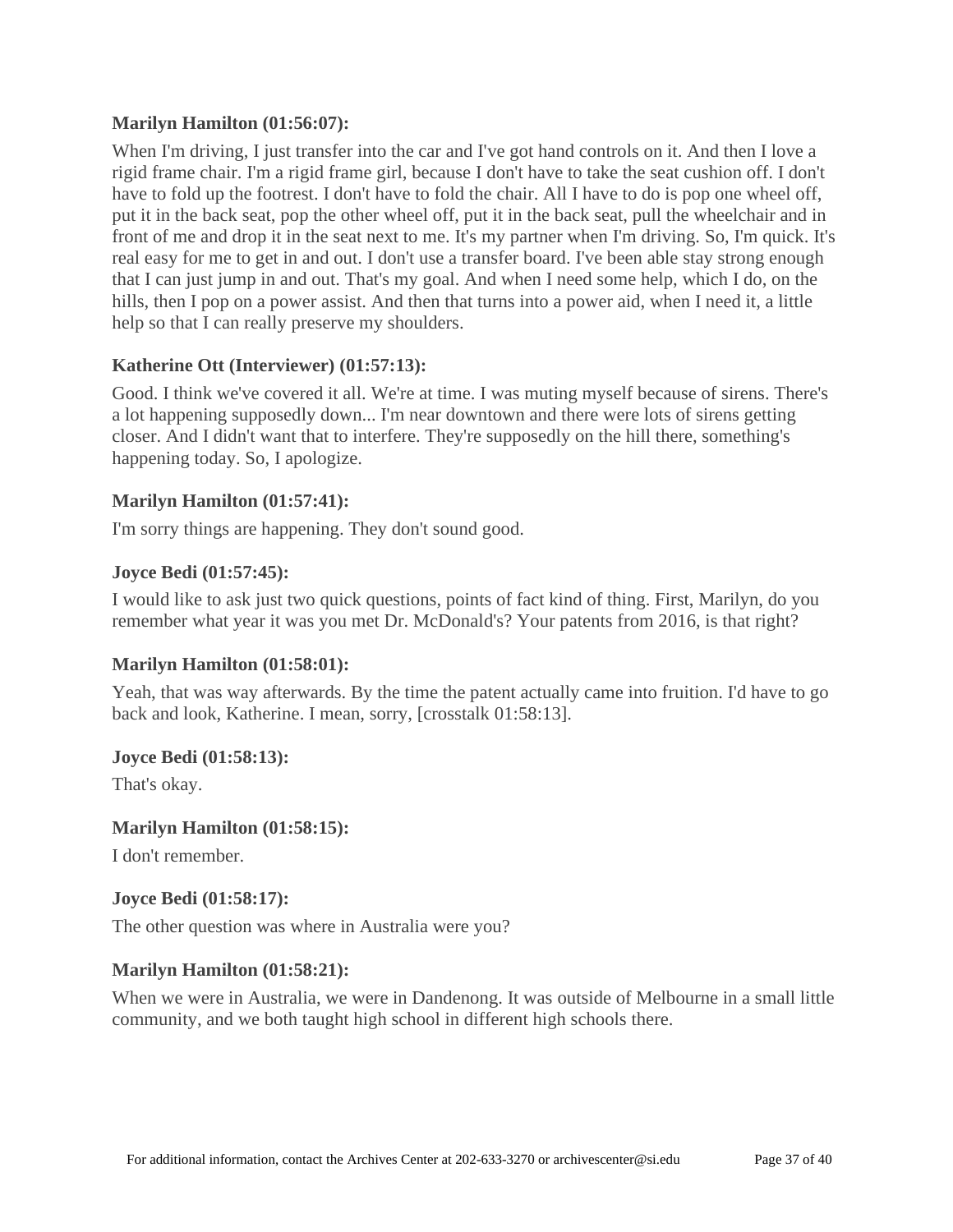### **Joyce Bedi [\(01:58:33\)](https://www.rev.com/transcript-editor/Edit?token=KvyvwyhD7HWL1txbS2ZQ7c3JvdvV2N8GuXfMw50Q6vDTYtomaGUDP_KGsk99VXL59ZOnCPl-HeU0W2W7TwGmnrl8sag&loadFrom=DocumentDeeplink&ts=7113.87):**

I lived in Australia for a couple of years, so that's where I was curious about that. I know Dandenong. So that's wonderful.

### **Marilyn Hamilton [\(01:58:40\)](https://www.rev.com/transcript-editor/Edit?token=-HiTd6kBml12iTs6-c_HnqIKLwRSFOE_wpAt9QweMJo259gwtKL6TS7coe-bHqyhkRgxIB3CD5wlqHaP04R3i7aP3YQ&loadFrom=DocumentDeeplink&ts=7120.79):**

Oh, you do? It's a mountain community. It's really cool.

### **Joyce Bedi [\(01:58:46\)](https://www.rev.com/transcript-editor/Edit?token=-klS4jlW80PtjsISD16SSdV-p_nbH2flwj9agn1kp7AddDv8Feici2zd-M521u7GxIwZrRIxWK6HYRMHhj9-l-S5UZg&loadFrom=DocumentDeeplink&ts=7126.85):**

That's it from me.

### **Jake Klim [\(01:58:48\)](https://www.rev.com/transcript-editor/Edit?token=aYACuX364M7EJVGGXVCKPoIxY37SaasHlgFI-Cd1LMnRayrATGgDgLTnnVqEWdRG4koURSgv7fv1B2D8qDNrWfj7sVk&loadFrom=DocumentDeeplink&ts=7128.51):**

Can I have Marilyn just do one thing? I'm not sure if we'll use it, but it's just good to have while we're all here. Marilyn, could you just say my name is, say your name and provide us your title and just do that a couple of different ways.

### **Marilyn Hamilton [\(01:59:01\)](https://www.rev.com/transcript-editor/Edit?token=JNzeqkKslofThjkDSxDE9PiSbeP9dtU6CiNfvikRMikSXfI9-rts_Kx5jM8Fg0cCrT5iWhnBlpW1STfGbFz_DcMdR8Y&loadFrom=DocumentDeeplink&ts=7141.05):**

Okay. My name is Marilyn Hamilton and I'm a president of StimDesigns.

### **Jake Klim [\(01:59:07\)](https://www.rev.com/transcript-editor/Edit?token=5wZzKyJUg3YaERvmzB1teU9B5CfxSi8X17mZIAYVkIKKEj-CYU0h28Nr7MzvL2aFbKjyHy3nXaAsKXdSb14y6MgjxEs&loadFrom=DocumentDeeplink&ts=7147.38):**

Just try that one more time.

### **Marilyn Hamilton [\(01:59:11\)](https://www.rev.com/transcript-editor/Edit?token=oUTK66bBFfPaa27371fu98lw5Wsbso0TEJWp7J55xW56KQaRb7Mz5ljVH5pLGi_pNGWwsQMEm0A8Tglj47EFiE_oGGw&loadFrom=DocumentDeeplink&ts=7151.86):**

Okay. My name is Marilyn Hamilton and I'm the president of StimDesigns.

## **Jake Klim [\(01:59:18\)](https://www.rev.com/transcript-editor/Edit?token=3uLidg4cTlo6KavZXyc6djdE5NkOLQ08zfXjEsSJRLAD700rZAHtyqOyl2LBGwdfVGfaHo1b3ryww7cJoNkymGTN3tI&loadFrom=DocumentDeeplink&ts=7158.68):**

Thank you so much. And I think Alison had a question too.

### **Alison Oswald [\(01:59:21\)](https://www.rev.com/transcript-editor/Edit?token=s_uB_D7kC2q_xoWQWmFK-CtKc6MOtAOa713xNjGsTwXvxElVChJAESxb-UuZonP-a3GUbYU3HQLn0njGyz4-qg4a_i0&loadFrom=DocumentDeeplink&ts=7161.97):**

Marilyn, I just wanted to ask, going back to the company Quickie, can you talk a little bit about your capital investors? Or where the seed money came from?

### **Marilyn Hamilton [\(01:59:36\)](https://www.rev.com/transcript-editor/Edit?token=mPHGwheay22Elk7kdaHJvSFlqsE7jgk9IuZF-KW3wfPSgPsVx_B95hUUpEHlZzOjPR6oVo0KhvZUlYRcnzyBMOaN-sI&loadFrom=DocumentDeeplink&ts=7176.46):**

So, during our Quickie years and growing the company, we really didn't go after any seed money. We funded the company with our sales and the first three years we didn't take a salary ourselves, the three of us. Although we hired other people and paid them. So, it wasn't until four years in when we were going to launch the Quickie 2 Wheelchair that we went after \$250,000, small business loan. And that was really the first injection of capital into the company. We were very fortunate to be able to grow the company very strategically and quickly. And we actually invested, for financial reasons, in a lot of real estate as we were growing the company. So, we had excess income that we could actually purchase real estate. So, when we actually sold the company, we had the sale of the company, but we also had real estate that we own personally.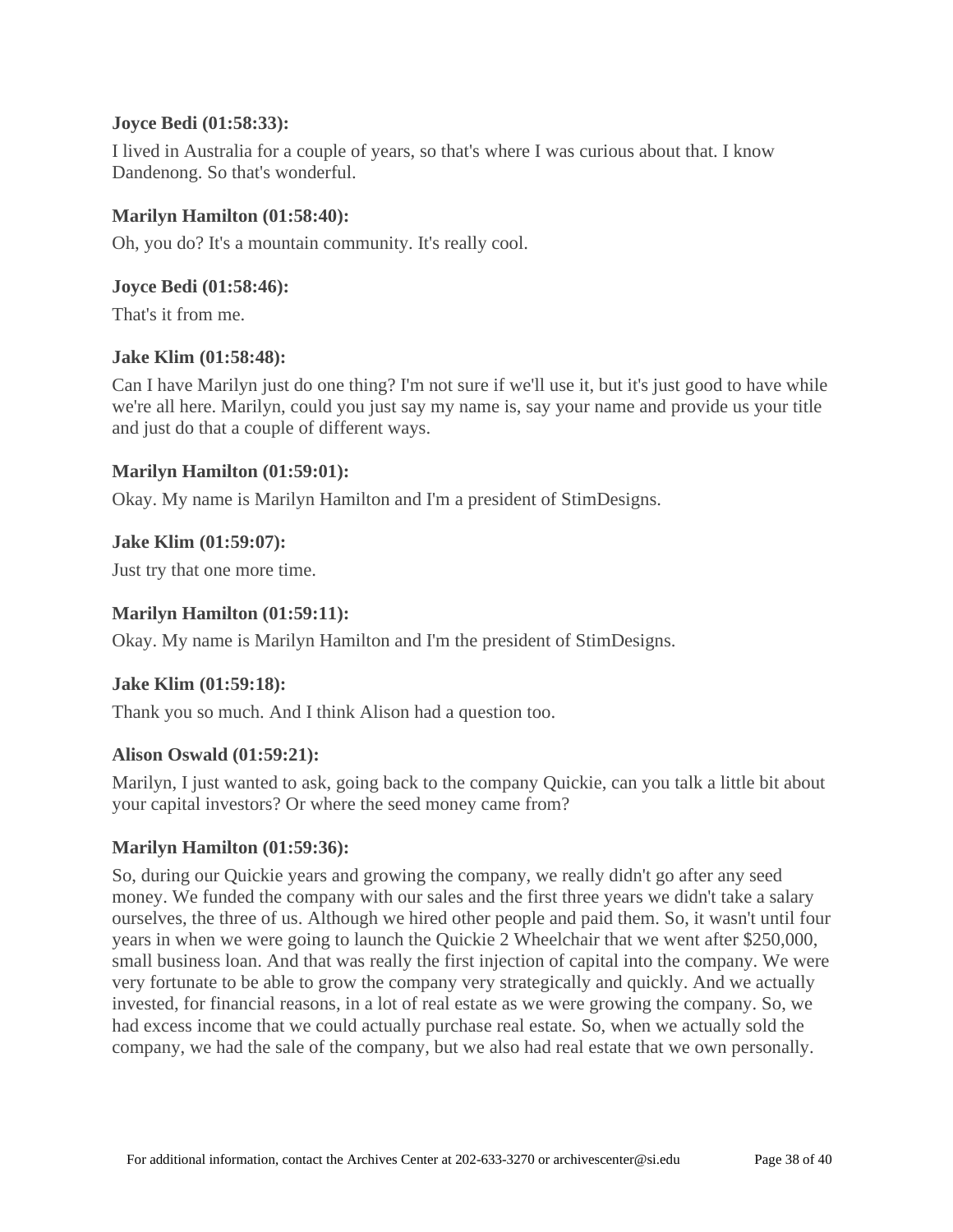### **Alison Oswald [\(02:00:46\)](https://www.rev.com/transcript-editor/Edit?token=QOSacr5fSKIv5EkAOa6SmYGHLRoED4MQ3Dvw0fsWDeCn_UgcTrLyGJgFiNgsnI_acfsZrCEVeA1J-gqUfzRqiqh7sPk&loadFrom=DocumentDeeplink&ts=7246.36):**

And when you were creating the chairs, were you having to deal with OSHA or any federal and state regulations at the time? I know compliancy has changed over the years, but was that something you had to deal with?

### **Marilyn Hamilton [\(02:01:04\)](https://www.rev.com/transcript-editor/Edit?token=rp5BuToW6kUOW7qH9LfuKiolmj9xfp_Ha5vO-vftfNUCQLQby65_PhhvNjyy9ASNTxgMDPESTKaEPAMeSVbtFS777gE&loadFrom=DocumentDeeplink&ts=7264.04):**

We were a sports chair company. And so, we were considered fitness and we had an FDA class 1 device. And so then when we came out with the folding chair, we became a class 2 device. And then as we moved into power wheelchairs, again, it was a different classification. And so, there were the normal regulations, but nothing that was too onerous.

### **Alison Oswald [\(02:01:33\)](https://www.rev.com/transcript-editor/Edit?token=5YRzH884Z9okZo5hd11lBaRqK2e7yuLKKCgLHh4mz84IThXbmf1-4gzCpQARmVgmhRP4JvN2EQp4cUVSr8EqyjW76Z4&loadFrom=DocumentDeeplink&ts=7293.23):**

It wasn't a struggle to deal with the FDA at all?

### **Marilyn Hamilton [\(02:01:38\)](https://www.rev.com/transcript-editor/Edit?token=PXqQkSdP8GVBfO_A8WEWHjoin7I0-Yyi-HEg20IxedzXQDKf0-csZx6keoNJhv393q7Iwo4wH3AJTBHRp96N4B8O4_g&loadFrom=DocumentDeeplink&ts=7298.42):**

No, we were pretty good with the FDA. We had one challenge with our power wheelchair, and it was just bad timing. It's when breast implants were having problems and we could never really get through because they were focused so much on that, and other things. It was crazy that we couldn't get through FDA with our power wheelchair. And it was a big problem for us because it took us a year to get... We had a power wheelchair ready to go, our mid-wheel wheelchair. We couldn't launch it. And so, it by the time we launched it, the industry started hearing about it. And so, it wasn't the splash that we really wanted it to be. People work for you and then they move to work for someone else for one reason or another, and the word got out. So that was the biggest challenge that we had.

### **Alison Oswald [\(02:02:33\)](https://www.rev.com/transcript-editor/Edit?token=rnY8xmw2Wwr1SU7AQ5RI7wfVGpXf1-y7ehqWoTjzfwZqTnbwPNNyhHC8MCvFJIA_98UVFHOLKxYMYP0o2IrE-Q6PP9U&loadFrom=DocumentDeeplink&ts=7353.99):**

The last question I have is, when you sold the company, did all the records of Quickie, all your correspondence, and financial, and advertising, and photography, did that go to Sunrise? Or do you have any of those materials about the founding of that company in your own personal archive?

### **Marilyn Hamilton [\(02:02:53\)](https://www.rev.com/transcript-editor/Edit?token=lPdu56UD_9pSqiEjsq6v4Rm8O1whGCMEuN6ON5d1WU05Oe-dyzezDbaRdujCSTAF10YTE0K9CEv6vN5T2JHxr880nEg&loadFrom=DocumentDeeplink&ts=7373.49):**

Are you talking financial materials, or are you talking about-

### **Alison Oswald [\(02:02:56\)](https://www.rev.com/transcript-editor/Edit?token=gFLs6wr50Tw4PnlfJoR7KcVkJDTXIUSnSTzp0zqgv5get87sQ4so7jBUFZi4EUsQuyZ6Yz_yEQBRQiVQBNIzorSTjZk&loadFrom=DocumentDeeplink&ts=7376.57):**

I'm talking broadly everything. Everything that would've gone into creating a company, the corporate records.

### **Marilyn Hamilton [\(02:03:02\)](https://www.rev.com/transcript-editor/Edit?token=Q2ywGzK_qnZhrfzZep5H2ZYgyNVprU2JD4q1Gx0A1Vw4N8Yd66JYrZKz1foerAjUhGQBrP_MCgyHLTZY3oS9TNwN7tE&loadFrom=DocumentDeeplink&ts=7382.72):**

The corporate records moved on to Sunrise Medical. I had little advertising things that we'd done and many little things, but a lot of the things that I had and awards that I received, I left them as archives at Quickie.

### **Alison Oswald [\(02:03:29\)](https://www.rev.com/transcript-editor/Edit?token=x99NibN9nNNoOKf13I_3iSkZ0Y9plLBbfVQ04oi_W6XFMU5RRBUznOdXX5UYsVyZRZng803yz7dkVBoEDXs06Wh3JYo&loadFrom=DocumentDeeplink&ts=7409.41):**